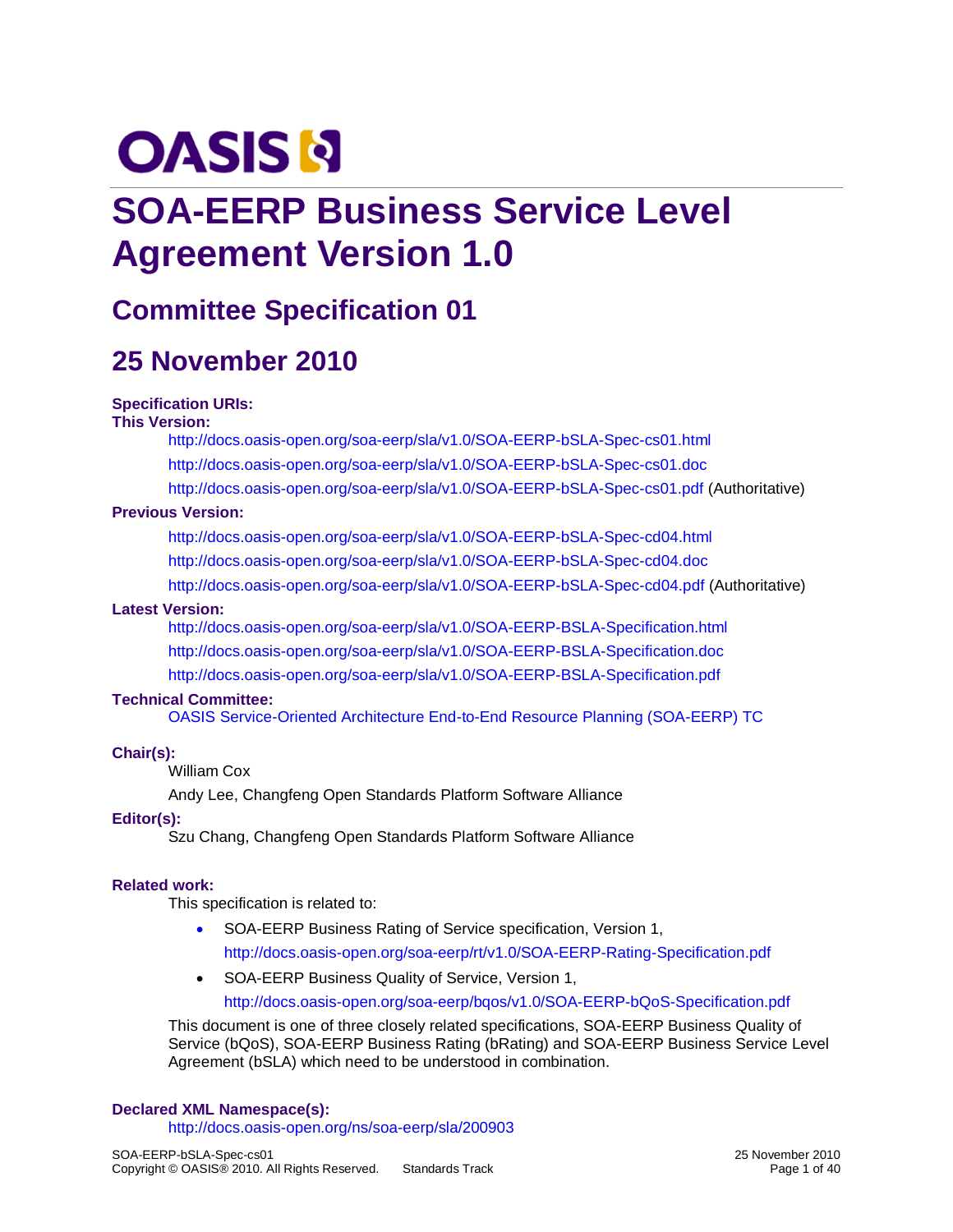#### **Abstract:**

This document specifies the XML vocabulary for business service level agreement (bSLA), one of three Specifications for end-to-end resource planning (EERP). Business service level agreement describes the agreement between two parties, service requester and service provider, on business-related characteristics or attributes of a service.

#### **Status:**

.

This document was last revised or approved by the SOA-EERP TC on the above date. The level of approval is also listed above. Check the "Latest Version" or "Latest Approved Version" location noted above for possible later revisions of this document.

Technical Committee members should send comments on this specification to the Technical Committee's email list. Others should send comments to the Technical Committee by using the "Send A Comment" button on the Technical Committee's web page at [http://www.oasis](http://www.oasis-open.org/committees/soa-eerp/)[open.org/committees/soa-eerp/.](http://www.oasis-open.org/committees/soa-eerp/)

For information on whether any patents have been disclosed that may be essential to implementing this specification, and any offers of patent licensing terms, please refer to the Intellectual Property Rights section of the Technical Committee web page [\(http://www.oasis](http://www.oasis-open.org/committees/soa-eerp/ipr.php)[open.org/committees/soa-eerp/ipr.php\)](http://www.oasis-open.org/committees/soa-eerp/ipr.php).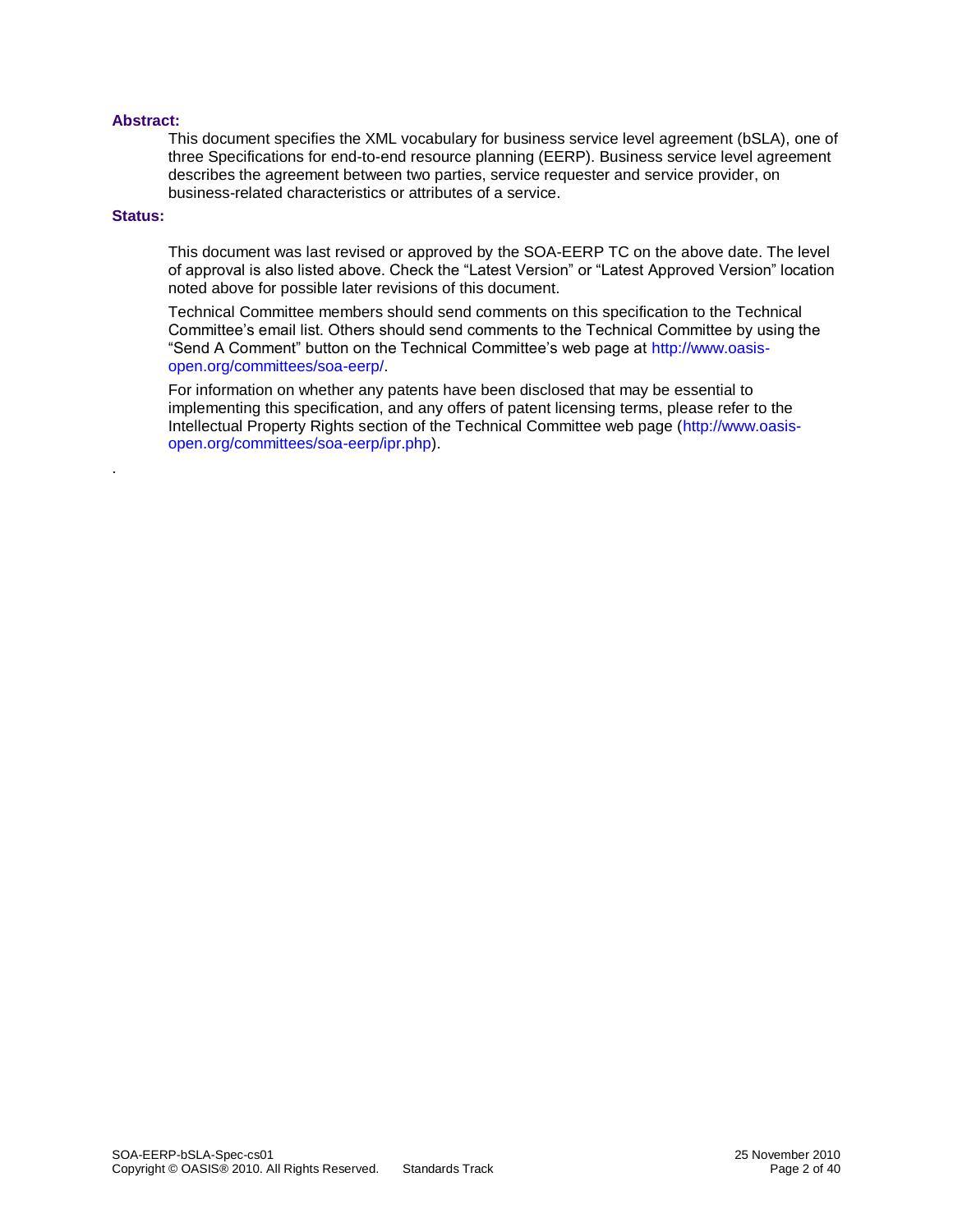# **Notices**

Copyright © OASIS® 2010. All Rights Reserved.

All capitalized terms in the following text have the meanings assigned to them in the OASIS Intellectual Property Rights Policy (the "OASIS IPR Policy"). The full Policy may be found at the OASIS website.

This document and translations of it may be copied and furnished to others, and derivative works that comment on or otherwise explain it or assist in its implementation may be prepared, copied, published, and distributed, in whole or in part, without restriction of any kind, provided that the above copyright notice and this section are included on all such copies and derivative works. However, this document itself may not be modified in any way, including by removing the copyright notice or references to OASIS, except as needed for the purpose of developing any document or deliverable produced by an OASIS Technical Committee (in which case the rules applicable to copyrights, as set forth in the OASIS IPR Policy, must be followed) or as required to translate it into languages other than English.

The limited permissions granted above are perpetual and will not be revoked by OASIS or its successors or assigns.

This document and the information contained herein is provided on an "AS IS" basis and OASIS DISCLAIMS ALL WARRANTIES, EXPRESS OR IMPLIED, INCLUDING BUT NOT LIMITED TO ANY WARRANTY THAT THE USE OF THE INFORMATION HEREIN WILL NOT INFRINGE ANY OWNERSHIP RIGHTS OR ANY IMPLIED WARRANTIES OF MERCHANTABILITY OR FITNESS FOR A PARTICULAR PURPOSE.

OASIS requests that any OASIS Party or any other party that believes it has patent claims that would necessarily be infringed by implementations of this OASIS Committee Specification or OASIS Standard, to notify OASIS TC Administrator and provide an indication of its willingness to grant patent licenses to such patent claims in a manner consistent with the IPR Mode of the OASIS Technical Committee that produced this specification.

OASIS invites any party to contact the OASIS TC Administrator if it is aware of a claim of ownership of any patent claims that would necessarily be infringed by implementations of this specification by a patent holder that is not willing to provide a license to such patent claims in a manner consistent with the IPR Mode of the OASIS Technical Committee that produced this specification. OASIS may include such claims on its website, but disclaims any obligation to do so.

OASIS takes no position regarding the validity or scope of any intellectual property or other rights that might be claimed to pertain to the implementation or use of the technology described in this document or the extent to which any license under such rights might or might not be available; neither does it represent that it has made any effort to identify any such rights. Information on OASIS' procedures with respect to rights in any document or deliverable produced by an OASIS Technical Committee can be found on the OASIS website. Copies of claims of rights made available for publication and any assurances of licenses to be made available, or the result of an attempt made to obtain a general license or permission for the use of such proprietary rights by implementers or users of this OASIS Committee Specification or OASIS Standard, can be obtained from the OASIS TC Administrator. OASIS makes no representation that any information or list of intellectual property rights will at any time be complete, or that any claims in such list are, in fact, Essential Claims.

The names "OASIS", "SOA-EERP", "EERP-bSLA", and "bSLA" are trademarks of OASIS, the owner and developer of this specification, and should be used only to refer to the organization and its official outputs. OASIS welcomes reference to, and implementation and use of, specifications, while reserving the right to enforce its marks against misleading uses. Please see<http://www.oasis-open.org/who/trademark.php> for above guidance.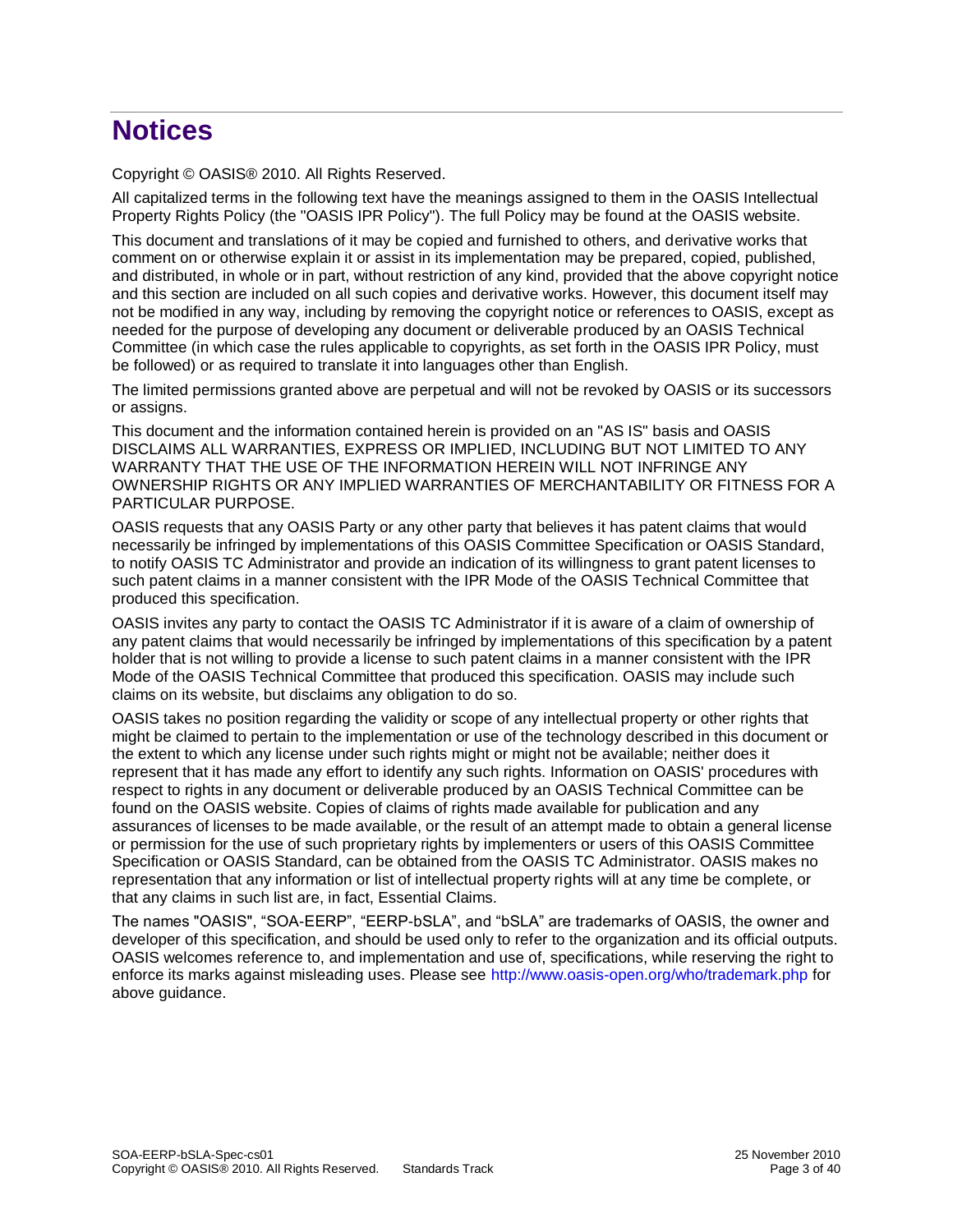# **Table of Contents**

| 1  |  |
|----|--|
|    |  |
|    |  |
|    |  |
|    |  |
|    |  |
| 2  |  |
|    |  |
|    |  |
|    |  |
| 3  |  |
| 4  |  |
| 5  |  |
|    |  |
|    |  |
|    |  |
|    |  |
| 6  |  |
| 7  |  |
|    |  |
|    |  |
| 8  |  |
| А. |  |
| В. |  |
| C. |  |
| D. |  |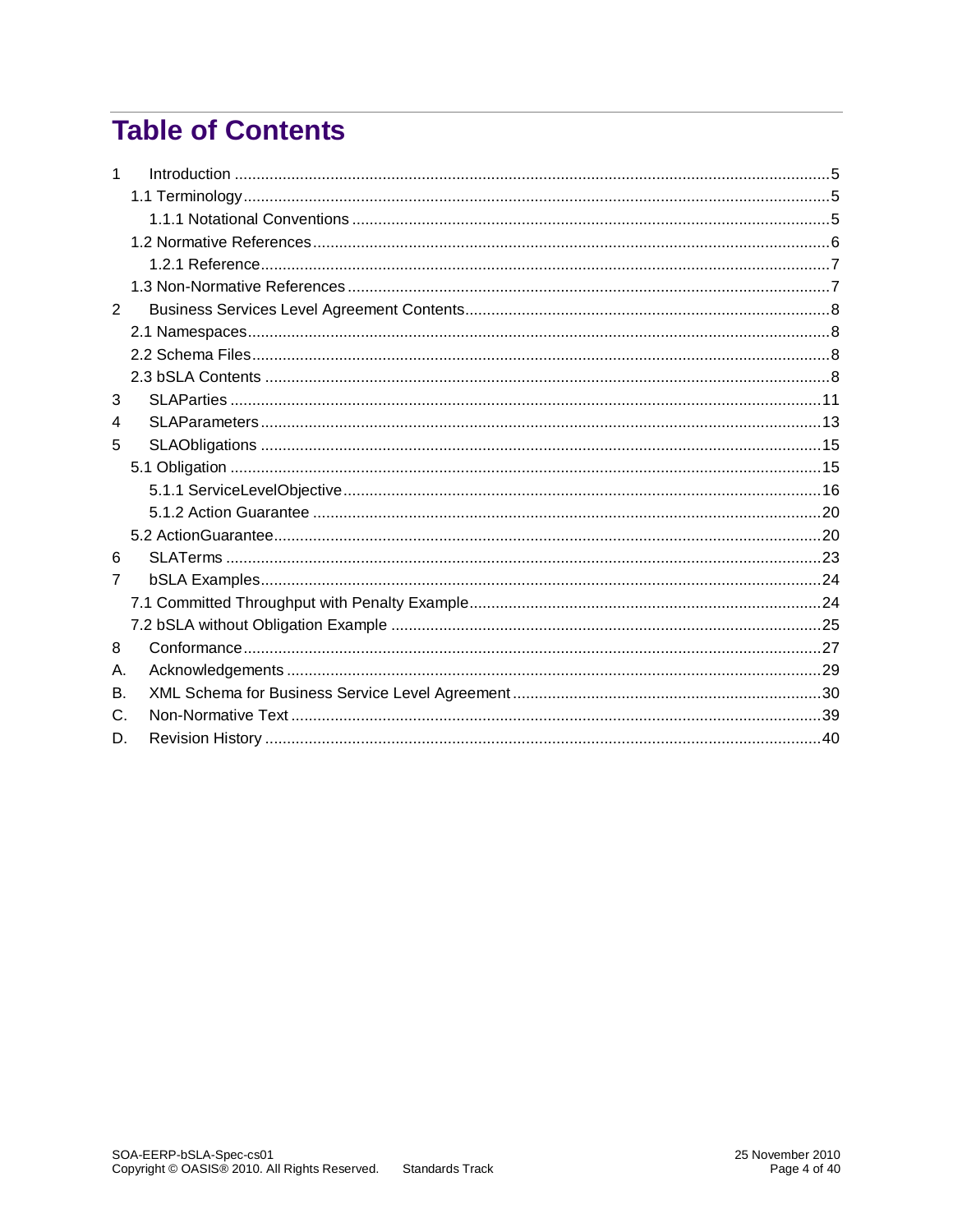# <span id="page-4-0"></span>**1 Introduction**

This document is the specification for the Business Service Level Agreement for (bSLA) for End-to-End

Resource Planning (EERP), an XML vocabulary for information exchange by which a business

 application can manage and evaluate services with agreed business quality of service, obligations and terms.

According to OASIS Reference Model for Service Oriented Architecture [SOA-RM], the Service Oriented

Architecture (SOA) is a paradigm for organizing and utilizing distributed capabilities that may be under the

control of different ownership domains. The service within SOA is a mechanism to enable access to one

or more capabilities, where the access is provided using a prescribed interface and is exercised

 consistent with constraints and policies as specified by the service description. This specification further defines the bSLA between the service requester and the service provider for the service which is defined

in SOA-RM, within the EERP technology. The applications of this specification are any kind of business

services, and they are not limited to only Web Services.

 EERP applies the well-known technique for service discovery and optimization in a novel way to improve business results. It models the business process and the range of potential services, and then guides the

selection and deployment of services based on the end-to-end business value.

Modeling the business service-level agreements to manage and evaluate services and establishing

agreements about the business service is essential to long-term value chain improvement. The details of

the business service level agreement defined in this bSLA specification will enable EERP to determine

the varieties of optimization to be supported, and to manage the end-to-end business process.

The bSLA defined in this specification is the agreement between the service requestor and the service

 provider, and primary address the bQoS content defined in "SOA-EERP Business Quality of Service 23 Version 1.0" [EERP-bQoS], and bRating defined in the "SOA-EERP Business Rating of Service Version

1.0" [EERP-bRating]. These contents are all business related.

The bSLA is different than the SLA (Service Level Agreement) in the software/IT world. The bSLA in this

specification is the contact between the service requester and the service provider, and the SLA is the

contract between the service provider and the network/system provider. The SLA is network/system

oriented agreement that deals with network performance and system availability. The bSLA is a business

<span id="page-4-1"></span>oriented agreement that deals with price, time to deliver, and the quality/rating of the service.

### **1.1 Terminology**

 The key words "MUST", "MUST NOT", "REQUIRED", "SHALL", "SHALL NOT", "SHOULD", "SHOULD 32 NOT", "RECOMMENDED", "MAY", and "OPTIONAL" in this document are to be interpreted as described in **[\[RFC2119\]](#page-5-1)**.

### <span id="page-4-2"></span>**1.1.1 Notational Conventions**

- This specification uses the following syntax to define outlines for detailed elements:
- The syntax appears as an XML instance, but values in italics indicate data types instead of literal values.
- Characters are appended to elements and attributes to indicate cardinality:
- o "?" (0 or 1)
- o "\*" (0 or more)
- o "+" (1 or more)
- **•** The character "|" is used to indicate a choice between alternatives.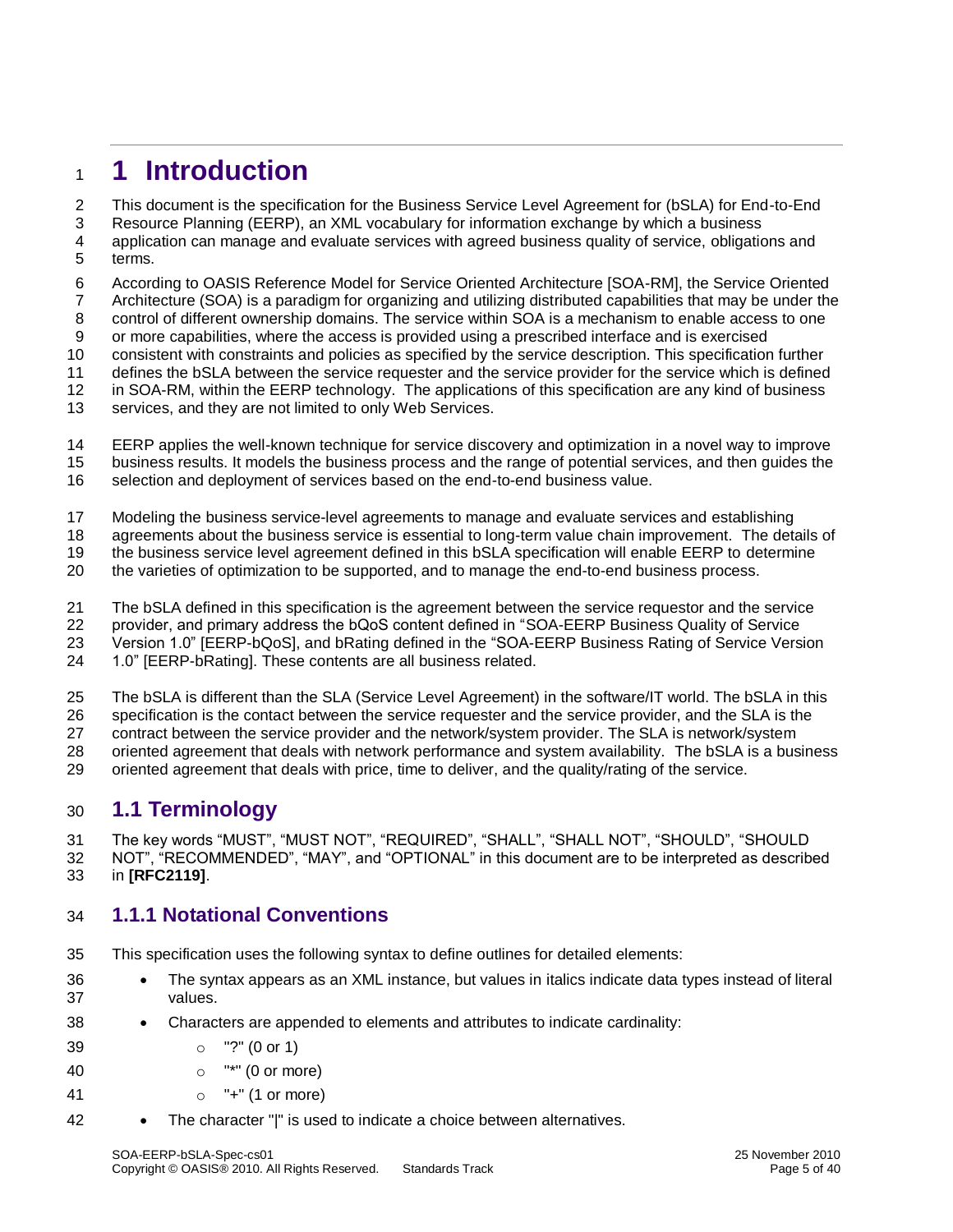- The characters "(" and ")" are used to indicate that contained items are to be treated as a group with respect to cardinality or choice. The characters "[" and "]" are used to call out references and property names. Ellipses (i.e., "...") indicate points of extensibility. Additional children and/or attributes MAY be added at the indicated extension points but MUST NOT contradict the semantics of the parent and/or owner, respectively. By default, if a receiver does not recognize an extension, the receiver SHOULD ignore the extension; exceptions to this processing rule, if any, are clearly indicated below. XML namespace prefixes (see Table 1) are used to indicate the namespace of the element being defined. Elements and Attributes defined by this specification are referred to in the text of this document using XPath 1.0 expressions. Extensibility points are referred to using an extended version of this syntax: 55 • An element extensibility point is referred to using {any} in place of the element name. This indicates that any element name can be used, from any namespace other than the namespace of this specification. 58 • An attribute extensibility point is referred to using @{any} in place of the attribute name. This indicates that any attribute name can be used, from any namespace other than the namespace of this specification. Extensibility points in the exemplar may not be described in the corresponding text. **1.2 Normative References [RFC2119]** S. Bradner, *Key words for use in RFCs to Indicate Requirement Levels*, [http://www.ietf.org/rfc/rfc2119.txt,](http://www.ietf.org/rfc/rfc2119.txt) IETF RFC 2119, March 1997. **[SOAP]** W3C Note, "SOAP: Simple Object Access Protocol 1.1", 08 May 2000. <http://www.w3.org/TR/2000/NOTE-SOAP-20000508/> **[SOAP12]** W3C Recommendation, "SOAP 1.2 Part 1: Messaging Framework", 24 June 2003. <http://www.w3.org/TR/2003/REC-soap12-part1-20030624/> **[URI]** T. Berners-Lee, R. Fielding, L. Masinter, "Uniform Resource Identifiers (URI):
- <span id="page-5-3"></span><span id="page-5-2"></span><span id="page-5-1"></span><span id="page-5-0"></span> Generic Syntax", RFC 3986, MIT/LCS, Day Software, Adobe Systems, January 2005. <http://www.ietf.org/rfc/rfc3986.txt> **[UBL-20]** OASIS Standard, "Universal Business Language (UBL) v2.0", 12 December 2006 <http://docs.oasis-open.org/ubl/os-UBL-2.0/UBL-2.0.pdf> **[UBL-20-cbc]** Universal Business Language (UBL) v2.0, Common Basic Components. October 2006. [http://docs.oasis-open.org/ubl/os-UBL-2.0/xsd/common/UBL-](http://docs.oasis-open.org/ubl/os-UBL-2.0/xsd/common/UBL-CommonBasicComponents-2.0.xsd) [CommonBasicComponents-2.0.xsd](http://docs.oasis-open.org/ubl/os-UBL-2.0/xsd/common/UBL-CommonBasicComponents-2.0.xsd) **[UBL-20-udt]** Universal Business Language (UBL) v2.0. Unqualified Data Type, February 2005. [http://docs.oasis-open.org/ubl/os-UBL-](http://docs.oasis-open.org/ubl/os-UBL-2.0/xsd/common/UnqualifiedDataTypeSchemaModule-2.0.xsd) [2.0/xsd/common/UnqualifiedDataTypeSchemaModule-2.0.xsd](http://docs.oasis-open.org/ubl/os-UBL-2.0/xsd/common/UnqualifiedDataTypeSchemaModule-2.0.xsd) **[XML-Schema1]** W3C Recommendation, "XML Schema Part 1: Structures Second Edition", 28 October 2004.
- <span id="page-5-4"></span> <http://www.w3.org/TR/2004/REC-xmlschema-1-20041028/> **[XML-Schema2]** W3C Recommendation, "XML Schema Part 2: Datatypes Second Edition", 28 October 2004. <http://www.w3.org/TR/2004/REC-xmlschema-2-20041028/>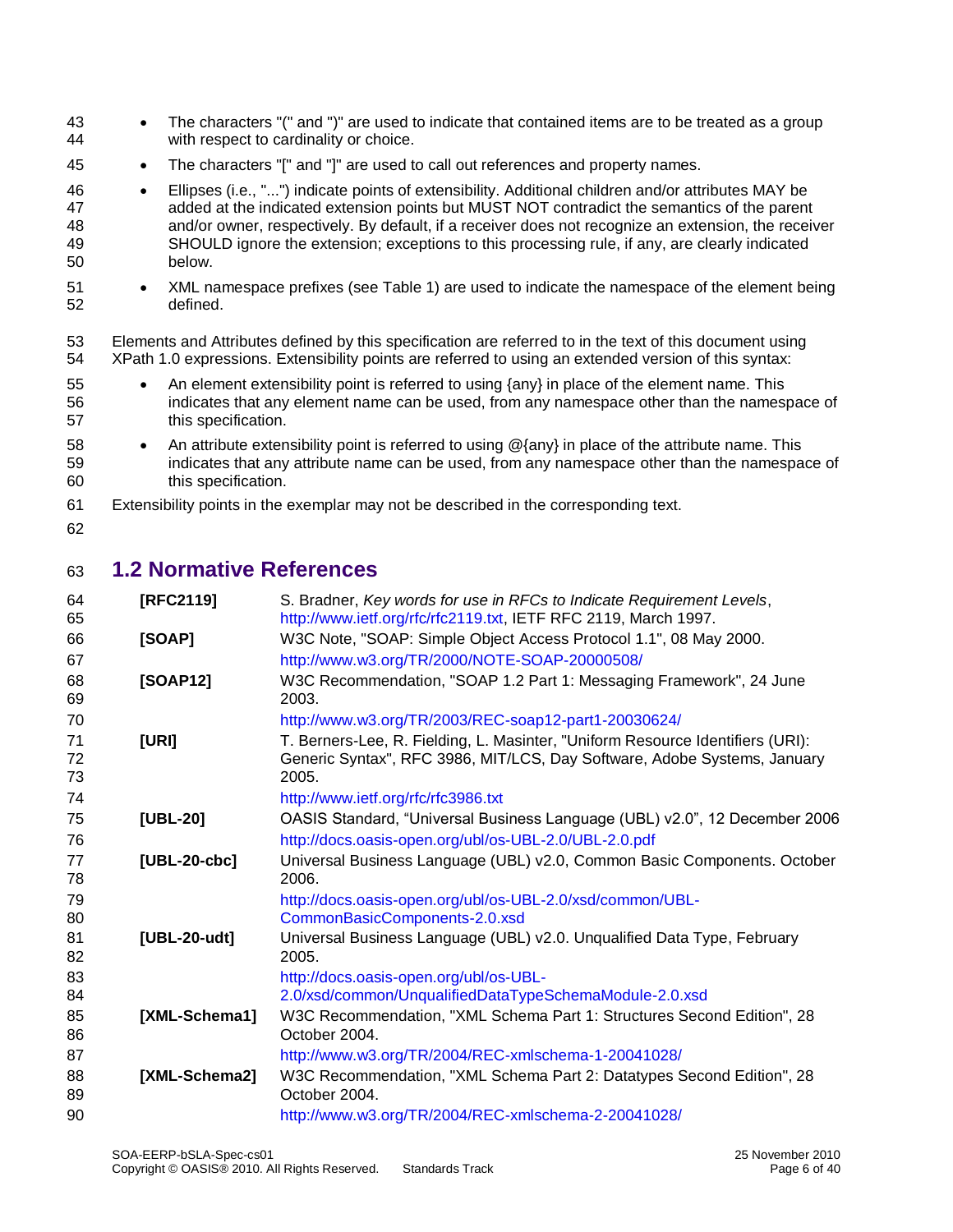<span id="page-6-3"></span>

| 91<br>92       | [EERP-bQoS]    | OASIS Committee Specification 01, "SOA-EERP Business Quality of Service<br>Version 1.0", November 2010.                                                               |
|----------------|----------------|-----------------------------------------------------------------------------------------------------------------------------------------------------------------------|
| 93             |                | http://docs.oasis-open.org/soa-eerp/bqos/v1.0/SOA-EERP-bQoS-Spec-cs01.pdf                                                                                             |
| 94<br>95       | [EERP-bRating] | OASIS Committee Specification 01, "SOA-EERP Business Rating of Service<br>Version 1.0", November 2010.                                                                |
| 96             |                | http://docs.oasis-open.org/soa-eerp/rt/v1.0/SOA-EERP-bRating-Spec-cs01.pdf                                                                                            |
| 97<br>98<br>99 | [ISO8601]      | ISO Standard 8601:2004(E), "Data elements and interchange formats -<br>Information interchange - Representation of dates and times", Third edition,<br>December 2004. |
| 100<br>101     |                | http://www.iso.org/iso/iso_catalogue/catalogue_tc/catalogue_detail.htm?csnumb<br>$er = 40874$                                                                         |
| 102            | [CEFACT]       | CEFACT - Core components specifications, Recommendation 9 January                                                                                                     |
| 103            |                | 1996.                                                                                                                                                                 |
| 104            |                | http://www.unece.org/cefact/recommendations/rec09/rec09 ecetrd203.pdf                                                                                                 |

### <span id="page-6-0"></span>**1.2.1 Reference**

106 In this document reference is made to some basic elements and data types in [UBL 2.0,](#page-5-2) in the following schema:

- **UBL 2.0 Common Basic Components [\[UBL-20-cbc\]](#page-5-3), UBL-CommonBasicComponents-2.0.xsd**
- **UBL 2.0 Unqualified Data Type [\[UBL-20-udt\]](#page-5-4), UnqualifiedDataTypeSchemaModule-2.0.xsd**

110 In addition, this document also reference to some elements defined in SOA-EERP Business Quality of 111 Service Version 1.0. Service Version 1.0.

This specification is designed to work with the general Web Services framework including WSDL service

<span id="page-6-2"></span>113 descriptions, and SOAP message structure and message processing model. The XML vocabulary 114 defined in bSLA should be applicable to any version of SOAP.

### <span id="page-6-1"></span>**1.3 Non-Normative References**

- None.
-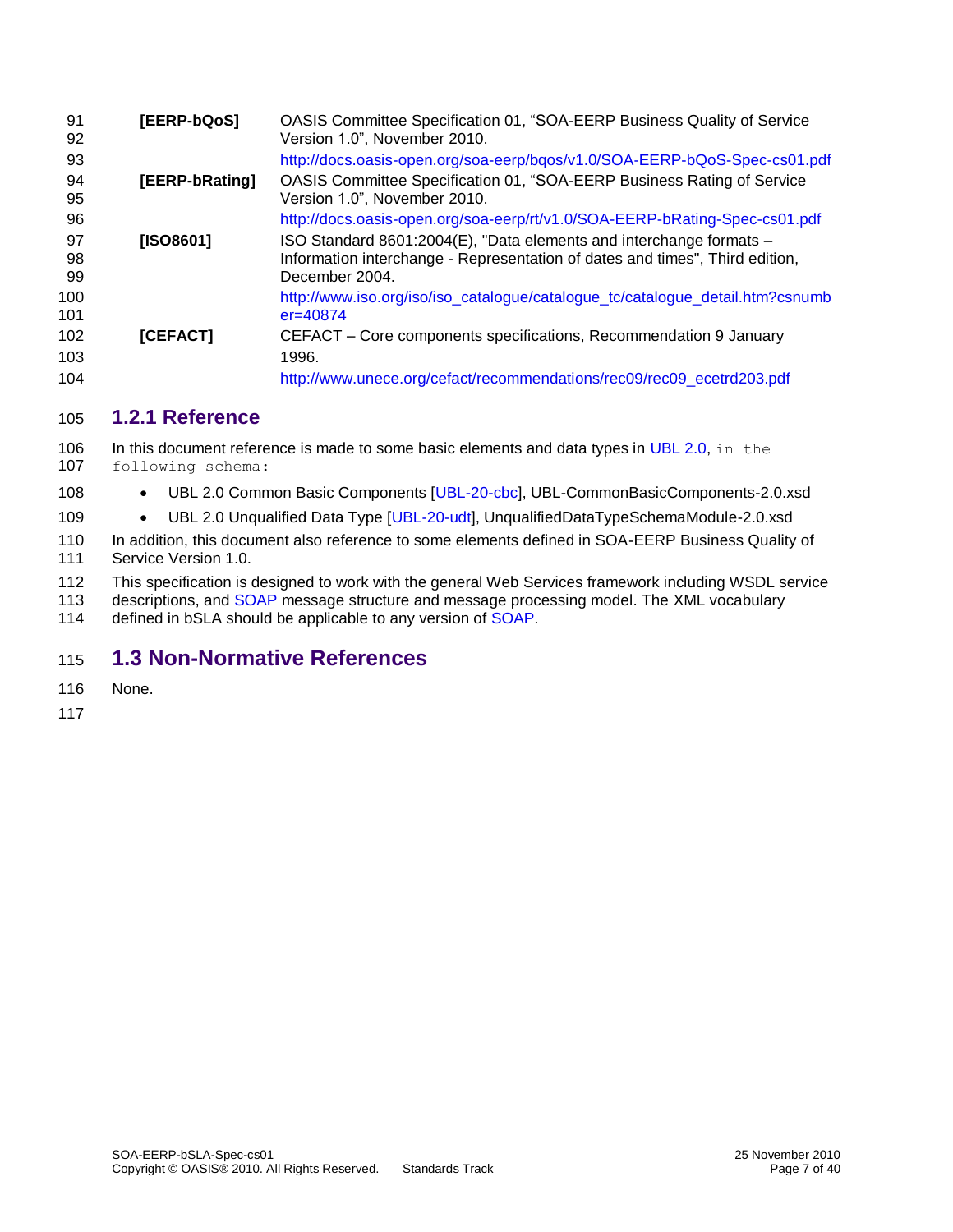# <span id="page-7-0"></span><sup>118</sup> **2 Business Services Level Agreement Contents**

119 The Business Service Level Agreement (bSLA) of the XML vocabulary is defined in XML Schema format 120 that has information on both requester and service provider and their agreement on the service level.

### <span id="page-7-1"></span>121 **2.1 Namespaces**

122 The XML namespace URI that MUST be used by implementations of this specification is:

123 http://docs.oasis-open.org/ns/soa-eerp/sla/200903

- 124 Table 1 lists XML namespaces that are used in this specification. The choice of any namespace prefix is 125 arbitrary and not semantically significant.
- 126 *Table 1: Prefixes and XML Namespaces used in this specification.*

| <b>Prefix</b>   | Namespace                                                                   | Specification(s)                |
|-----------------|-----------------------------------------------------------------------------|---------------------------------|
| S               | http://schemas.xmlsoap.org/soap/envelope/                                   | <b>ISOAPI</b>                   |
| S <sub>12</sub> | http://www.w3.org/2003/05/soap-envelope                                     | <b>[SOAP12]</b>                 |
| xsd             | http://www.w3.org/2001/XMLSchema                                            | [XML-Schema1],<br>[XML-Schema2] |
| cbc             | urn:oasis:names:specification:ubl:schema:xsd:CommonBasicComponents-2        | $[UBL-20-cbc]$                  |
| udt             | urn:un:unece:uncefact:data:specification:UnqualifiedDataTypesSchemaModule:2 | $ UBL-20-udt $                  |
| ccts            | urn:un:unece:uncefact:documentation:2                                       | [UBL-20]                        |
| bqos            | http://docs.oasis-open.org/ns/soa-eerp/bqos/200903                          | <b>IEERP-bQoSI</b>              |
| sla             | http://docs.oasis-open.org/ns/soa-eerp/sla/200903                           | <b>This</b><br>specification    |

### <span id="page-7-2"></span>127 **2.2 Schema Files**

128 A normative copy of the XML Schema [\[XML-Schema1, XML-Schema2\]](#page-6-2) description for this specification

129 can be retrieved from the following address:

130 http://docs.oasis-open.org/soa-eerp/sla/v1.0/EERP-bSLA-cd04.xsd

### <span id="page-7-3"></span>131 **2.3 bSLA Contents**

132 The BSLA is the root element for EERP- Business Service-level agreement (bSLA). The bSLA is a formal 133 contract between a service provider and a client guaranteeing quantifiable business quality of service 134 (bQoS) at defined levels. It can have one or more of the following elements:

- 135 SLAParties describes the parties invoked in the bSLA for the service
- 136 SLAParameters describes the parameters for the service, which are defined ways of monitoring 137 of bQoS metrics.
- 138 SLAObligations describes the agreed bSLA obligations for the service.
- 139 SLATerms describes the agreed bSLA Terms for the service.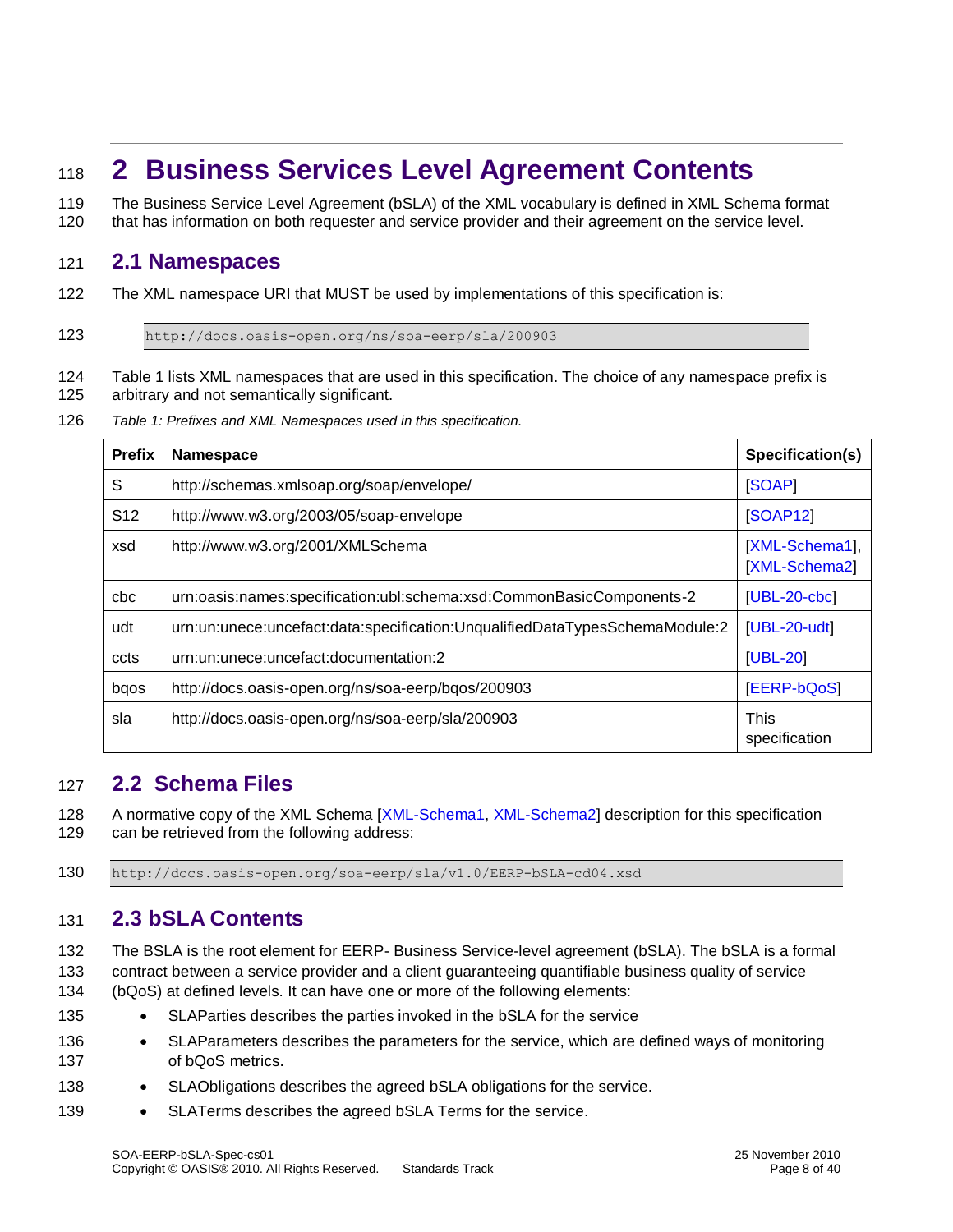140 • Any additional elements for the agreement of the service

| 141                                           | <b>Syntax</b>                                                                                                                                                                                                                                                                                                                                 |
|-----------------------------------------------|-----------------------------------------------------------------------------------------------------------------------------------------------------------------------------------------------------------------------------------------------------------------------------------------------------------------------------------------------|
| 142<br>143<br>144<br>145<br>146<br>147<br>148 | <sla:bsla xmlns:bqos="" xmlns:sla=""><br/><sla:slaparties>sla:SLAPartiesTypeType</sla:slaparties><br/><sla:slaparameters>sla:SLAParametersType</sla:slaparameters><br/><sla:slaobligations>sla:SLAObligationsType</sla:slaobligations> ?<br/><sla:slaterms>sla:SLATermsType</sla:slaterms> ?<br/><math>\langle</math>/sla:BSLA&gt;</sla:bsla> |
| 149                                           | The following describes the attributes and elements listed in the schema outlined above:                                                                                                                                                                                                                                                      |
| 150                                           | /sla:BSLA                                                                                                                                                                                                                                                                                                                                     |
| 151                                           | Root element of Business Service-level agreement (bSLA) for EERP                                                                                                                                                                                                                                                                              |
| 152                                           | /sla:BSLA/sla:SLAParties                                                                                                                                                                                                                                                                                                                      |
| 153<br>154<br>155                             | SLAParties is a required element in bSLA that defines parties invoked in this bSLA for the<br>service. SLAParties element has both the service provider and services requester elements, see<br>Section 3 for more details.                                                                                                                   |
| 156                                           | /sla:BSLA/sla:SLAParties/@{any}                                                                                                                                                                                                                                                                                                               |
| 157<br>158<br>159                             | This is an extensibility mechanism to allow additional attributes, based on schemas, to be added<br>to the SLAParties element in the future. Unrecognized attributes MAY cause a fault or be silently<br>ignored.                                                                                                                             |
| 160                                           | /sla:BSLA/sla:SLAParameters                                                                                                                                                                                                                                                                                                                   |
| 161<br>162<br>163                             | SLAParameters element, bSLA parameters aspect of the service, is defined monitoring of<br>bQoS metrics, including service profile uri, operations and other optional elements. It is a required<br>element that uses sla: SLAParameters Type, see Section 4 for more details.                                                                 |
| 164                                           | /sla:BSLA/sla:SLAParameters/@{any}                                                                                                                                                                                                                                                                                                            |
| 165<br>166<br>167                             | This is an extensibility mechanism to allow additional attributes, based on schemas, to be added<br>to the SLAParameters element in the future. Unrecognized attributes MAY cause a fault or be<br>silently ignored.                                                                                                                          |
| 168                                           | /sla:BSLA/sla:SLAObligations                                                                                                                                                                                                                                                                                                                  |
| 169<br>170                                    | Agreed bSLA obligations aspect of the service, including obligations, action guarantees. It is a<br>optional element that uses sla: SLAObligationsType, see Section 5 for more details.                                                                                                                                                       |
| 171                                           | /sla:BSLA/sla:SLAObligations/@{any}                                                                                                                                                                                                                                                                                                           |
| 172<br>173<br>174                             | This is an extensibility mechanism to allow additional attributes, based on schemas, to be added<br>to the SLAObligations element in the future. Unrecognized attributes MAY cause a fault or be<br>silently ignored.                                                                                                                         |
| 175                                           | /sla:BSLA/sla:SLATerms                                                                                                                                                                                                                                                                                                                        |
| 176<br>177                                    | Agreed bSLA terms aspect of the service, including bSLA term elements. It is optional, see<br>Section 6 for more details.                                                                                                                                                                                                                     |
| 178                                           | /sla:BSLA/sla:SLATerms/@{any}                                                                                                                                                                                                                                                                                                                 |
| 179<br>180<br>181                             | This is an extensibility mechanism to allow additional attributes, based on schemas, to be added<br>to the SLATerms element in the future. Unrecognized attributes MAY cause a fault or be silently<br>ignored.                                                                                                                               |
| 182                                           | /sla:BSLA/@{any}                                                                                                                                                                                                                                                                                                                              |
| 183<br>184<br>185                             | This is an extensibility mechanism to allow additional attributes, based on schemas, to be added<br>to the root BSLA element in the future. Unrecognized attributes MAY cause a fault or be silently<br>ignored.                                                                                                                              |
| 186                                           | /sla:BSLA/sla:BSLAExtension                                                                                                                                                                                                                                                                                                                   |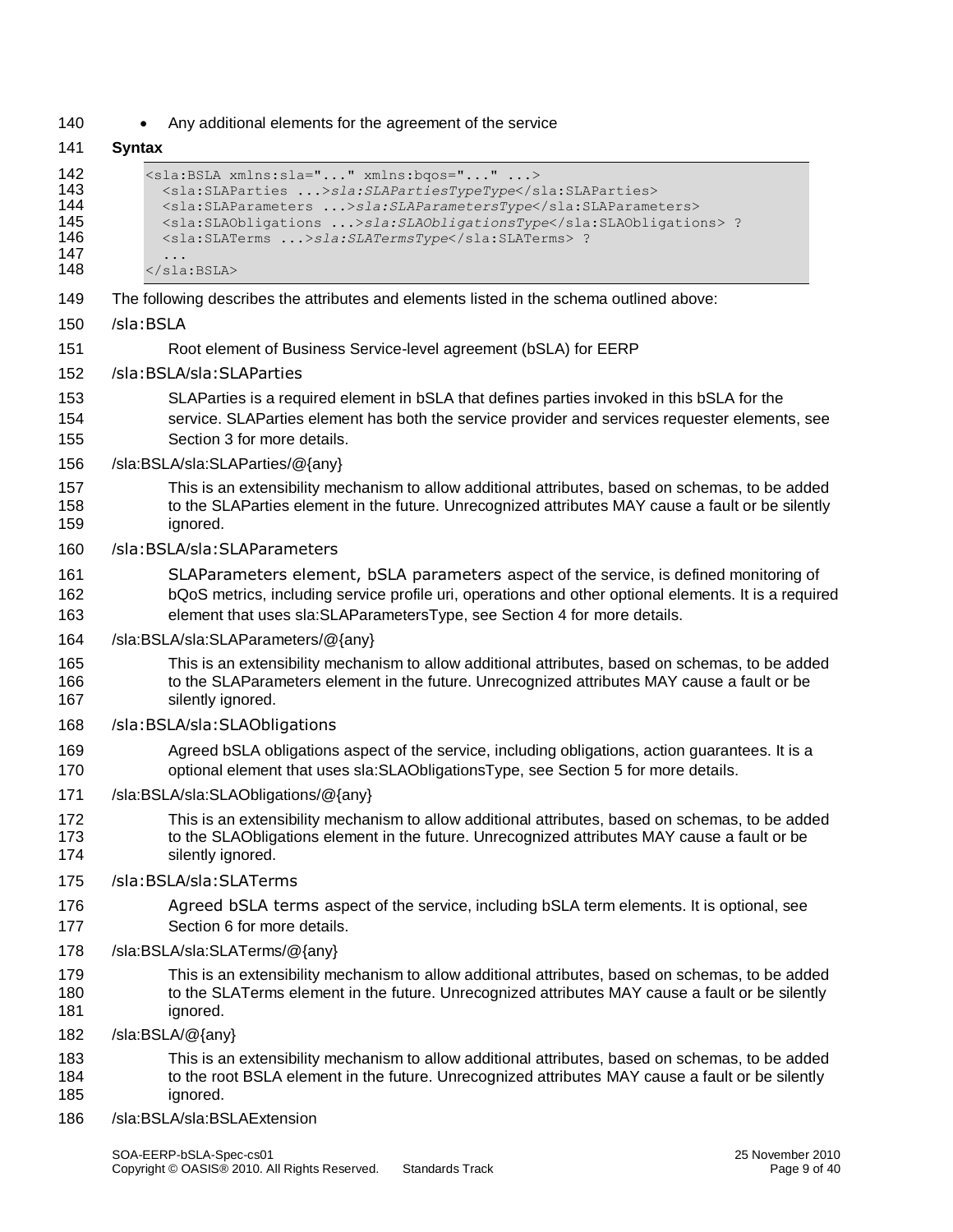- 187 BSLAExtension element is an optional element that keeps different (extensible) elements to be 188 specified in the future.
- 189 /sla:BSLA/sla:BSLAExtension/{any}
- 190 This is an extensibility mechanism to allow different (extensible) elements to be specified in the 191 future. Unrecognized elements MAY cause a fault or be silently ignored.

192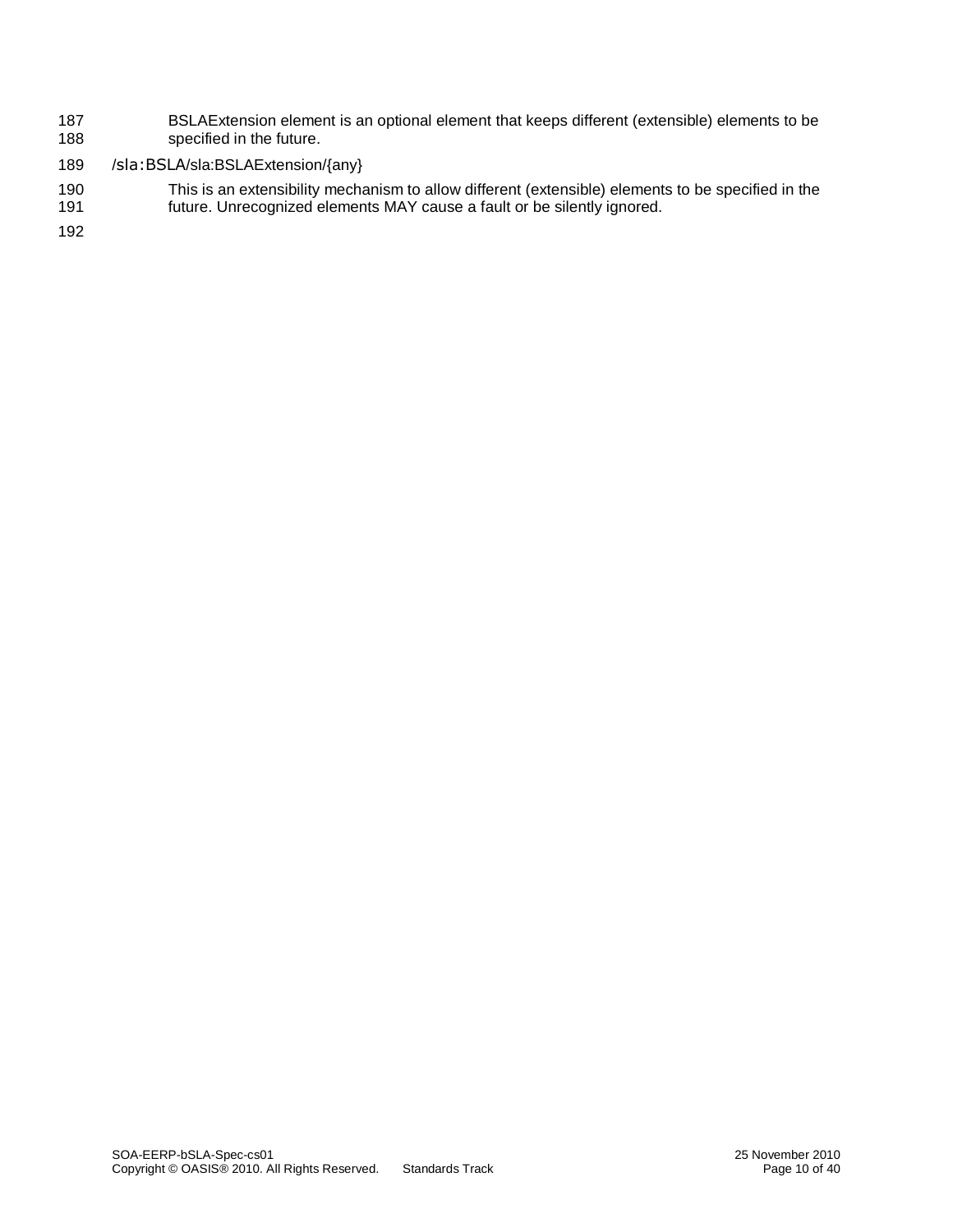# <span id="page-10-0"></span>**3 SLAParties**

- The SLAParties describes the list of parties invoked in the bSLA for the service.
- There SHOULD be one SLAParties element present in the bSLA of service.
- **Syntax**

| 197 | <sla:slaparties xmlns:sla=""></sla:slaparties>                        |
|-----|-----------------------------------------------------------------------|
| 198 | <sla:serviceprovider>sla:ServiceProviderType</sla:serviceprovider>    |
| 199 | <sla:serviceuri>sla:SlaUriType</sla:serviceuri>                       |
| 200 | <sla:serviceprovidername< th=""></sla:serviceprovidername<>           |
| 201 | languageID="">sla:ServiceProviderNameType                             |
| 202 |                                                                       |
| 203 | <sla:servicerequester>sla:ServiceRequesterType</sla:servicerequester> |
| 204 | <sla:servicerequesteruri>sla:SlaUriType</sla:servicerequesteruri>     |
| 205 | <sla:servicerequestername< th=""></sla:servicerequestername<>         |
| 206 | languageID="">sla:ServiceRequesterNameType                            |
| 207 |                                                                       |
| 208 | $\ddotsc$                                                             |
| 209 |                                                                       |

- The following describes the attributes and elements listed in the schema outlined above:
- /sla:SLAParties
- SLAParties element, bSLA Parties aspect of the service, is for parties invoked in the bSLA for the service, including both service provider and service requester elements.
- /sla:SLAParties/sla:ServiceProvider
- Service Provider element represents the provider for parties. It is a required element for bSLA Parties.
- /sla:SLAParties/sla:ServiceProvider/sla:ServiceUri
- Service identifier in URI format, such as a service URL, is a required element for Service Provider.
- 220 /sla:SLAParties/sla:ServiceProvider/sla:ServiceProviderName
- Service Provider Name is the name of the service provider. It is also a required element for Service Provider.
- /sla:SLAParties/sla:ServiceProvider/sla:ServiceProviderName/@languageID
- Language ID is an optional attribute in the ServiceProviderName element, using xsd:language type. The value can be those defined in urn:un:unece:uncefact:codelist:specification:5639:1988.
- /sla:SLAParties/sla:ServiceProvider/@{any}
- This is an extensibility mechanism to allow additional attributes, based on schemas, to be added 228 to the ServiceProvider element in the future. Unrecognized attributes MAY cause a fault or be silently ignored.
- /sla:SLAParties/sla:ServiceRequester
- ServiceRequester element represents requester for the service, including requester's name and 232 the URI that represents the requester. It is a required element for bSLA Parties.
- 233 /sla:SLAParties/sla:ServiceRequester/sla:ServiceRequesterUri
- ServiceRequesterUri element represents the requester's identifier in URI format for the service requester. It is a required element for Service Requester.
- 236 /sla:SLAParties/sla:ServiceRequester/sla:ServiceRequesterName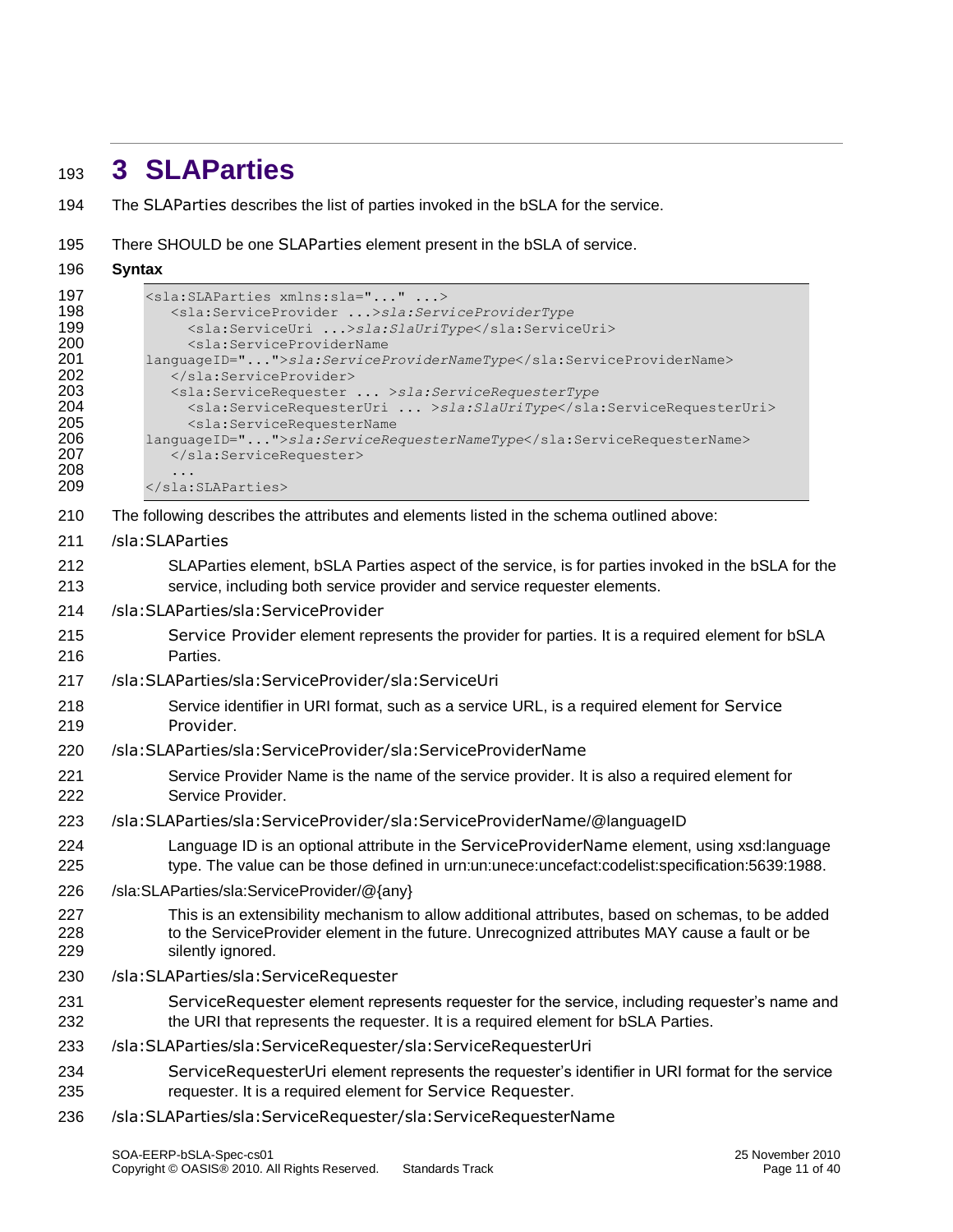- Requester's name for the service requester. It is a required element for Service Requester.
- /sla:SLAParties/sla:ServiceRequester/sla:ServiceRequesterName/@languageID
- Language ID is an optional attribute in the ServiceRequesterName element, using
- xsd:language type. The value can be those defined in
- urn:un:unece:uncefact:codelist:specification:5639:1988.
- /sla:SLAParties/sla:ServiceRequester/@{any}
- This is an extensibility mechanism to allow additional attributes, based on schemas, to be added to the ServiceRequester element in the future. Unrecognized attributes MAY cause a fault or be
- silently ignored.
- /sla:SLAParties/{any}
- This is an extensibility mechanism to allow different (extensible) elements to be specified in the future. Unrecognized elements MAY cause a fault or be silently ignored.
- **Example**
- The following non-normative example illustrates the use of the bSLA Parties element. The Service
- Provider is a fictitious Hangzhou Innover Co. Ltd. in China; the Service Requester is a fictitious Mianyang Gas Corp. in China.

| 253 |       | $(001)$ xml version="1.0" encoding="utf-8"?                         |
|-----|-------|---------------------------------------------------------------------|
| 254 |       | $(002)$ <slaparties xmlns=""></slaparties>                          |
| 255 | (003) | <serviceprovider></serviceprovider>                                 |
| 256 | (004) | <serviceuri>http://www.innover.com.cn</serviceuri>                  |
| 257 | (005) | <serviceprovidername>Hangzhou Innover Co. Ltd</serviceprovidername> |
| 258 | (006) |                                                                     |
| 259 | (007) | <servicerequester></servicerequester>                               |
| 260 | (008) | <servicerequesteruri>http://www.scmyng.com</servicerequesteruri>    |
| 261 | (009) | <servicerequestername>Mianyang Gas Corp.</servicerequestername>     |
| 262 | (010) |                                                                     |
| 263 |       | $(011)$                                                             |
|     |       |                                                                     |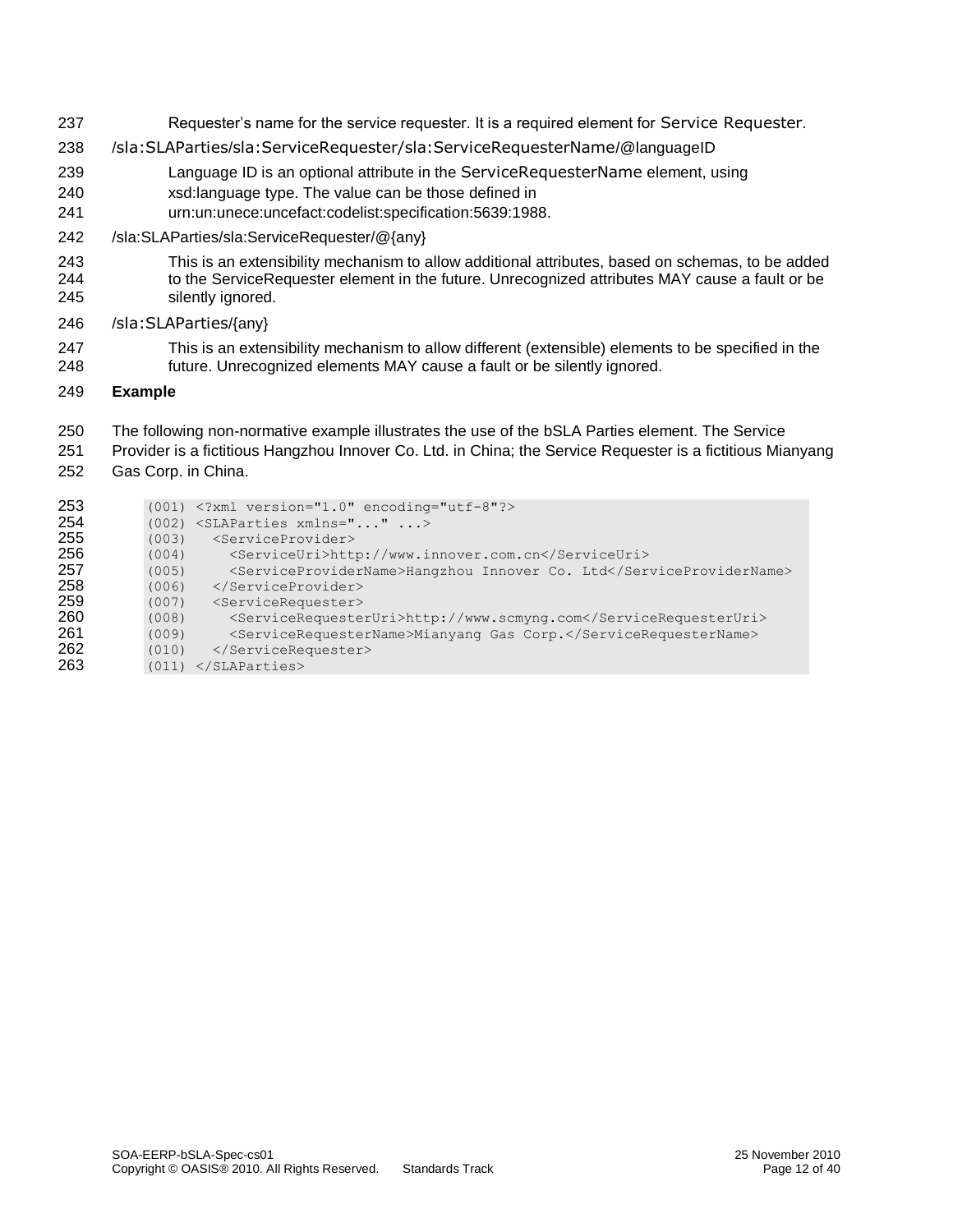## <span id="page-12-0"></span>**4 SLAParameters**

 The SLAParameters element for EERP-bSLA describes the parameters of the service used to define monitoring of bQoS metrics, including the service profile URI, operations and other optional elements.

There SHOULD be one SLAParameters element present in the bSLA of service.

#### **Syntax**

279<br>280

```
269 <sla:SLAParameters xmlns:sla="..." ...><br>270 <sla:ServiceProfileUri ...>sla:SlaUr
                270 <sla:ServiceProfileUri ...>sla:SlaUriType</sla:ServiceProfileUri>
271 <sla:ServiceOperations ...>sla:ServiceOperationsType
272 <sla:hasCommittedCost>xsd:boolean</sla:hasCommittedCost><br>273 <sla:hasCommittedTime>xsd:boolean</sla:hasCommittedTime>
                  273 <sla:hasCommittedTime>xsd:boolean</sla:hasCommittedTime>
274 <sla:hasAvailabilities>xsd:boolean</sla:hasAvailabilities><br>275 <sla:hasCommittedTroughput>xsd:boolean</sla:hasCommittedTr
                  275 <sla:hasCommittedTroughput>xsd:boolean</sla:hasCommittedTroughput>
276 <sla:hasOtherTerms>xsd:boolean</sla:hasOtherTerms>
278 </sla:ServiceOperations> ?
            </sla:SLAParameters>
```
- The following describes the attributes and elements listed in the schema outlined above:
- /sla:SLAParameters
- bSLA parameters element defines aspect of the service which are defined monitoring of bQoS metrics, including service uri, operations and other optional elements.
- /sla:SLAParameters/sla:ServiceProfileUri
- ServiceProfileUri element represents web page URL or other URI for the service profile that defines the details of the services. Different service providers will share the same profile. It is a required element for bSLA Parameters.
- /sla:SLAParameters/sla:ServiceProfileUri/@{any}
- This is an extensibility mechanism to allow additional attributes, based on schemas, to be added 291 to the ServiceProfileUri element in the future. Unrecognized attributes MAY cause a fault or be silently ignored.
- /sla:SLAParameters/sla:ServiceOperations
- Describes available operations and bQoS. It is an optional element for bSLA Parameters.
- /sla:SLAParameters/sla:ServiceOperations/sla:hasCommittedCost
- Describes if there is committed cost or not. It is a required element for bSLA Parameters.
- /sla:SLAParameters/sla:ServiceOperations/sla:hasCommittedTime
- Describes if there is committed time or not. It is a required element for bSLA Parameters.
- /sla:SLAParameters/sla:ServiceOperations/sla:hasAvailabilities
- Describes if there is availability or not. It is a required element for bSLA Parameters.
- /sla:SLAParameters/sla:ServiceOperations/sla:hasCommittedThroughput
- Describes if there is committed throughput or not. It is a required element for bSLA Parameters.
- /sla:SLAParameters/sla:ServiceOperations/sla:hasOtherTerms
- Describes if there are other terms or not. It is a required element for bSLA Parameters.
- /sla:SLAParameters/sla:ServiceOperations/{any}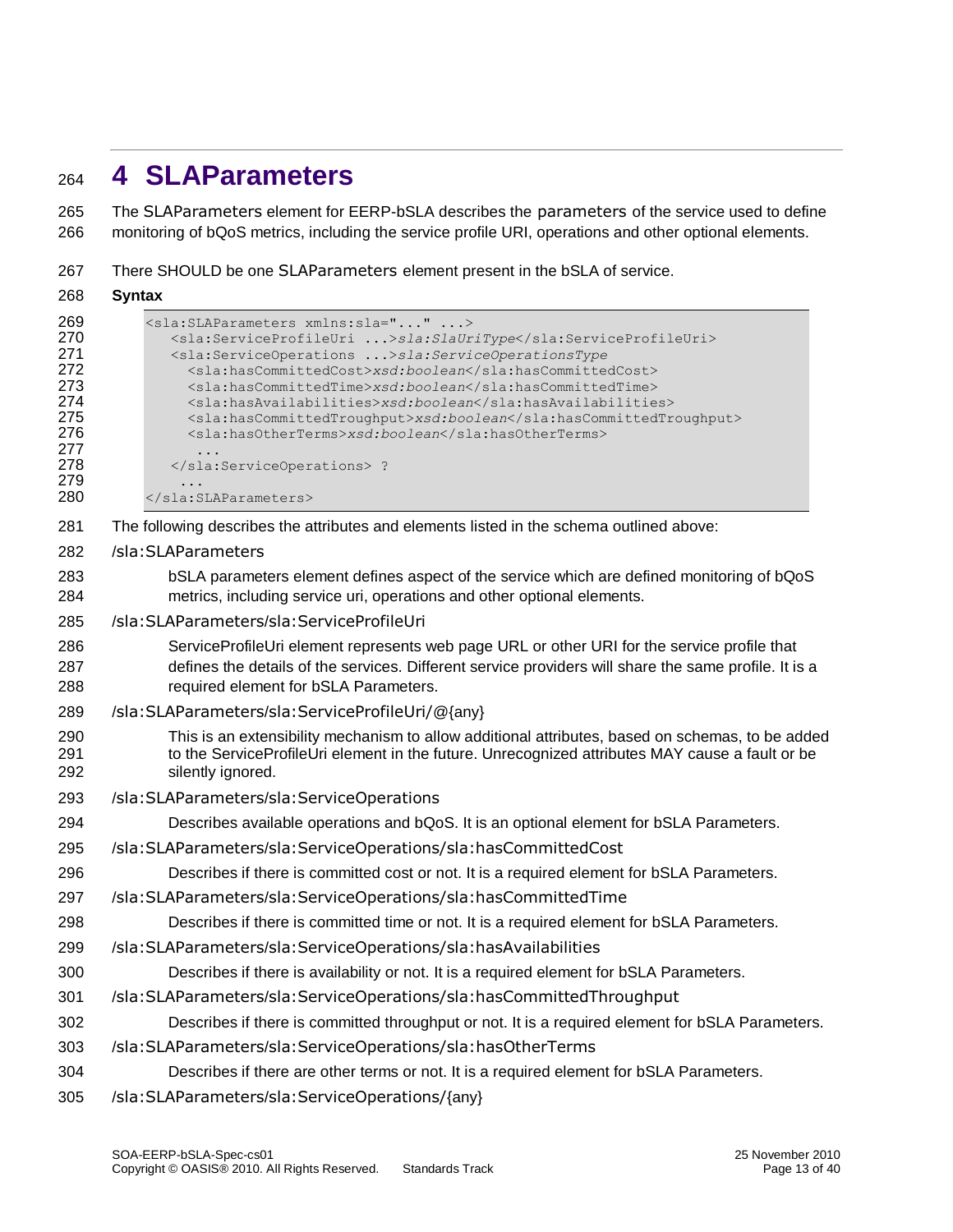- This is an extensibility mechanism to allow different (extensible) property or attribute elements to be specified in the future. Unrecognized elements MAY cause a fault or be silently ignored.
- /sla:SLAParameters /sla:ServiceOperations/@{any}
- This is an extensibility mechanism to allow additional attributes, based on schemas, to be added to the ServiceOperations element in the future. Unrecognized attributes MAY cause a fault or be 311 silently ignored.
- /sla:SLAParameters /{any}
- 313 This is an extensibility mechanism to allow different (extensible) property or attribute elements to 314 be specified in the future. Unrecognized elements MAY cause a fault or be silently ignored. be specified in the future. Unrecognized elements MAY cause a fault or be silently ignored.
- **Example**
- The following non-normative example illustrates the use of bSLA Parameters element. It describes the bSLA parameters:

| 318 |       | $(001)$ xml version="1.0" encoding="utf-8"?                      |
|-----|-------|------------------------------------------------------------------|
| 319 |       | $(002)$ <slaparameters xmlns=""></slaparameters>                 |
| 320 | (003) | <serviceprofileuri>http://www.innover.com.cn</serviceprofileuri> |
| 321 | (004) | <serviceoperations></serviceoperations>                          |
| 322 | (005) | <hascommittedcost>true</hascommittedcost>                        |
| 323 | (006) | <hascommittedtime>true</hascommittedtime>                        |
| 324 | (007) | <hasavailabilities>true</hasavailabilities>                      |
| 325 | (008) | <hascommittedtroughput>true</hascommittedtroughput>              |
| 326 | (009) | <hasotherterms>true</hasotherterms>                              |
| 327 | (010) |                                                                  |
| 328 | (011) |                                                                  |
|     |       |                                                                  |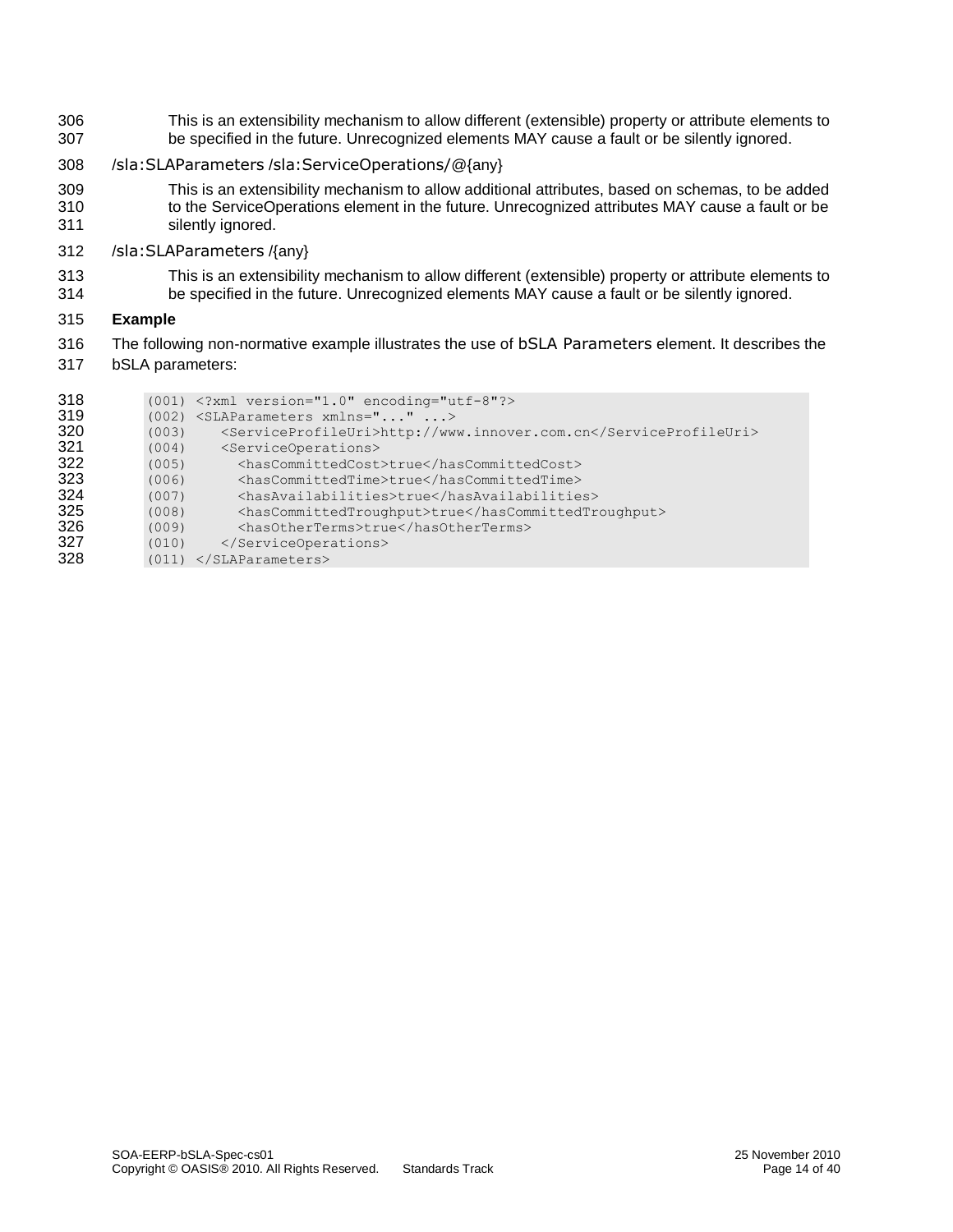# <span id="page-14-0"></span>**5 SLAObligations**

The SLAObligations element describes the agreed bSLA obligations of the service, including obligations

and action guarantees.

There MAY be zero or one bSLA Obligations element present in the bSLA of service.

 Note: There is a case for zero Obligation elements on bSLA. Section 7.2 is an example illustrates the bSLA document without Obligation element. It has some additional bSLA terms instead.

#### **Syntax**

```
336 <sla:SLAObligations xmlns:sla="..." xmlns:bqos="..." ...><br>337 <sla:Obligation ...>sla:ObligationType</sla:Obligation
                337 <sla:Obligation ...>sla:ObligationType</sla:Obligation> +
338 <sla:ActionGuarantee ...>sla:ActionGuaranteeType</sla:ActionGuarantee> ?
339 ...<br>340 \le/sla:
             340 </sla:SLAObligations>
```
- The following describes the attributes and elements listed in the schema outlined above:
- /sla:SLAObligations
- bSLA obligations aspect of the service, including obligations, action guarantees.
- /sla:SLAObligations/sla:Obligation
- Obligation element is agreed bSLA obligation, including Service Level Objective (SLO) and the Action Guarantee that associates with that SLO. There MAY be one or more obligation elements in the SLAObligations element. See Section 5.1 for more details.
- /sla:SLAObligations/sla:Obligation/@{any}
- This is an extensibility mechanism to allow additional attributes, based on schemas, to be added to the Obligation element in the future. Unrecognized attributes MAY cause a fault or be silently ignored.
- /sla:SLAObligations/sla:ActionGuarantee
- Specify what happens if the Service Level Objective (SLO) is met or not met. This guarantee will be associated to all Obligations within the SLAObligations element. It is an optional element for the SLAObligations element. See Section 5.2 for more details.
- /sla:SLAObligations/sla:ActionGuarantee/@{any}
- This is an extensibility mechanism to allow additional attributes, based on schemas, to be added to the ActionGuarantee element in the future. Unrecognized attributes MAY cause a fault or be silently ignored.
- /sla:SLAObligations/{any}
- This is an extensibility mechanism to allow different (extensible) property or attribute elements to be specified in the future. Unrecognized elements MAY cause a fault or be silently ignored.

### <span id="page-14-1"></span>**5.1 Obligation**

 The Obligation, obligation element for bSLA Obligations in EERP-bSLA, is the agreed bSLA obligation, including Service Level Objective (SLO) and the Action Guarantee that associates with that SLO.

There MAY be one or more Obligation elements present in the bSLA Obligations.

#### **Syntax**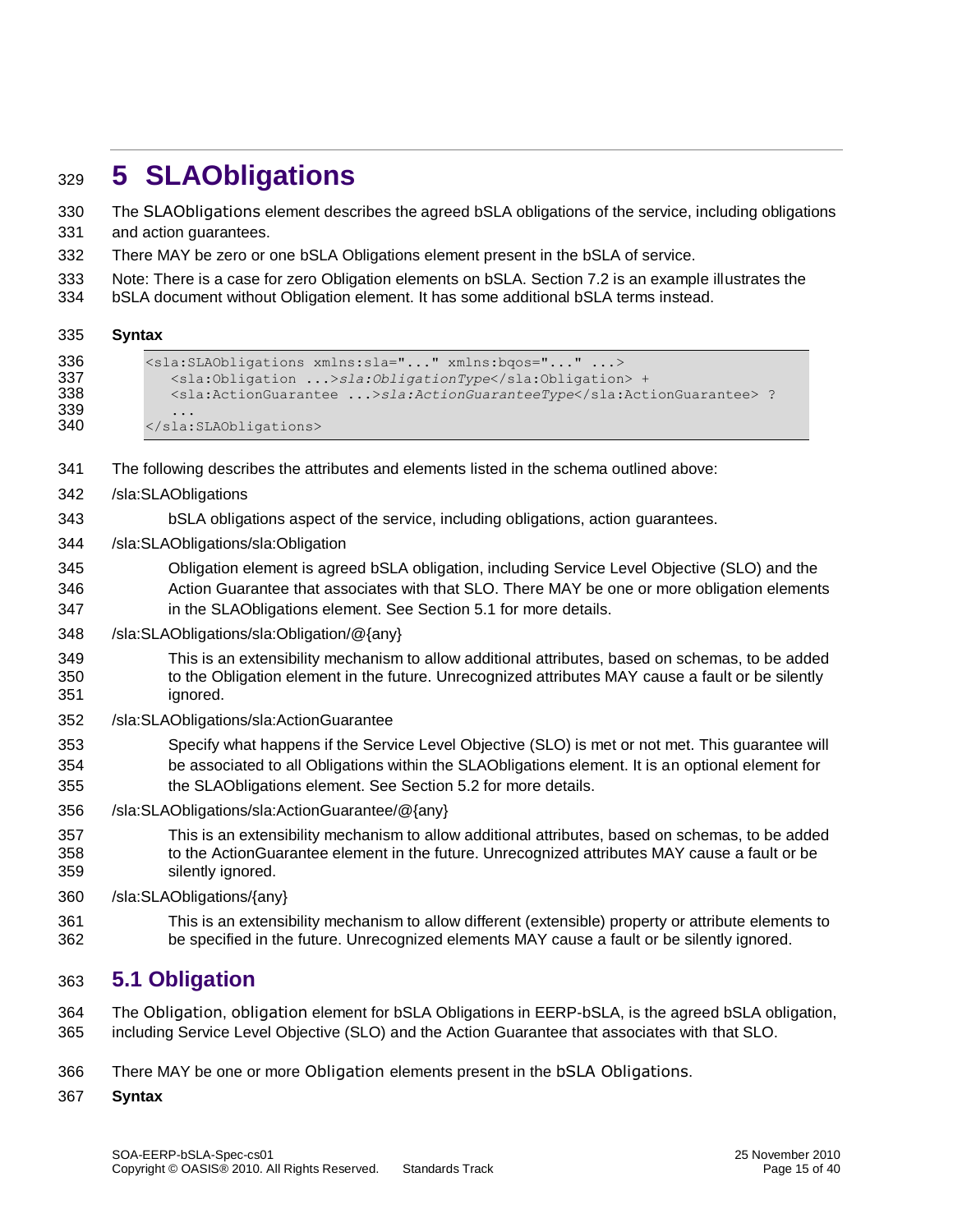| 368 | <sla: bqos="" obligation="" sla="" xmlns:=""></sla:>                                                |
|-----|-----------------------------------------------------------------------------------------------------|
| 369 | <sla:servicelevelobjective>sla:ServiceLevelObjectiveType</sla:servicelevelobjective>                |
| 370 |                                                                                                     |
| 371 | <sla:actionguarantee>sla:ActionGuaranteeType</sla:actionguarantee> ?                                |
| 372 |                                                                                                     |
| 373 | The following describes the attributes and elements listed in the schema outlined above:            |
| 374 | /sla:SLAObligations/sla:Obligation                                                                  |
| 375 | Obligation element is agreed bSLA obligation, including Service Level Objective (SLO) and the       |
| 376 | Action Guarantee that associates with this Obligation.                                              |
| 377 | /sla:SLAObligations/sla:Obligation/sla:ServiceLevelObjective                                        |
| 378 | Service Level Objective (SLO) for QoS guarantee. It is a required element for Obligation. See       |
| 379 | Section 5.1.1 for more details.                                                                     |
| 380 | /sla:SLAObligations/sla:Obligation/sla:ServiceLevelObjective/@{any}                                 |
| 381 | This is an extensibility mechanism to allow additional attributes, based on schemas, to be added    |
| 382 | to the ServiceLevelObjective element in the future. Unrecognized attributes MAY cause a fault or    |
| 383 | be silently ignored.                                                                                |
| 384 | /sla:SLAObligations/sla:Obligation/sla:ActionGuarantee                                              |
| 385 | Service Level Objective (SLO) for QoS guarantee. This guarantee will be associated to all           |
| 386 | ServiceLevelObjective within this Obligation element. It is an optional element for Obligation. See |
| 387 | Section 5.1.2 for more details.                                                                     |
| 388 | /sla:SLAObligations/sla:Obligation/sla:ActionGuarantee/@{any}                                       |
| 389 | This is an extensibility mechanism to allow additional attributes, based on schemas, to be added    |
| 390 | to the ActionGuarantee element in the future. Unrecognized attributes MAY cause a fault or be       |
| 391 | silently ignored.                                                                                   |

### <span id="page-15-0"></span>**5.1.1 ServiceLevelObjective**

 The Service Level Objective element for Obligation in bSLA Obligations in EERP-bSLA is the Service Level Objective (SLO) for the QoS guarantee, including Committed Cost, Committed Time, Availabilities, Committed Throughput and SLATerm.

- There SHOULD be one Service Level Objective element present in the Obligation, and it can have
- one and more element within this Service Level Objective element.
- **Syntax**

399 <sla:ServiceLevelObjective xmlns:sla="..." xmlns:bqos="..." ...><br>400 <sla:CommittedCost>baos:PriceType</sla:CommittedCost>? <sla:CommittedCost>*bqos:PriceType*</sla:CommittedCost> ? <sla:CommittedTime ...>*sla:CommittedTimeType*</sla:CommittedTime> ? 402 <sla:Availabilities ...>sla:AvailabilitiesType</sla:Availabilities> ?<br>403 <sla:CommittedThroughput ...>bgos:ThroughputType</sla:CommittedThroug <sla:CommittedThroughput ...>*bqos:ThroughputType*</sla:CommittedThroughput> 404 ?<br>405 <sla:SLATerm ...>*sla:SLATermType*</sla:SLATerm> ? </sla:ServiceLevelObjective>

- The following describes the attributes and elements listed in the schema outlined above:
- /sla:SLAObligations/sla:Obligation/sla:ServiceLevelObjective
- Service Level Objective (SLO) for QoS guarantee. It is a required element for Obligation.
- /sla:SLAObligations/sla:Obligation/sla:ServiceLevelObjective/sla:CommittedCost
- Cost element in bSLA. It is an optional element for ServiceLevelObjective. See Section 5.1.1.1 for more details.
- /sla:SLAObligations/sla:Obligation/sla:ServiceLevelObjective/sla:CommittedTime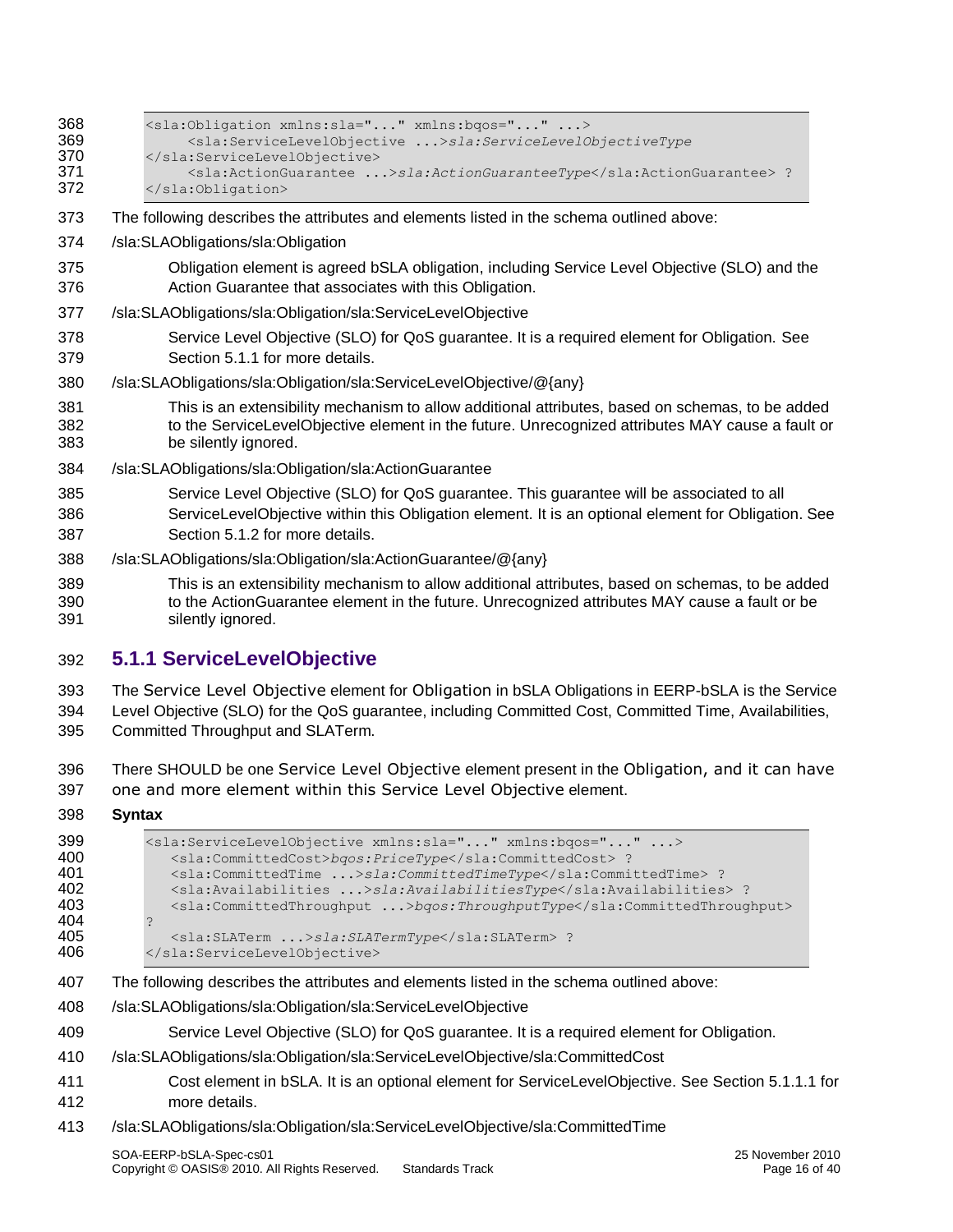| 414<br>415        | Committed time period element in bSLA is an optional element for ServiceLevelObjective. see<br>Section 5.1.1.2 for more details.                                                                                            |
|-------------------|-----------------------------------------------------------------------------------------------------------------------------------------------------------------------------------------------------------------------------|
| 416               | /sla:SLAObligations/sla:Obligation/sla:ServiceLevelObjective/sla:CommittedTime/@{any}                                                                                                                                       |
| 417<br>418<br>419 | This is an extensibility mechanism to allow additional attributes, based on schemas, to be added<br>to the CommittedTime element in the future. Unrecognized attributes MAY cause a fault or be<br>silently ignored.        |
| 420               | /sla:SLAObligations/sla:Obligation/sla:ServiceLevelObjective/sla:Availabilities                                                                                                                                             |
| 421<br>422        | The services availability indicators element, including a list of availabilities, is an optional element<br>for ServiceLevelObjective, see Section 5.1.1.3 for more details.                                                |
| 423               | /sla:SLAObligations/sla:Obligation/sla:ServiceLevelObjective/sla:Availabilities/@{any}                                                                                                                                      |
| 424<br>425<br>426 | This is an extensibility mechanism to allow additional attributes, based on schemas, to be added<br>to the Availabilities element in the future. Unrecognized attributes MAY cause a fault or be silently<br>ignored.       |
| 427               | /sla:SLAObligations/sla:Obligation/sla:ServiceLevelObjective/sla:CommittedThroughput                                                                                                                                        |
| 428<br>429        | Committed performance throughput is an optional element for ServiceLevelObjective. See<br>Section 5.1.1.4 for more details.                                                                                                 |
| 430               | /sla:SLAObligations/sla:Obligation/sla:ServiceLevelObjective/sla:CommittedThroughput/@{any}                                                                                                                                 |
| 431<br>432<br>433 | This is an extensibility mechanism to allow additional attributes, based on schemas, to be added<br>to the Committed Throughput element in the future. Unrecognized attributes MAY cause a fault or<br>be silently ignored. |
| 434               | /sla:SLAObligations/sla:Obligation/sla:ServiceLevelObjective/sla:SLATerm                                                                                                                                                    |
| 435<br>436        | bSLA Term. It is an optional element for ServiceLevelObjective, see /sla:SLATerms/sla:SLATerm<br>in Section 6 for more details.                                                                                             |
| 437               | /sla:SLAObligations/sla:Obligation/sla:ServiceLevelObjective/sla:SLATerm /@{any}                                                                                                                                            |
| 438<br>439<br>440 | This is an extensibility mechanism to allow additional attributes, based on schemas, to be added<br>to the SLATerm element in the future. Unrecognized attributes MAY cause a fault or be silently<br>ignored.              |
| 441               | 5.1.1.1 CommittedCost                                                                                                                                                                                                       |
| 442               | The Committed Cost element describes the cost element in bSLA, including Unit and Amount.                                                                                                                                   |
|                   |                                                                                                                                                                                                                             |

- There MAY be zero or one Committed Cost element present in the Service Level Objective.
- **Syntax**

| 445 | <sla:committedcost xmlns:bqos="" xmlns:sla=""></sla:committedcost>        |
|-----|---------------------------------------------------------------------------|
| 446 | <bgos: unit="" unitcode="clm66411: UnitCodeContentType"></bgos:>          |
| 447 | cbc: BaseUnitMeasureType  ?                                               |
| 448 | <bgos:amount currencyid="clm54217:CurrencyCodeContentType"></bgos:amount> |
| 449 | $cbc: AmountType < /bo$ . Amount>                                         |
| 450 |                                                                           |
|     |                                                                           |

- The following describes the attributes and elements listed in the schema outlined above:
- /sla:SLAObligations/sla:Obligation/sla:ServiceLevelObjective/sla:CommittedCost
- CommittedCost element is the cost element in bSLA. It is an optional element for Service Level Objective.
- /sla:SLAObligations/sla:Obligation/sla:ServiceLevelObjective/sla:CommittedCost/bqos:Unit
- Number of unit is a optional element that includes a attribute of unit of measurement uses
- cbc:BaseUnitMeasureType. See */bqos:BQoSPrice/bqos:Price/bqos:Unit in Section 3: BQoS Price in EERP-bQoS Specification* for more details.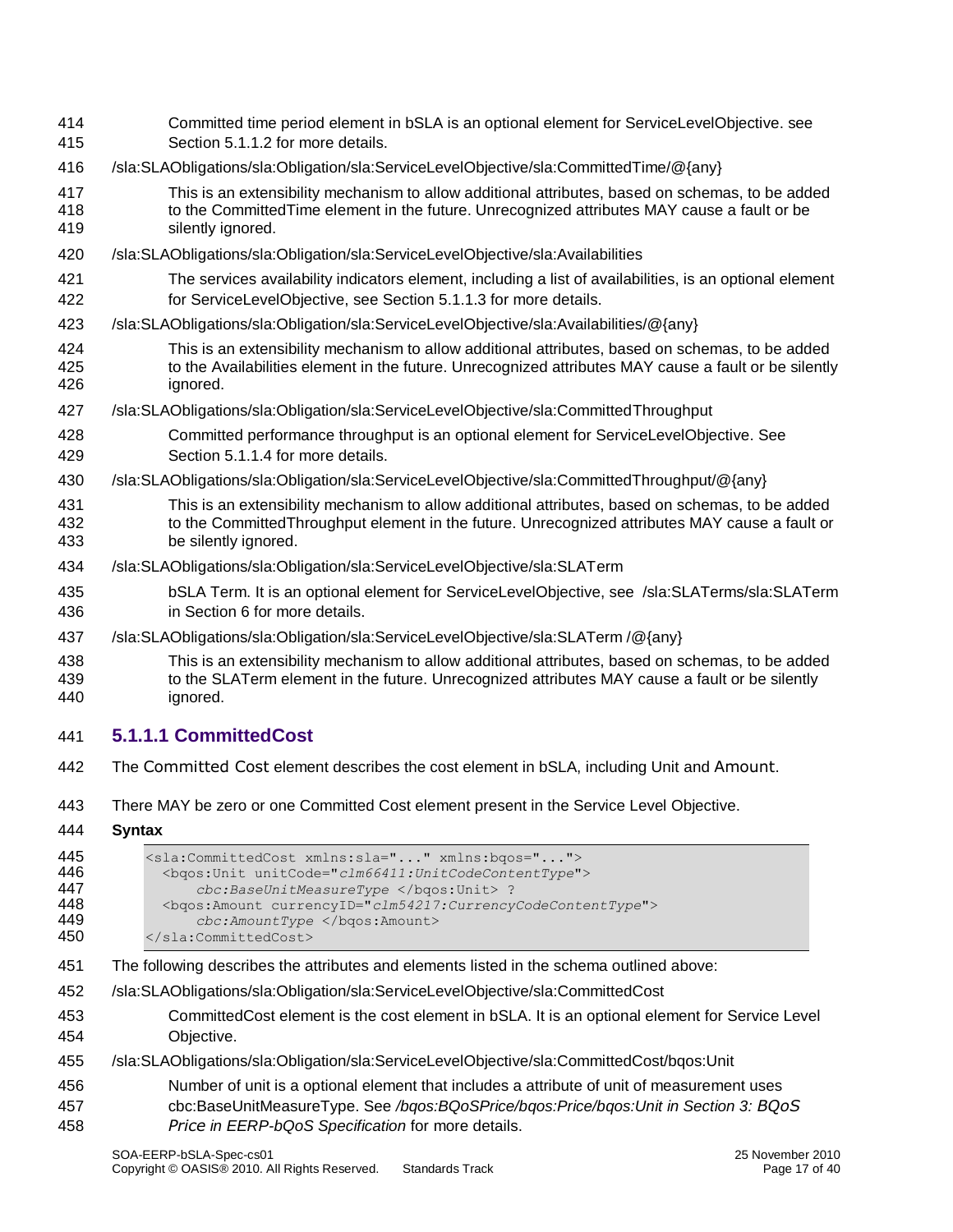- /sla:SLAObligations/sla:Obligation/sla:ServiceLevelObjective/sla:CommittedCost/bqos:Amount
- Amount element is a required element for the Committed Cost element. It uses cbc:AmountType
- from UBL that has a required currencyID attribute for currency code. See
- */bqos:BQoSPrice/bqos:Price/bqos:Amount in Section 3: BQoS Price in EERP-bQoS*
- *Specification* for more details.

#### **5.1.1.2 CommittedTime**

The Committed Time, Committed Time element of Service Level Objective for Obligation in bSLA

 Obligations in EERP-bSLA, is the committed time period in bSLA, including Duration, Latency and Committed Completion Time.

- There MAY be zero or one Committed Time element present in the Service Level Objective.
- **Syntax**

| <sla:committedtime xmlns:bqos="" xmlns:sla=""><br/><bgos: duration="" unitcode="clm66411: UnitCodeContentType"></bgos:></sla:committedtime> |
|---------------------------------------------------------------------------------------------------------------------------------------------|
| cbc: DurationMeasureType                                                                                                                    |
| <bgos:latency unitcode="clm66411:UnitCodeContentType"></bgos:latency>                                                                       |
| cbc: DurationMeasureType  ?                                                                                                                 |
| <bgos:starttime>udt:DateTimeType</bgos:starttime> ?                                                                                         |
| <sla:committedcompletiontime></sla:committedcompletiontime>                                                                                 |
| udt: DateTimeType ?                                                                                                                         |
|                                                                                                                                             |
|                                                                                                                                             |

- The following describes the attributes and elements listed in the schema outlined above:
- /sla:SLAObligations/sla:Obligation/sla:ServiceLevelObjective/sla:CommittedTime
- CommittedTime element is an optional element for Service Level Objective which is the committed time period element in bSLA.
- /sla:SLAObligations/sla:Obligation/sla:ServiceLevelObjective/sla:CommittedTime/bqos:Duration
- Duration element is a required element in the CommittedTime element which is the duration to complete the service. It uses cbc:DurationMeasureType from UBL that has a required unitCode attribute for unit of measurement on the time. See
- */bqos:BQoSPerformance/bqos:TimePeriod/bqos:Duration in Section 4: bQoS Performance in EERP-bQoS Specification* for more details.
- /sla:SLAObligations/sla:Obligation/sla:ServiceLevelObjective/sla:CommittedTime/bqos:Latency
- Latency is an optional element for the time delay for starting the service. It uses
- cbc:DurationMeasureType from UBL that has a required unitCode attribute for unit of
- measurement on the time. See */bqos:BQoSPerformance/bqos:TimePeriod/bqos:Latency in Section 4: bQoS Performance in EERP-bQoS Specification* for more details.
- /sla:SLAObligations/sla:Obligation/sla:ServiceLevelObjective/sla:CommittedTime/bqos:StartTime
- StartTime is an optional element for the date and time to start the service. It uses udt:DateTimeType which is in UTC time format [ISO8601].. See
- */bqos:BQoSPerformance/bqos:TimePeriod/bqos:StartTime in Section 4: bQoS Performance in EERP-bQoS Specification* for more details.
- /sla:SLAObligations/sla:Obligation/sla:ServiceLevelObjective/sla:CommittedTime/sla:CommittedCompleti onTime
- CommittedCompletionTime is an optional element for the date and time for committed completion time. It uses udt:DateTimeType which is UTC time format [ISO8601]..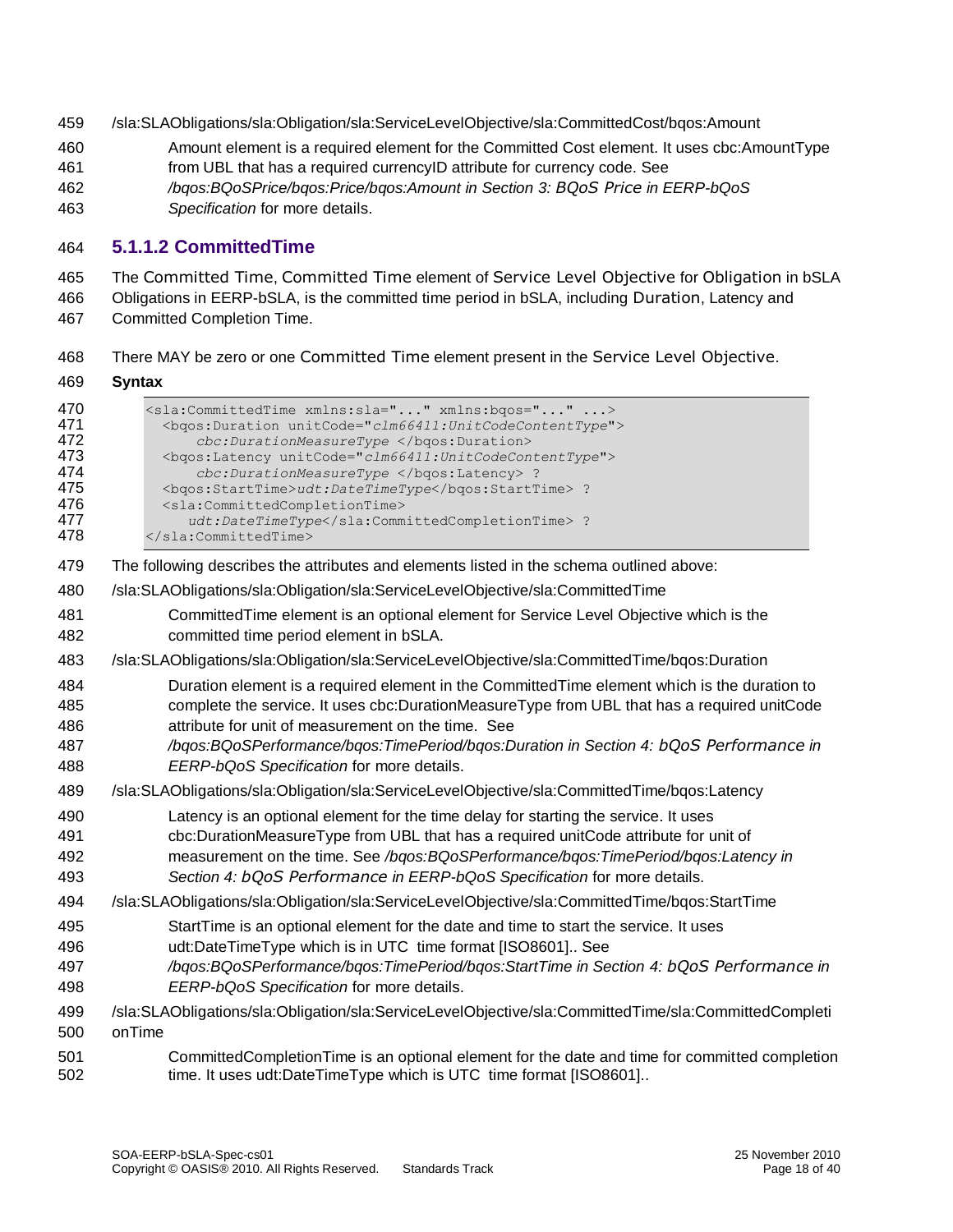### **5.1.1.3 Availabilities**

 The Availabilities, Availabilities of Service Level Objective for Obligation in bSLA Obligations in EERP-bSLA, is services availability indicators including a list of availabilities, including a list of

- Availability elements.
- There MAY be zero or one Availabilities element present in the Service Level Objective.
- **Syntax**

| 509<br>510<br>511<br>512<br>513<br>514 | <sla:availabilities xmlns:bqos="" xmlns:sla=""><br/><sla:availability isavailable="xs:boolean">sla:AvailabilityType<br/><sla:from>xs:dateTime</sla:from><br/><sla:to>xs:dateTime</sla:to><br/></sla:availability> +<br/></sla:availabilities> |
|----------------------------------------|-----------------------------------------------------------------------------------------------------------------------------------------------------------------------------------------------------------------------------------------------|
| 515                                    | The following describes the attributes and elements listed in the schema outlined above:                                                                                                                                                      |
| 516                                    | /sla:SLAObligations/sla:Obligation/sla:ServiceLevelObjective/sla:Availabilities                                                                                                                                                               |
| 517<br>518                             | Availabilities is an optional element for Service Level Objective which is the services availability<br>indicators including a list of availabilities.                                                                                        |
| 519                                    | /sla:SLAObligations/sla:Obligation/sla:ServiceLevelObjective/sla:Availabilities/sla:Availability                                                                                                                                              |
| 520<br>521                             | Availability is a required element for the quality aspect of whether the service is present or ready<br>for immediate use.                                                                                                                    |
| 522                                    | /sla:SLAObligations/sla:Obligation/sla:ServiceLevelObjective/sla:Availabilities/sla:Availability/sla:From                                                                                                                                     |
| 523<br>524                             | From is a required element for the date and time for availability starting time. It uses<br>udt:DateTimeType which is UTC time format [ISO8601]                                                                                               |
| 525                                    | /sla:SLAObligations/sla:Obligation/sla:ServiceLevelObjective/sla:Availabilities/sla:Availability/sla:To                                                                                                                                       |
| 526<br>527                             | To is a required element for the date and time for availability ending time. It uses<br>udt:DateTimeType which UTC time format [ISO8601]                                                                                                      |
| 528                                    | /sla:SLAObligations/sla:Obligation/sla:ServiceLevelObjective/sla:Availabilities/sla:Availability/@isAvailable                                                                                                                                 |
| 529<br>530                             | is Available is an optional attribute to illustrate whether the Availability is available or not. It uses<br>xs:boolean type.                                                                                                                 |
| 531                                    | /sla:SLAObligations/sla:Obligation/sla:ServiceLevelObjective/sla:Availabilities/sla:Availability/@{any}                                                                                                                                       |
| 532<br>533<br>534                      | This is an extensibility mechanism to allow additional attributes, based on schemas, to be added<br>to the Availability element in the future. Unrecognized attributes MAY cause a fault or be silently<br>ignored.                           |
| <b>EOE</b>                             | 511 Cammitted Throughnut                                                                                                                                                                                                                      |

#### **5.1.1.4 Committed Throughput**

 The Committed Throughput, Committed Throughput element of Service Level Objective for Obligation in bSLA Obligations in EERP-bSLA, is the committed performance throughput, including Duration, Quantity and Latency.

 There MAY be zero or one Committed Throughput element present in the Service Level Objective. **Syntax**

| 541 | <sla:committedthroughput xmlns:bgos="" xmlns:sla=""></sla:committedthroughput> |  |  |  |
|-----|--------------------------------------------------------------------------------|--|--|--|
| 542 | <bgos: duration="" unitcode="clm66411: UnitCodeContentType"></bgos:>           |  |  |  |
| 543 | cbc: DurationMeasureType                                                       |  |  |  |
| 544 | <bgos:quantity unitcode="clm66411:UnitCodeContentType"></bgos:quantity>        |  |  |  |
| 545 | cbc:BaseQuantityType                                                           |  |  |  |
| 546 | <bgos:latency unitcode="clm66411:UnitCodeContentType"></bgos:latency>          |  |  |  |
| 547 | cbc: DurationMeasureType ?                                                     |  |  |  |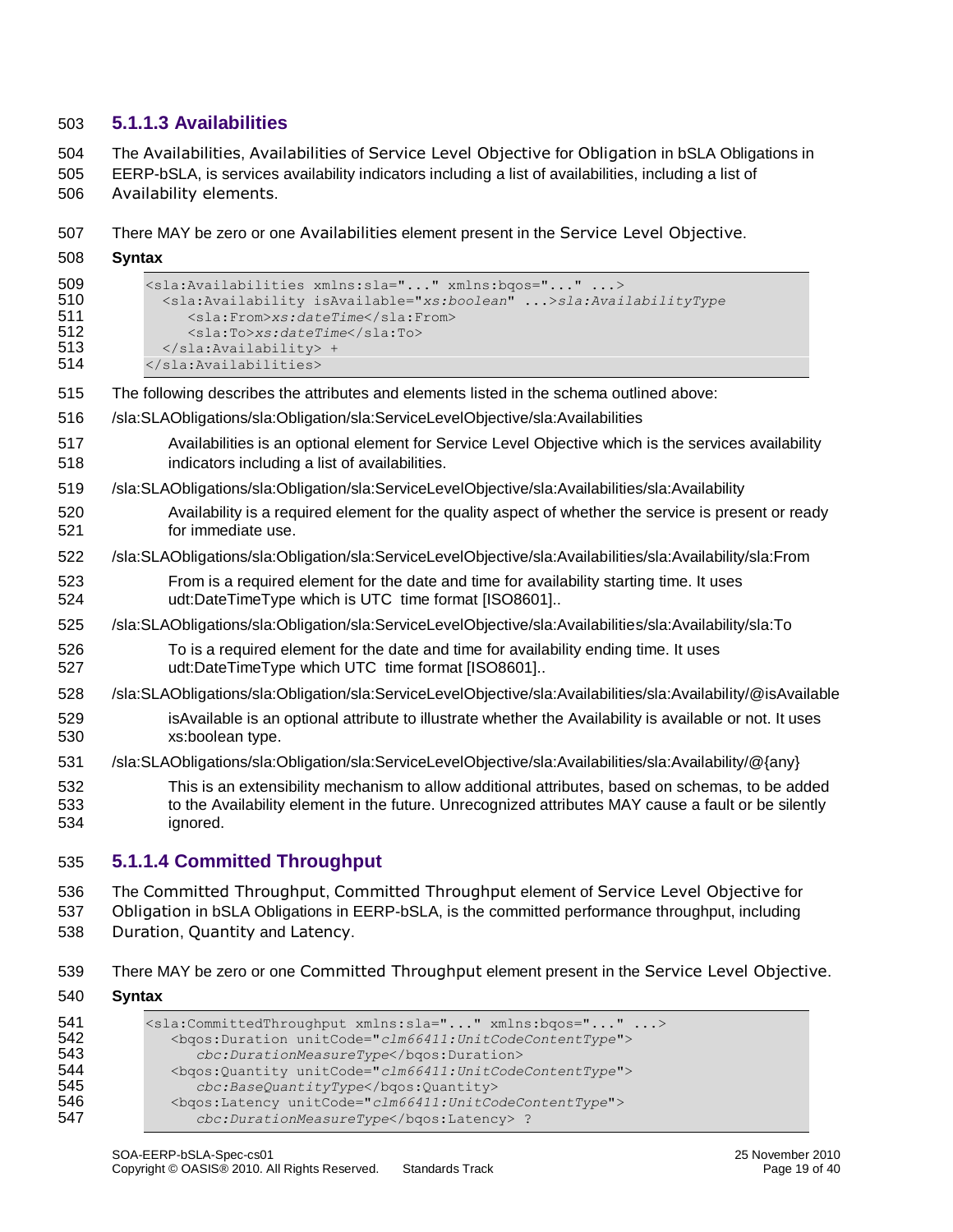| 548                             |                                                                                                                                                                                                                                                                                                                                                                                                 |
|---------------------------------|-------------------------------------------------------------------------------------------------------------------------------------------------------------------------------------------------------------------------------------------------------------------------------------------------------------------------------------------------------------------------------------------------|
| 549                             | The following describes the attributes and elements listed in the schema outlined above:                                                                                                                                                                                                                                                                                                        |
| 550                             | /sla:SLAObligations/sla:Obligation/sla:ServiceLevelObjective/sla:CommittedThroughput                                                                                                                                                                                                                                                                                                            |
| 551<br>552                      | CommittedThroughput is an optional element for ServiceLevelObjective element. This is the<br>committed performance throughput.                                                                                                                                                                                                                                                                  |
| 553                             | /sla:SLAObligations/sla:Obligation/sla:ServiceLevelObjective/sla:CommittedThroughput/bqos:Duration                                                                                                                                                                                                                                                                                              |
| 554<br>555<br>556<br>557<br>558 | Duration element is a required element in the Committed Throughput element. This is the<br>duration to complete the service. It uses cbc:DurationMeasureType from UBL that has a required<br>unit Code attribute for unit of measurement on the time. See<br>/bqos:BQoSPerformance/bqos:Throughput/bqos:Duration in Section 4: bQoS Performance in<br>EERP-bQoS Specification for more details. |
| 559                             | /sla:SLAObligations/sla:Obligation/sla:ServiceLevelObjective/sla:CommittedThroughput/bqos:Quantity                                                                                                                                                                                                                                                                                              |
| 560<br>561<br>562<br>563        | Quantity is a required element in the Throughput element. It is the numbers for the throughput,<br>with an attribute of unit of measurement, such as EA, pounds, cubic-feet, etc. See<br>/bgos:BQoSPerformance/bgos:Throughput/bgos:Quantity in Section 4: bQoS Performance in<br>EERP-bQoS Specification for more details.                                                                     |
| 564                             | /sla:SLAObligations/sla:Obligation/sla:ServiceLevelObjective/sla:CommittedThroughput/bqos:Latency                                                                                                                                                                                                                                                                                               |
| 565<br>566<br>567<br>568        | Latency is an optional element for the time delay for starting the service. It uses<br>cbc:DurationMeasureType from UBL that has a required unitCode attribute for unit of<br>measurement on the time. See /bgos:BQoSPerformance/bgos:Throughput/bgos:Latency in<br>Section 4: bQoS Performance in EERP-bQoS Specification for more details.                                                    |

### **5.1.1.5 bSLA Term**

- The bSLATerm, bSLA Term element of Service Level Objective for Obligation in bSLA Obligations in EERP-bSLA, is the bSLA term element in bSLA.
- There MAY be zero or one bSLA Term element present in the Service Level Objective. See
- 573 /sla:SLATerms/sla:SLATerm in Section 6 for more details.

### <span id="page-19-0"></span>**5.1.2 Action Guarantee**

- The Action Guarantee, action guarantee element for bSLA Obligations in EERP-bSLA, is to specify what happens if the SLO is met or not met, including Reserve Fee and Penalty element.
- There MAY be zero or one Action Guarantee element present in the Obligation element. See Section 5.2 for the detail of ActionGuaranteeType.

### <span id="page-19-1"></span>**5.2 ActionGuarantee**

- The Action Guarantee, action guarantee element for bSLA Obligations in EERP-bSLA, is to specify what happens if the Service Level Objective (SLO) is met or not met, including Reserve Fee and Penalty element.
- There MAY be zero or one bSLA Obligations element present in the bSLA Obligations.

**Syntax**

```
585 <sla:ActionGuarantee xmlns:sla="..." xmlns:bqos="..." ...><br>586 <sla:ReserveFee ...>bqos:PriceType
586 <sla:ReserveFee ...>bqos:PriceType<br>587 <br/>bqos:Unit unitCode="clm66411:U.
587 <br />
<br />
<br />
<br />
<br />
<br />
code="clm66411:UnitCodeContentType">
588
                          588 cbc:BaseUnitMeasureType</bqos:Unit> ?
```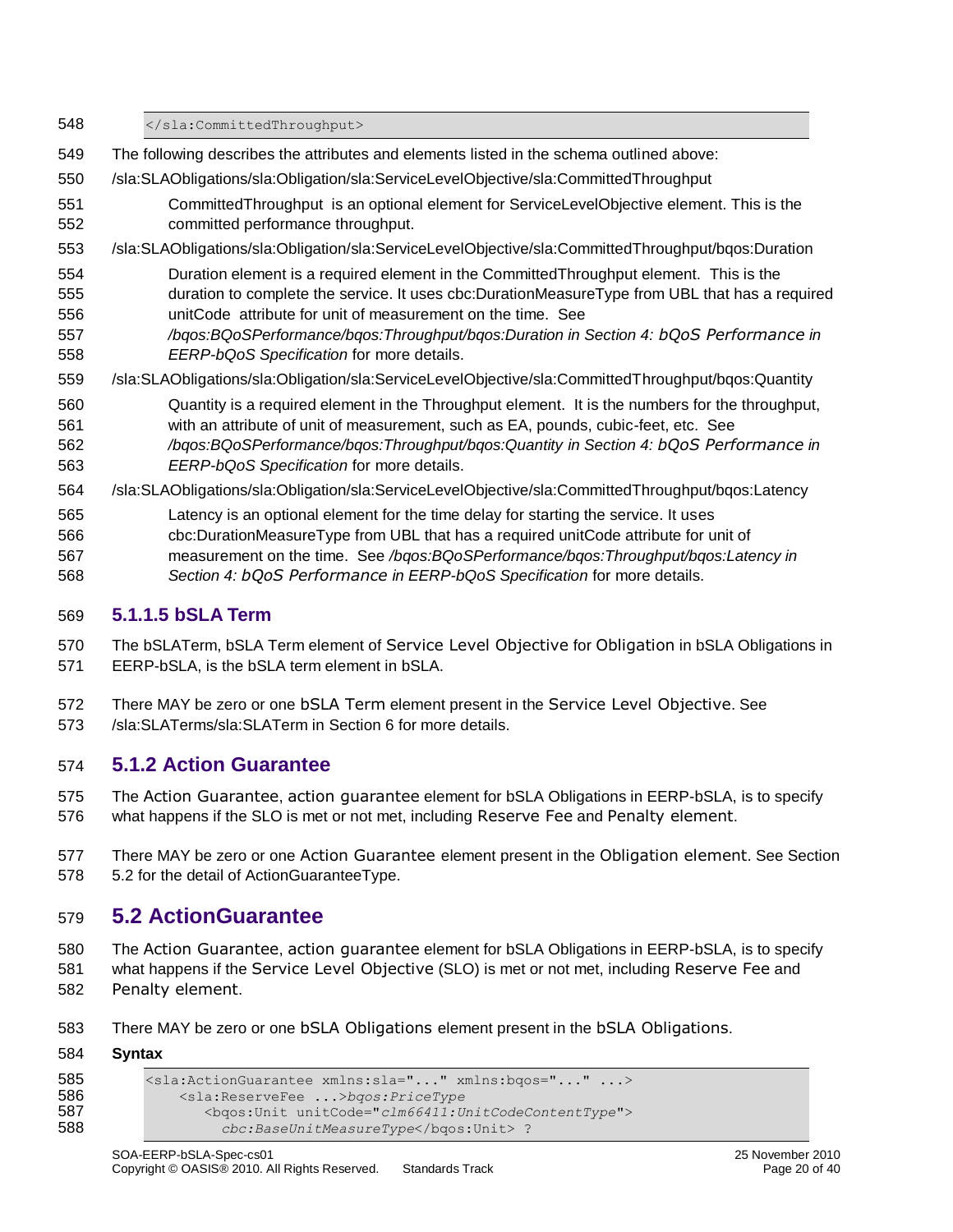| 589<br>590<br>591<br>592<br>593<br>594<br>595<br>596<br>597<br>598 | <bgos:amount currencyid="clm54217:CurrencyCodeContentType"><br/>cbc: AmountType<br/> ?<br/><sla:penalty>bqos:PriceType<br/><bgos: unit="" unitcode="clm66411: UnitCodeContentType"><br/>cbc:BaseUnitMeasureType ?<br/><bgos:amount currencyid="clm54217:CurrencyCodeContentType"><br/>cbc: AmountType<br/></bgos:amount></bgos:></sla:penalty> ?<br/></bgos:amount> |
|--------------------------------------------------------------------|---------------------------------------------------------------------------------------------------------------------------------------------------------------------------------------------------------------------------------------------------------------------------------------------------------------------------------------------------------------------|
| 599                                                                | The following describes the attributes and elements listed in the schema outlined above:                                                                                                                                                                                                                                                                            |
| 600                                                                | /sla:SLAObligations/sla:ActionGuarantee/sla:ReserveFee                                                                                                                                                                                                                                                                                                              |
| 601<br>602                                                         | ReserveFee element is the reservation fee or money amount when Service Level Objective<br>(SLO) is met. It is an optional element for Action Guarantee.                                                                                                                                                                                                             |
| 603                                                                | /sla:SLAObligations/sla:ActionGuarantee/sla:ReserveFee/bqos:Unit                                                                                                                                                                                                                                                                                                    |
| 604<br>605<br>606                                                  | Number of unit is a optional element that includes a attribute of unit of measurement uses<br>cbc:BaseUnitMeasureType. See /bqos:BQoSPrice/bqos:Price/bqos:Unit in Section 3: bQoS<br>Price in EERP-bQoS Specification for more details.                                                                                                                            |
| 607                                                                | /sla:SLAObligations/sla:ActionGuarantee/sla:ReserveFee/bqos:Amount                                                                                                                                                                                                                                                                                                  |
| 608<br>609<br>610<br>611                                           | Amount element is a required element for the Reserve Fee element. It uses cbc:AmountType<br>from UBL that has a required currencyID attribute for currency code. See<br>/bqos:BQoSPrice/bqos:Price/bqos:Amount in Section 3: bQoS Price in EERP-bQoS<br>Specification for more details.                                                                             |
| 612                                                                | /sla:SLAObligations/sla:ActionGuarantee/sla:ReserveFee/@{any}                                                                                                                                                                                                                                                                                                       |
| 613<br>614<br>615                                                  | This is an extensibility mechanism to allow additional attributes, based on schemas, to be added<br>to the ReserveFee element in the future. Unrecognized attributes MAY cause a fault or be silently<br>ignored.                                                                                                                                                   |
| 616                                                                | /sla:SLAObligations/sla:ActionGuarantee/sla:Penalty                                                                                                                                                                                                                                                                                                                 |
| 617<br>618                                                         | Penalty element is the money amount when Service Level Objective (SLO) is not met. It is a<br>required element for Action Guarantee.                                                                                                                                                                                                                                |
| 619                                                                | /sla:SLAObligations/sla:ActionGuarantee/sla:Penalty/bqos:Unit                                                                                                                                                                                                                                                                                                       |
| 620<br>621<br>622                                                  | Number of unit is a optional element that includes a attribute of unit of measurement uses<br>cbc:BaseUnitMeasureType. See /bqos:BQoSPrice/bqos:Price/bqos:Unit in Section 3: bQoS<br>Price in EERP-bQoS Specification for more details.                                                                                                                            |
| 623                                                                | /sla:SLAObligations/sla:ActionGuarantee/sla:Penalty/bqos:Amount                                                                                                                                                                                                                                                                                                     |
| 624<br>625<br>626<br>627                                           | Amount element is a required element for the Penalty element. It uses cbc:AmountType from<br>UBL that has a required currencyID attribute for currency code. See<br>/bqos:BQoSPrice/bqos:Price/bqos:Amount in Section 3: bQoS Price in EERP-bQoS<br>Specification for more details.                                                                                 |
| 628                                                                | /sla:SLAObligations/sla:ActionGuarantee/sla:Penalty/@{any}                                                                                                                                                                                                                                                                                                          |
| 629<br>630<br>631                                                  | This is an extensibility mechanism to allow additional attributes, based on schemas, to be added<br>to the Penalty element in the future. Unrecognized attributes MAY cause a fault or be silently<br>ignored.                                                                                                                                                      |
| 632                                                                | <b>Example</b>                                                                                                                                                                                                                                                                                                                                                      |
| 633                                                                | The following example illustrates the use of Action Guarantee element. It describes the penalty:                                                                                                                                                                                                                                                                    |
| 634<br>635<br>636<br>637                                           | (001) xml version="1.0" encoding="utf-8"?<br>(002) <actionguarantee xmlns="" xmlns:bqos=""><br/><penalty><br/>(003)<br/><bgos: unit="" unitcode="EA">10</bgos:><br/>(004)</penalty></actionguarantee>                                                                                                                                                               |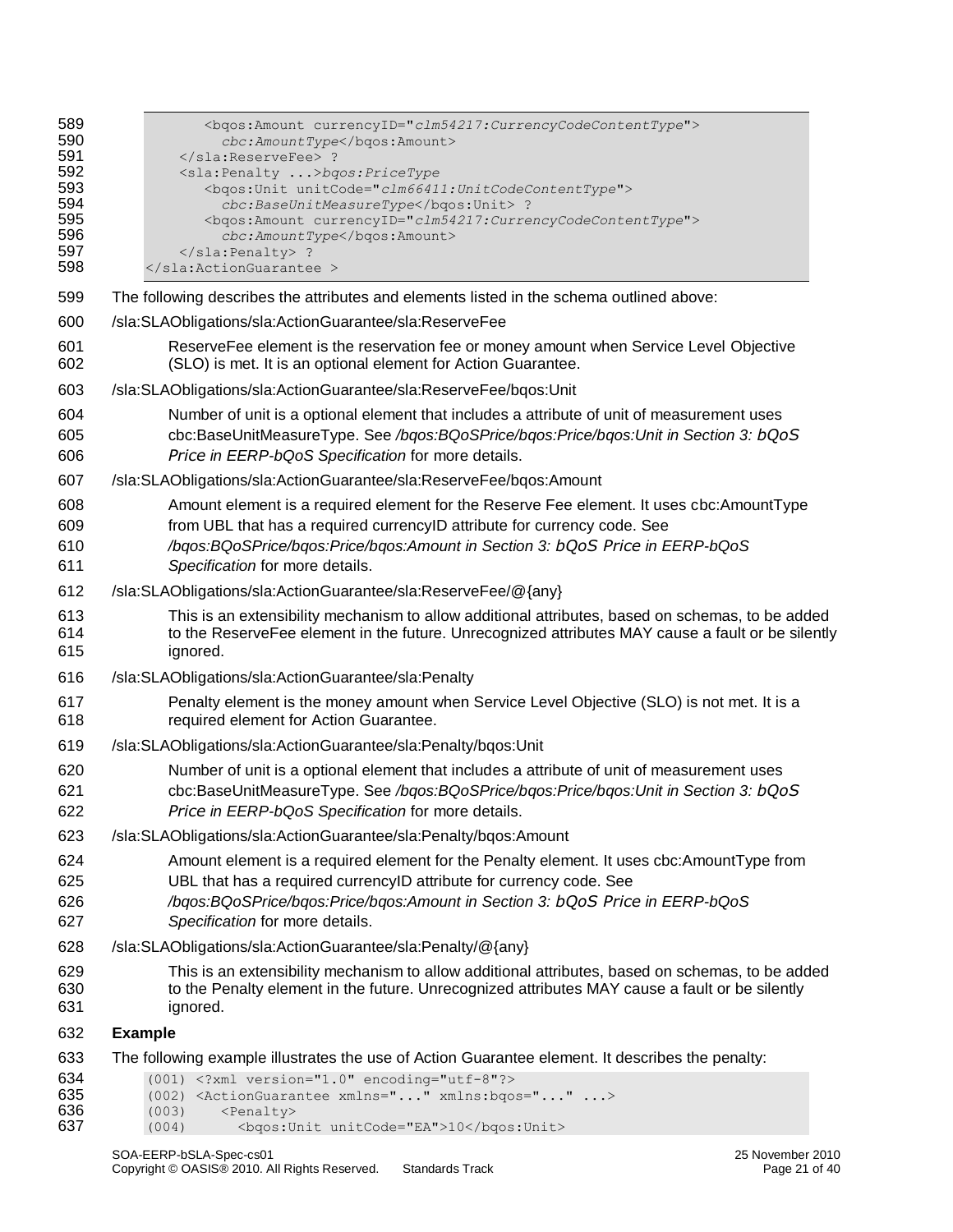- 638 (005) <br/> <br/>bqos:Amount currencyID="USD">17.15</bqos:Amount> 639 (006) </Penalty>
- 639 (006) </Penalty><br>640 (007) </ActionGuara
- 640 (007) </ActionGuarantee>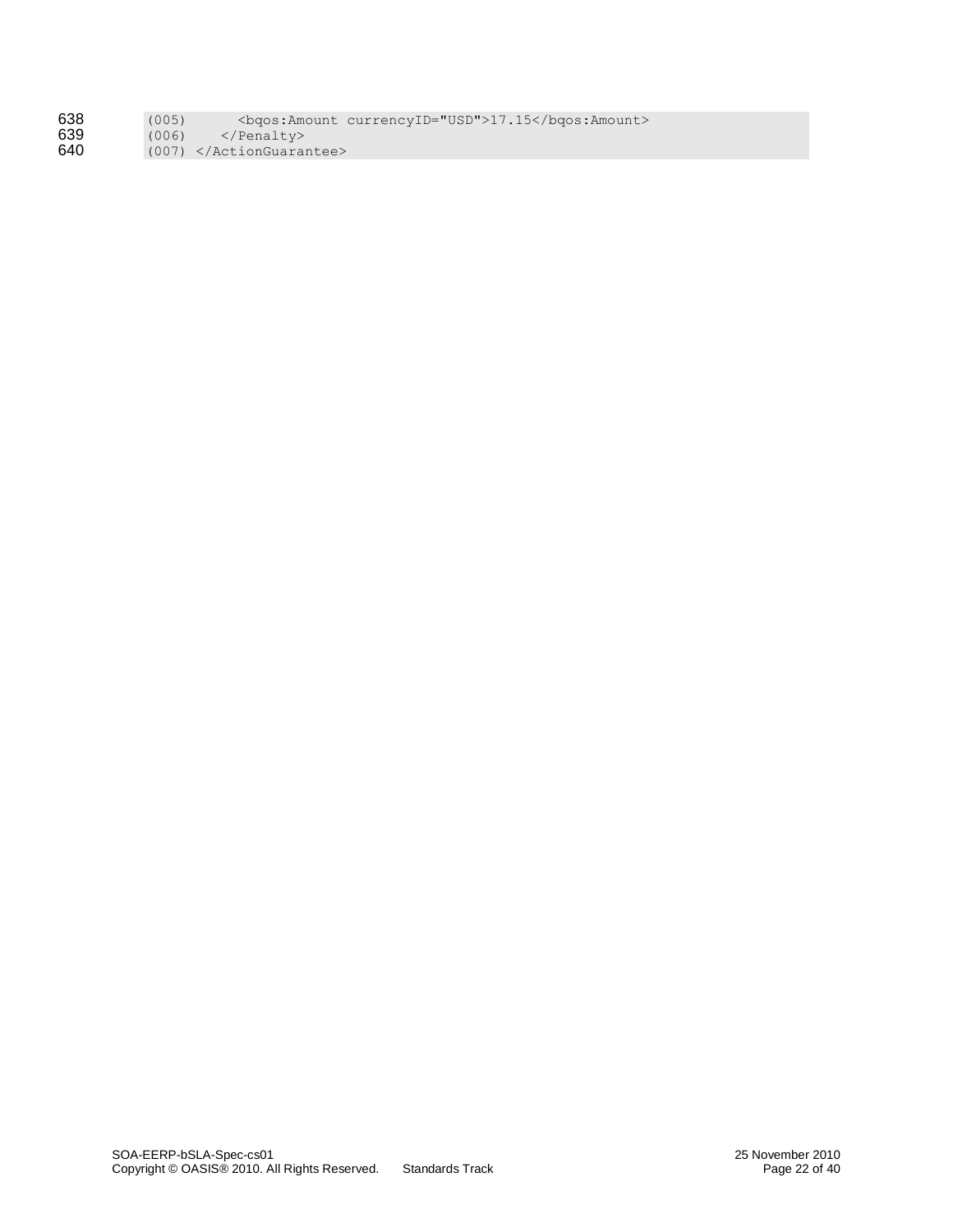## <span id="page-22-0"></span>**6 SLATerms**

 The SLATerms, bSLA terms element for EERP-bSLA, is the agreed bSLA terms aspect of the service, including bSLA term elements.

There MAY be zero or one bSLA Terms element present in the bSLA of service.

| 645                                                         | <b>Syntax</b>                                                                                                                                                                                                                                                                                                                  |  |  |
|-------------------------------------------------------------|--------------------------------------------------------------------------------------------------------------------------------------------------------------------------------------------------------------------------------------------------------------------------------------------------------------------------------|--|--|
| 646<br>647<br>648<br>649<br>650                             | <sla: bqos="" slaterms="" xmlns:=""><br/><sla:slaterm>sla:SLATermType<br/></sla:slaterm> +<br/><math>\langle</math>/sla:SLATerms&gt;</sla:>                                                                                                                                                                                    |  |  |
|                                                             |                                                                                                                                                                                                                                                                                                                                |  |  |
| 651                                                         | The following describes the attributes and elements listed in the schema outlined above:<br>/sla:SLATerms                                                                                                                                                                                                                      |  |  |
| 652                                                         |                                                                                                                                                                                                                                                                                                                                |  |  |
| 653<br>654                                                  | The agreed bSLA terms aspect of the service, including bSLA term elements. It has a list of bSLA<br>terms for SLATerms.                                                                                                                                                                                                        |  |  |
| 655                                                         | /sla:SLATerms/sla:SLATerm                                                                                                                                                                                                                                                                                                      |  |  |
| 656                                                         | SLATerm element is an any type element to describe additional term for this bSLA.                                                                                                                                                                                                                                              |  |  |
| 657                                                         | /sla:SLATerms/sla:SLATerm /@{any}                                                                                                                                                                                                                                                                                              |  |  |
| 658<br>659<br>660                                           | This is an extensibility mechanism to allow additional attributes, based on schemas, to be added<br>to the SLATerm element in the future. Unrecognized attributes MAY cause a fault or be silently<br>ignored.                                                                                                                 |  |  |
| 661                                                         | /sla:SLATerms/sla:SLATerm/{any}                                                                                                                                                                                                                                                                                                |  |  |
| 662<br>663                                                  | This is an extensibility mechanism to allow different (extensible) property or attribute elements to<br>be specified in the future. Unrecognized elements MAY cause a fault or be silently ignored.                                                                                                                            |  |  |
| 664                                                         | /sla:SLATerms/@{any}                                                                                                                                                                                                                                                                                                           |  |  |
| 665<br>666<br>667                                           | This is an extensibility mechanism to allow additional attributes, based on schemas, to be added<br>to the SLATerms element in the future. Unrecognized attributes MAY cause a fault or be silently<br>ignored.                                                                                                                |  |  |
| 668                                                         | <b>Example</b>                                                                                                                                                                                                                                                                                                                 |  |  |
| 669<br>670                                                  | The following non-normative example illustrates the use of bSLA Terms element. It describes the term<br>of the bSLA:                                                                                                                                                                                                           |  |  |
| 671<br>672<br>673<br>674<br>675<br>676<br>677<br>678<br>679 | (001) xml version="1.0" encoding="utf-8"?<br>$(002)$ <slaterms xmlns=""><br/>(003)<br/><slaterm xmlns:t=""><br/>(004)<br/><t:servcielocation><br/><t:lat>37.7749295</t:lat><br/>(005)<br/>(006)<br/><t:lng>-122.4194155</t:lng><br/>(007)<br/></t:servcielocation><br/></slaterm><br/>(008)<br/><math>(009)</math> </slaterms> |  |  |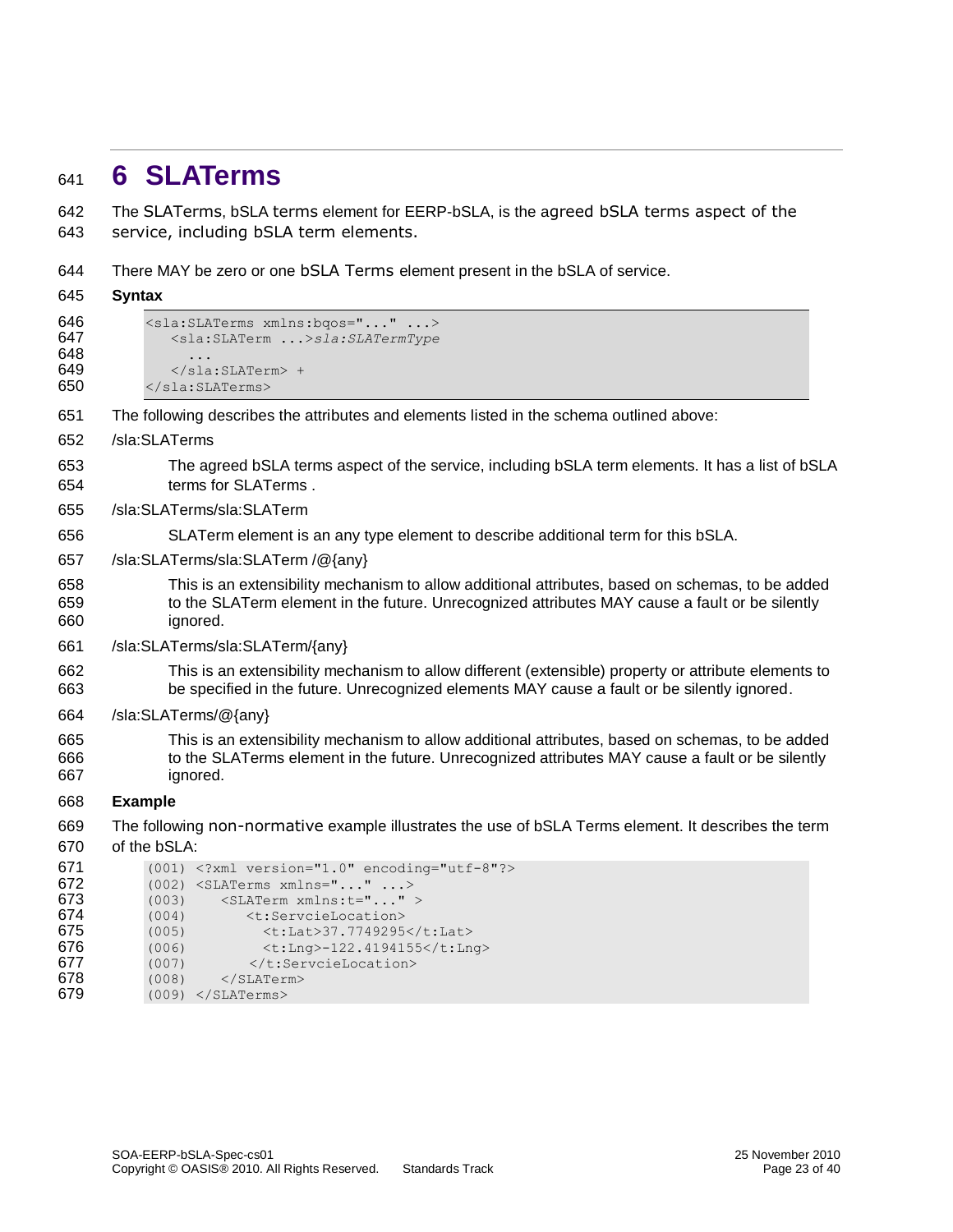# <span id="page-23-0"></span><sup>680</sup> **7 bSLA Examples**

681 The examples in this section are non-normative.

### <span id="page-23-1"></span>682 **7.1 Committed Throughput with Penalty Example**

- 683 This bSLA example will show the following agreement between EERP Sample Service and EERP Service 684 Requester:
- 685 1. The service is based on the Service profile defined on 686 <http://www.serviceprovider.com/eerp/service/profile>
- 687 2. It will charge \$17.15 per service.
- 688 3. Starting from January  $1<sup>st</sup>$ , 2009, the agreement last for one whole year.
- 689 4. The committed throughput is 10 services per day.
- 690 5. If the provider cannot meet the bSLA for #3 and #4, the penalty will be \$17.15 per 10 services.

#### 691 **Example**

692 The following example illustrates the whole bSLA document for above agreements:

| 693 | (1)  | xml version="1.0" encoding="utf-8"?                           |  |  |  |
|-----|------|---------------------------------------------------------------|--|--|--|
| 694 | (2)  | <bsla xmlns="" xmlns:bqos=""></bsla>                          |  |  |  |
| 695 | (3)  | <slaparties></slaparties>                                     |  |  |  |
| 696 | (4)  | <serviceprovider></serviceprovider>                           |  |  |  |
| 697 | (5)  | <serviceuri></serviceuri>                                     |  |  |  |
| 698 | (6)  | http://www.serviceprovider.com/eerp/service                   |  |  |  |
| 699 | (7)  | <serviceprovidername languageid="EN"></serviceprovidername>   |  |  |  |
| 700 | (8)  | EERP Sample Service                                           |  |  |  |
| 701 | (9)  |                                                               |  |  |  |
| 702 | (10) | <servicerequester></servicerequester>                         |  |  |  |
| 703 | (11) | <servicerequesteruri></servicerequesteruri>                   |  |  |  |
| 704 | (12) | http://www.servicerequester.com                               |  |  |  |
| 705 | (13) | <servicerequestername languageid="EN"></servicerequestername> |  |  |  |
| 706 | (14) | EERP Service Requester                                        |  |  |  |
| 707 | (15) |                                                               |  |  |  |
| 708 | (16) | $\langle$ /SLAParties>                                        |  |  |  |
| 709 | (17) | <slaparameters></slaparameters>                               |  |  |  |
| 710 | (18) | <serviceprofileuri></serviceprofileuri>                       |  |  |  |
| 711 | (19) | http://www.serviceprovider.com/eerp/service/profile           |  |  |  |
| 712 | (20) | <serviceoperations></serviceoperations>                       |  |  |  |
| 713 | (21) | <hascommittedcost>true</hascommittedcost>                     |  |  |  |
| 714 | (22) | <hascommittedtime>true</hascommittedtime>                     |  |  |  |
| 715 | (23) | <hasavailabilities>false</hasavailabilities>                  |  |  |  |
| 716 | (24) | <hascommittedtroughput>true</hascommittedtroughput>           |  |  |  |
| 717 | (25) | <hasotherterms>false</hasotherterms>                          |  |  |  |
| 718 | (26) |                                                               |  |  |  |
| 719 | (27) |                                                               |  |  |  |
| 720 | (28) | <slaobligations></slaobligations>                             |  |  |  |
| 721 | (29) | <obligation></obligation>                                     |  |  |  |
| 722 | (30) | <servicelevelobjective></servicelevelobjective>               |  |  |  |
| 723 | (31) | <committedcost></committedcost>                               |  |  |  |
| 724 | (32) | <bgos: unit="" unitcode="EA">1</bgos:>                        |  |  |  |
| 725 | (33) | <bgos: amount="" currencyid="USD">17.15</bgos:>               |  |  |  |
| 726 | (34) |                                                               |  |  |  |
| 727 | (35) |                                                               |  |  |  |
| 728 | (36) |                                                               |  |  |  |
| 729 | (37) | <obligation></obligation>                                     |  |  |  |
| 730 | (38) | <servicelevelobjective></servicelevelobjective>               |  |  |  |
| 731 | (39) | <committedtime></committedtime>                               |  |  |  |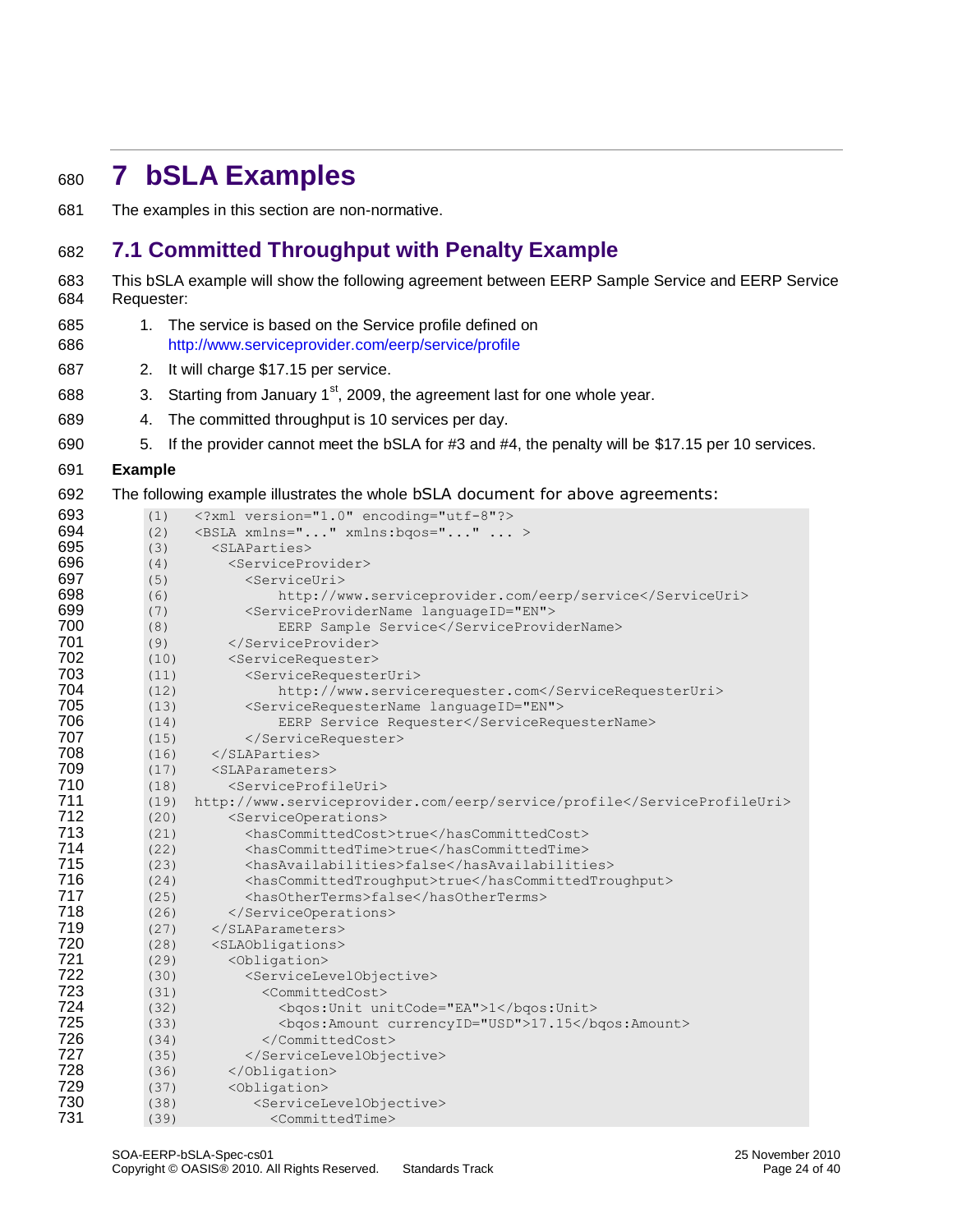| 732 | (40) | <bgos: duration="" unitcode="ANN">1</bgos:>       |
|-----|------|---------------------------------------------------|
| 733 | (41) | $<$ bqos: StartTime>2009-01-01T00:00:00Z          |
| 734 | (42) |                                                   |
| 735 | (43) | <committedthroughput></committedthroughput>       |
| 736 | (44) | <bgos: duration="" unitcode="DAY">1</bgos:>       |
| 737 | (45) | <bgos: ouantity="" unitcode="EA">10</bgos:>       |
| 738 | (46) |                                                   |
| 739 | (47) |                                                   |
| 740 | (48) | <actionguarantee></actionguarantee>               |
| 741 | (49) | <penalty></penalty>                               |
| 742 | (50) | <bgos: unit="" unitcode="EA">10</bgos:>           |
| 743 | (51) | <bgos:amount currencyid="USD">17.15</bgos:amount> |
| 744 | (52) | $\langle$ /Penalty>                               |
| 745 | (53) |                                                   |
| 746 | (54) |                                                   |
| 747 | (55) |                                                   |
| 748 | (56) | $\langle$ /BSLA>                                  |
| 749 |      |                                                   |

# <span id="page-24-0"></span>750 **7.2 bSLA without Obligation Example**

| 751        | This bSLA example will show the following agreement between EERP Sample Service and EERP |                                                                                                  |  |  |  |
|------------|------------------------------------------------------------------------------------------|--------------------------------------------------------------------------------------------------|--|--|--|
| 752        | <b>Service Requester:</b>                                                                |                                                                                                  |  |  |  |
| 753        | The service is based on the Service profile defined on<br>1.                             |                                                                                                  |  |  |  |
| 754        | http://www.serviceprovider.com/eerp/service/profile2                                     |                                                                                                  |  |  |  |
| 755        | 2.                                                                                       | There is no obligation                                                                           |  |  |  |
| 756        | 3 <sub>1</sub>                                                                           | Additional bSLA terms include service location and service hours:                                |  |  |  |
|            |                                                                                          |                                                                                                  |  |  |  |
| 757<br>758 |                                                                                          | Service location is near San Francisco, CA with geocoding of 37.7749295 and<br>а.<br>122.4194155 |  |  |  |
| 759        |                                                                                          | Service hours will be 7 x 24, that is 7 days per week and 24 hours per day.<br>b.                |  |  |  |
| 760        | <b>Example</b>                                                                           |                                                                                                  |  |  |  |
| 761        |                                                                                          | The following example illustrates the whole bSLA document for above agreements:                  |  |  |  |
| 762        | (57)                                                                                     | xml version="1.0" encoding="utf-8"?                                                              |  |  |  |
| 763        | (58)                                                                                     | <bsla xmlns="" xmlns:bqos=""></bsla>                                                             |  |  |  |
| 764        | (59)                                                                                     | <slaparties></slaparties>                                                                        |  |  |  |
| 765        | (60)                                                                                     | <serviceprovider></serviceprovider>                                                              |  |  |  |
| 766        | (61)                                                                                     | <serviceuri></serviceuri>                                                                        |  |  |  |
| 767        | (62)                                                                                     | http://www.serviceprovider.com/eerp/service                                                      |  |  |  |
| 768        | (63)                                                                                     | <serviceprovidername languageid="EN"></serviceprovidername>                                      |  |  |  |
| 769        | (64)                                                                                     | EERP Sample Service                                                                              |  |  |  |
| 770        | (65)                                                                                     |                                                                                                  |  |  |  |
| 771        | (66)                                                                                     | <servicerequester></servicerequester>                                                            |  |  |  |
| 772        | (67)                                                                                     | <servicerequesteruri></servicerequesteruri>                                                      |  |  |  |
| 773        | (68)                                                                                     | http://www.servicerequester.com                                                                  |  |  |  |
| 774        | (69)                                                                                     | <servicerequestername languageid="EN"></servicerequestername>                                    |  |  |  |
| 775        | (70)                                                                                     | EERP Service Requester                                                                           |  |  |  |
| 776        | (71)                                                                                     |                                                                                                  |  |  |  |
| 777        | (72)                                                                                     |                                                                                                  |  |  |  |
| 778        | (73)                                                                                     | <slaparameters></slaparameters>                                                                  |  |  |  |
| 779        | (74)                                                                                     | <serviceprofileuri></serviceprofileuri>                                                          |  |  |  |
| 780        | (75)                                                                                     | http://www.serviceprovider.com/eerp/service/profile2                                             |  |  |  |
| 781        | (76)                                                                                     |                                                                                                  |  |  |  |
| 782        | (77)                                                                                     |                                                                                                  |  |  |  |
| 783        | (78)                                                                                     | $\texttt{ xmlns:t="" >$                                                                          |  |  |  |
| 784        | (79)                                                                                     | <slaterm></slaterm>                                                                              |  |  |  |
| 785        | (80)                                                                                     | <t:servcielocation></t:servcielocation>                                                          |  |  |  |
| 786        | (81)                                                                                     | <t:lat>37.7749295</t:lat>                                                                        |  |  |  |
| 787        | (82)                                                                                     | $<$ t:Lng>-122.4194155                                                                           |  |  |  |
| 788        | (83)                                                                                     |                                                                                                  |  |  |  |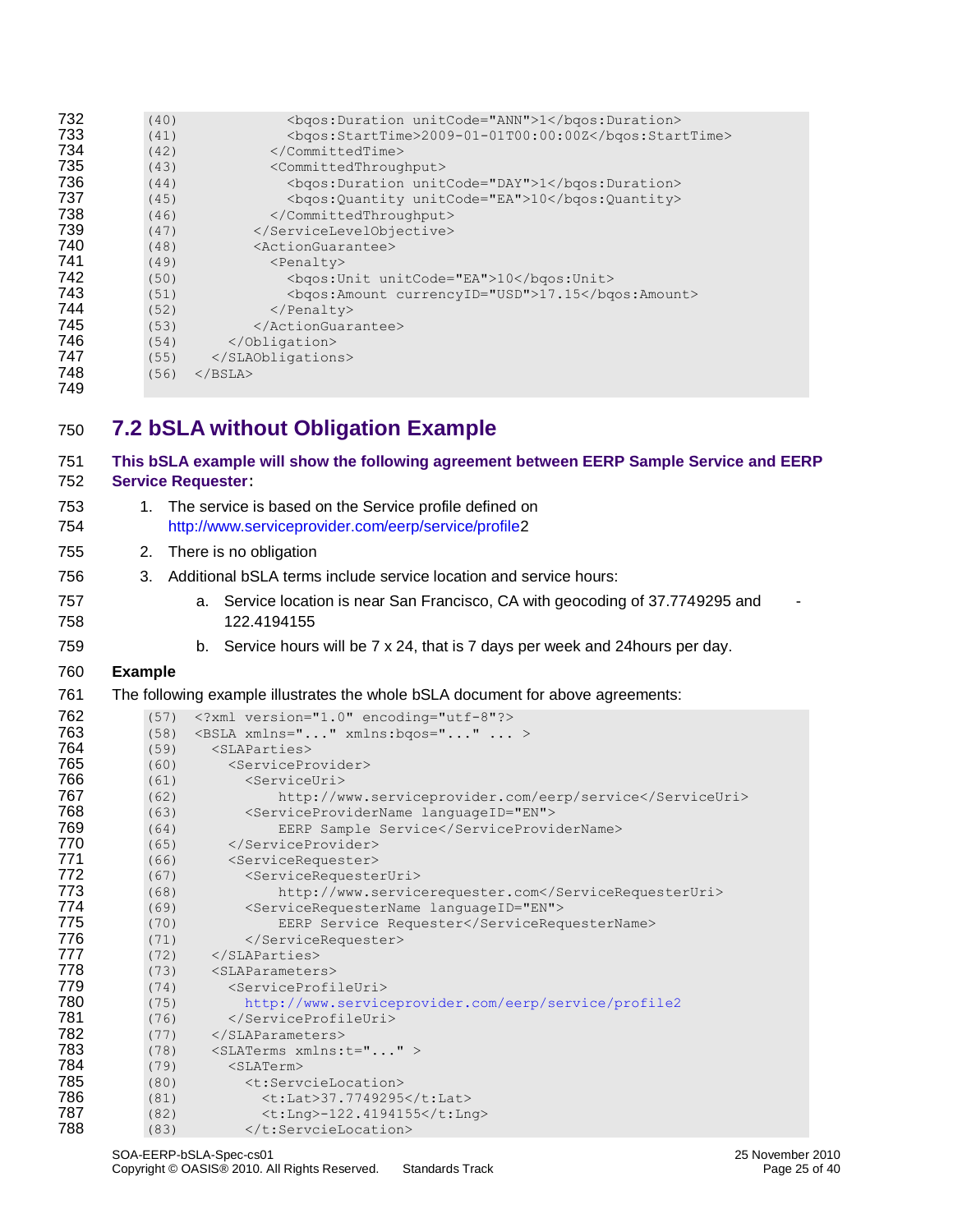| 789 | (84) | $\langle$ /SLATerm $\rangle$              |
|-----|------|-------------------------------------------|
| 790 | (85) | <slaterm t:servicehours="7x24"></slaterm> |
| 791 | (86) | $\langle$ /SLATerms>                      |
| 792 | (87) | //BSLA>                                   |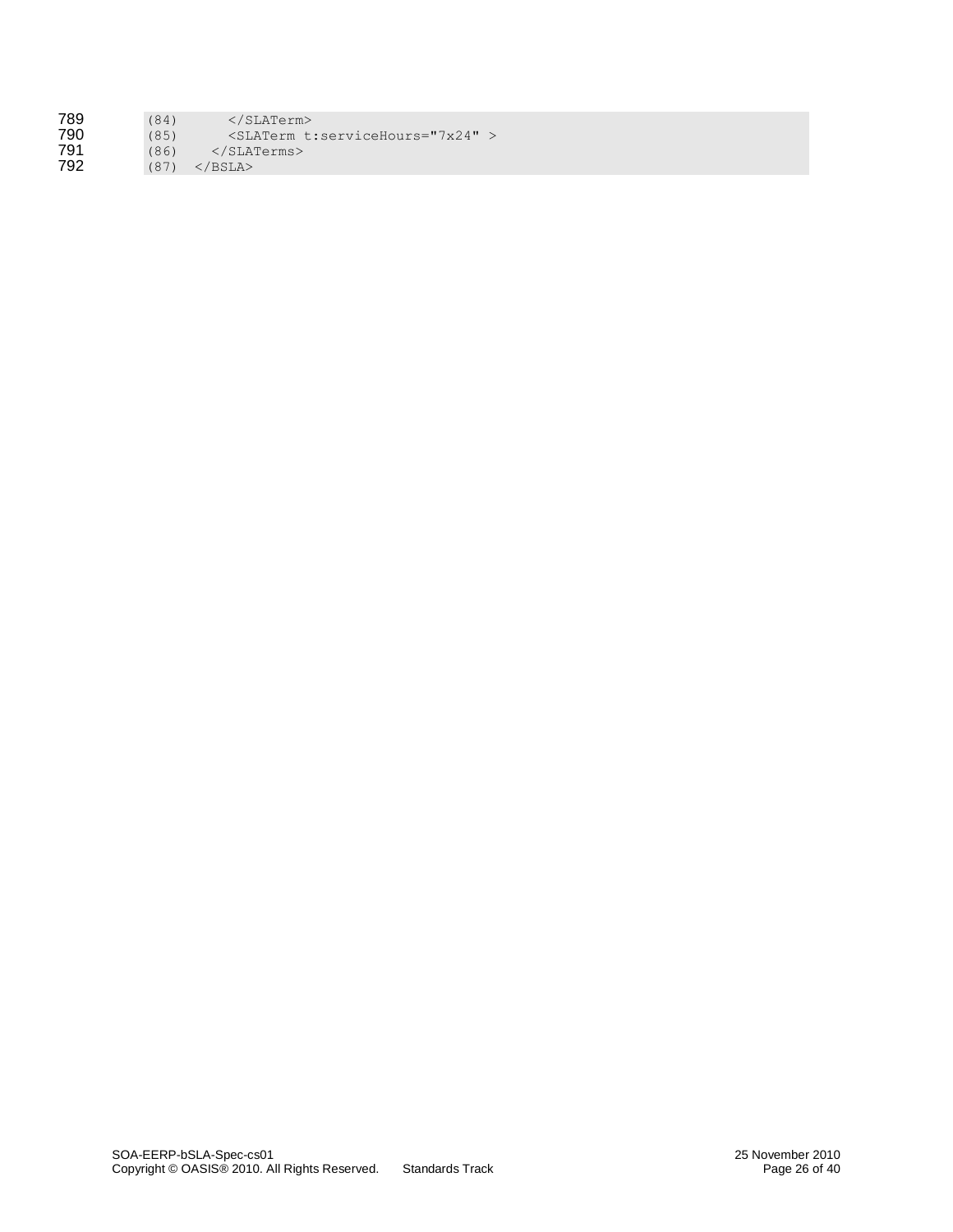# <span id="page-26-0"></span><sup>793</sup> **8 Conformance**

 An implementation conforms to this specification if it satisfies all of the MUST or REQUIRED level requirements defined within this specification. A SOAP Node MUST NOT use the XML namespace identifier for this specification (listed in Section 1.1) within SOAP Envelopes unless it is compliant with this specification.

 This specification references a number of other specifications (listed in Section 1.4.2). In order to comply with this specification, an implementation MUST implement the portions of referenced specifications necessary to comply with the required provisions of this specification. Additionally, the implementation of the portions of the referenced specifications that are specifically cited in this specification MUST comply with the rules for those portions as established in the referenced specification.

 Normative text within this specification takes precedence over normative outlines (as described in section 1.4.1), which in turn take precedence over the XML Schema [XML Schema Part 1, Part 2] and WSDL 805 [WSDL 1.1] descriptions. That is, the normative text in this specification further constrains the schemas and/or WSDL that are part of this specification; and this specification contains further constraints on the elements defined in referenced schemas.

- 808 The minimum set of information exchange for bSLA that would allow conforming applications to exchange 809 information and satisfy the conformance should at least to have the following elements:
- 810 /sla:SLAParties/sla:ServiceProvider/sla:ServiceUri
- 811 /sla:SLAParties/sla:ServiceProvider/sla:ServiceProviderName
- 812 /sla:SLAParties/sla:ServiceRequester/sla:ServiceRequesterUri
- 813 /sla:SLAParties/sla:ServiceRequester/sla:ServiceRequesterName
- 814 /sla:SLAParameters/sla:ServiceProfileUri
- 815

816 Example of such minimum set of information could like this:

| 817 |       | $(001)$ xml version="1.0" encoding="utf-8"?                             |
|-----|-------|-------------------------------------------------------------------------|
| 818 | (002) | <bsla xmlns="http://docs.oasis-open.org/ns/soa-eerp/sla/200903"></bsla> |
| 819 | (003) | <slaparties></slaparties>                                               |
| 820 | (004) | <serviceprovider></serviceprovider>                                     |
| 821 | (005) | <serviceuri>http://www.sample-eerp.com/myservice</serviceuri>           |
| 822 | (006) | <serviceprovidername>My Service Provider</serviceprovidername>          |
| 823 | (007) |                                                                         |
| 824 | (008) | <servicerequester></servicerequester>                                   |
| 825 | (009) | <servicerequesteruri>http://www.u-service.com</servicerequesteruri>     |
| 826 | (010) | <servicerequestername>Your Service Requester</servicerequestername>     |
| 827 | (011) |                                                                         |
| 828 | (012) | $\langle$ /SLAParties>                                                  |
| 829 | (013) | <slaparameters></slaparameters>                                         |
| 830 | (014) | <serviceprofileuri></serviceprofileuri>                                 |
| 831 |       | http://www.sample-eerp.com/myservice/profile                            |
| 832 | (015) |                                                                         |
| 833 |       | $(016)$                                                                 |

834 The following nearly empty artifact does not conform to this specification:

| 835 |       | $(001)$ xml version="1.0" encoding="utf-8"?                                     |  |
|-----|-------|---------------------------------------------------------------------------------|--|
| 836 |       | $(002)$ <bsla xmlns="http://docs.oasis-open.org/ns/soa-eerp/sla/200903"></bsla> |  |
| 837 |       | $(003)$ $\leq$ SLAParties>                                                      |  |
| 838 | (004) | <serviceprovider></serviceprovider>                                             |  |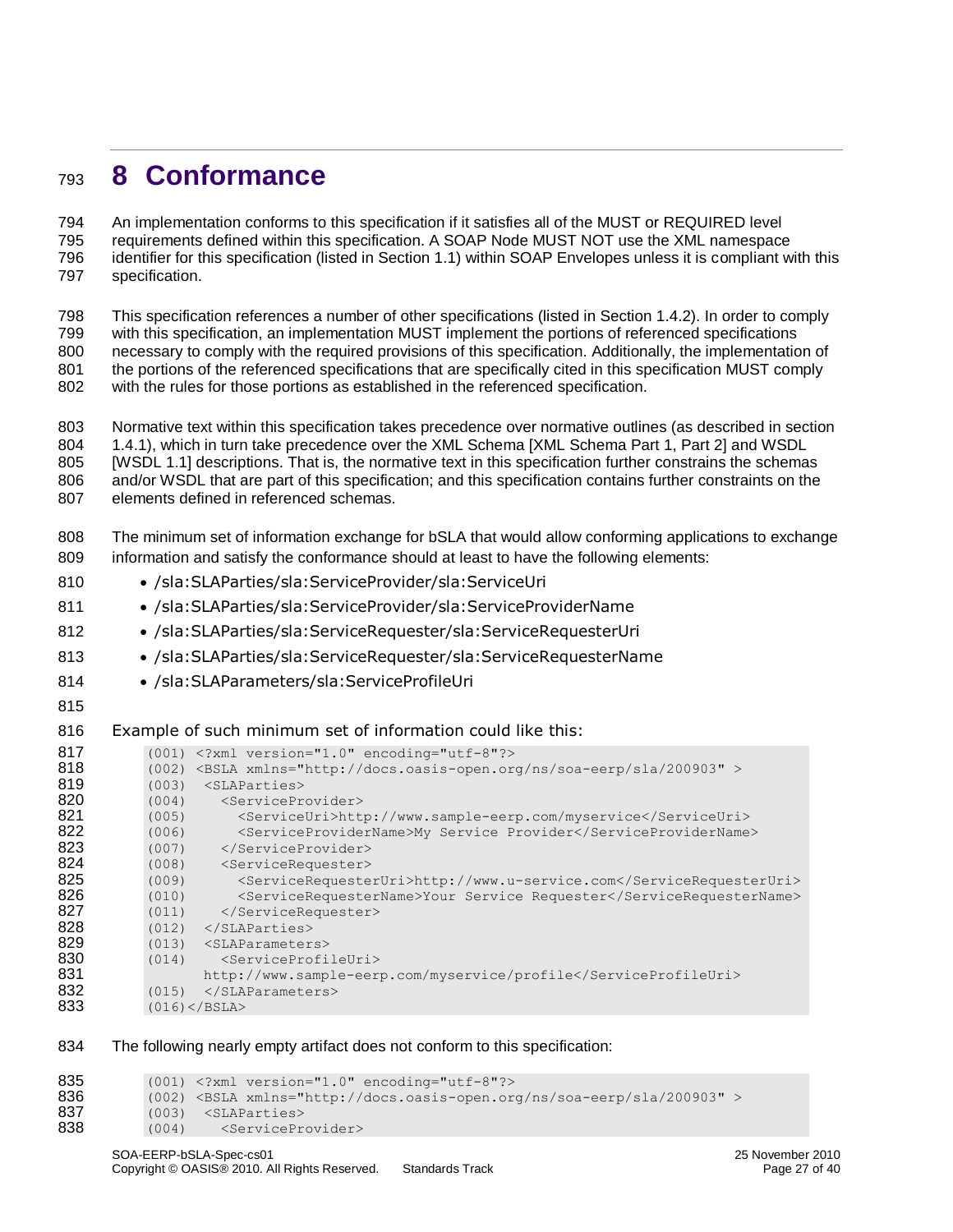| 839 | (005)   | $<$ ServiceUri $/$                            |
|-----|---------|-----------------------------------------------|
| 840 | (006)   | <serviceprovidername></serviceprovidername>   |
| 841 | (007)   |                                               |
| 842 | (008)   | <servicerequester></servicerequester>         |
| 843 | (009)   | <servicerequesteruri></servicerequesteruri>   |
| 844 | (010)   | <servicerequestername></servicerequestername> |
| 845 | (011)   |                                               |
| 846 | (012)   | $\langle$ /SLAParties>                        |
| 847 | (013)   | <slaparameters></slaparameters>               |
| 848 | (014)   | <serviceprofileuri></serviceprofileuri>       |
| 849 | (015)   |                                               |
| 850 | $(016)$ |                                               |
|     |         |                                               |

851 This specification defines a number of extensions; compliant services are NOT REQUIRED to implement 852 those extensions defined in this specification. However, if a service implements an aspect of the 852 those extensions defined in this specification. However, if a service implements an aspect of the specification, it MUST comply with the requirements specified (e.g. related "MUST" statements). 853 specification, it MUST comply with the requirements specified (e.g. related "MUST" statements). If an 854 implementation silently ignores unrecognized attributes where any attribute is allowed, or silently ignore 854 implementation silently ignores unrecognized attributes where any attribute is allowed, or silently ignores<br>855 unrecognized elements where any element is allowed, should be considered as an interoperable unrecognized elements where any element is allowed, should be considered as an interoperable

implementation.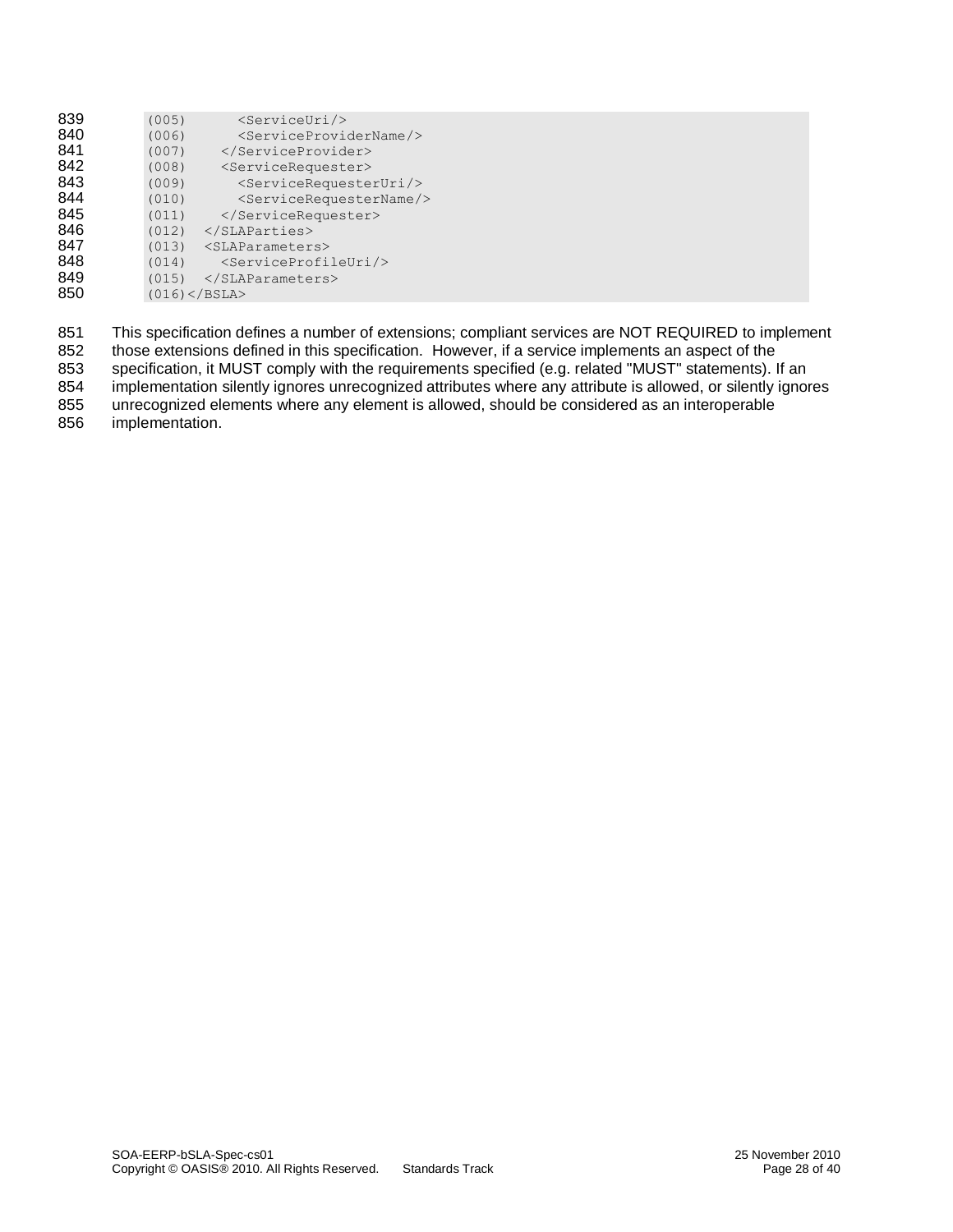# <span id="page-28-0"></span>**A. Acknowledgements**

858 The following individuals have participated in the creation of this specification and are gratefully<br>859 acknowledged: acknowledged:

| 860 | <b>Participants:</b> |                                                     |  |  |
|-----|----------------------|-----------------------------------------------------|--|--|
| 861 | <b>Rex Brooks</b>    | Individual                                          |  |  |
| 862 | Szu Chang            | Changfeng Open Standards Platform Software Alliance |  |  |
| 863 | William Cox          | Individual                                          |  |  |
| 864 | Andy Lee             | Changfeng Open Standards Platform Software Alliance |  |  |
| 865 | Carl Mattocks        | Individual                                          |  |  |
| 866 | Yulin Xu             | Changfeng Open Standards Platform Software Alliance |  |  |
| 867 | Paul Yang            | Changfeng Open Standards Platform Software Alliance |  |  |
| 868 | James Zhili Zhang    | TIBCO Software Inc.                                 |  |  |
| 869 | Hong Zhou            | Changfeng Open Standards Platform Software Alliance |  |  |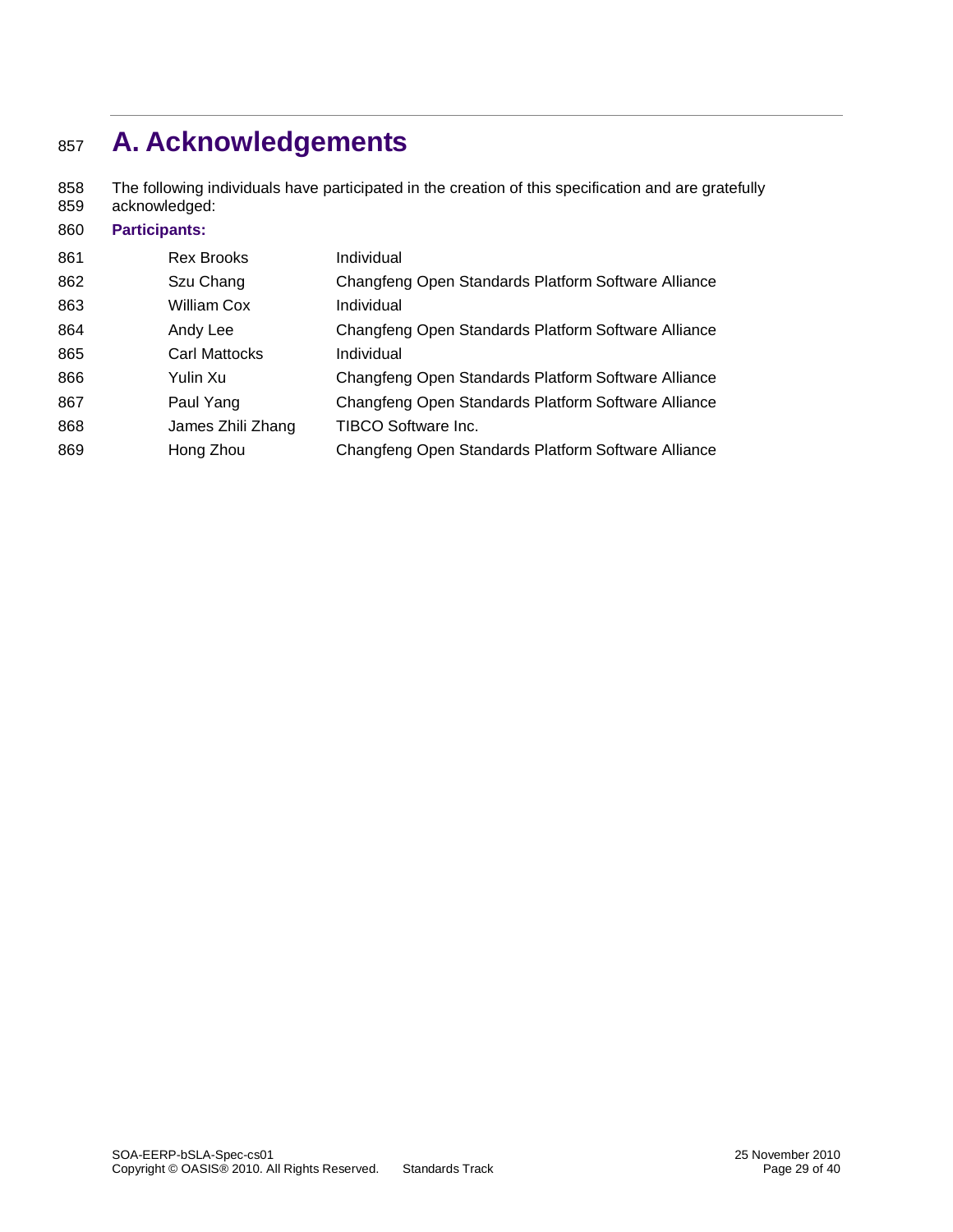### <span id="page-29-0"></span><sup>870</sup> **B. XML Schema for Business Service Level Agreement**

871 Note: The separate machine readable schema document, listed on Section 2.2, is normative. The text 872 included here is non-normative.

```
SOA-EERP-bSLA-Spec-cs01 25 November 2010
873 <?xml version="1.0" encoding="UTF-8"?>
874 <!--<br>875 Document Type:
875 Document Type: EERP Business SLA Schema CD04<br>876 Create On: 09/12/2010
               Create On: 09/12/2010
877
878 --><br>879 <!-
879 \leq \leq \leq \leq \leq \leq \leq \leq \leq \leq \leq \leq \leq \leq \leq \leq \leq \leq \leq \leq \leq \leq \leq \leq \leq \leq \leq \leq \leq \leq \leq \leq \leq \leq \leq \leq 880 \langle-- ===== Copyright Notice ===== --><br>881 \langle--
881 \leq 1 - \frac{1}{2}882 OASIS takes no position regarding the validity or scope of any<br>883 Intellectual property or other rights that might be claimed to
883 intellectual property or other rights that might be claimed to pertain 884 to the implementation or use of the technology described in this
884 to the implementation or use of the technology described in this<br>885 document or the extent to which any license under such rights
885 document or the extent to which any license under such rights<br>886 might or might not be available; neither does it represent th.
886 might or might not be available; neither does it represent that it has 887 made any effort to identify any such rights. Information on OASIS's
887 made any effort to identify any such rights. Information on OASIS's<br>888 Theore of the respect to rights in OASIS specifications can be
888 procedures with respect to rights in OASIS specifications can be 889 found at the OASIS website. Copies of claims of rights made
889 Found at the OASIS website. Copies of claims of rights made 890 available for publication and any assurances of licenses to
890 available for publication and any assurances of licenses to be made 891 available, or the result of an attempt made to obtain a general
891 available, or the result of an attempt made to obtain a general<br>892 license or permission for the use of such proprietary rights by
892 license or permission for the use of such proprietary rights by 893 implementors or users of this specification, can be obtained fre
893 implementors or users of this specification, can be obtained from<br>894 the OASIS Executive Director.
               the OASIS Executive Director.
895<br>896
896 OASIS invites any interested party to bring to its attention any<br>897 Copyrights, patents or patent applications, or other proprietary
897 copyrights, patents or patent applications, or other proprietary<br>898 rights which may cover technology that may be required to
898 rights which may cover technology that may be required to 899 implement this specification. Please address the informat
899 implement this specification. Please address the information to the 900 0ASIS Executive Director.
               OASIS Executive Director.
901 
               Copyright (C) OASIS Open 2008-2010. All Rights Reserved.
903
904 This document and translations of it may be copied and furnished to 905 others, and derivative works that comment on or otherwise explain
905 others, and derivative works that comment on or otherwise explain 906 it or assist in its implementation may be prepared, copied,
906 it or assist in its implementation may be prepared, copied,<br>907 bublished and distributed, in whole or in part, without res
907 published and distributed, in whole or in part, without restriction of 908 any kind, provided that the above copyright notice and this
908 any kind, provided that the above copyright notice and this<br>909 baragraph are included on all such copies and derivative wo
909 paragraph are included on all such copies and derivative works.<br>910 However, this document itself may not be modified in any way,
910 However, this document itself may not be modified in any way,<br>911 Such as by removing the copyright notice or references to OAS
911 such as by removing the copyright notice or references to OASIS,<br>912 except as needed for the purpose of developing OASIS
912 except as needed for the purpose of developing OASIS<br>913 specifications, in which case the procedures for cop
913 specifications, in which case the procedures for copyrights defined<br>914 in the OASIS Intellectual Property Rights document must be
914 in the OASIS Intellectual Property Rights document must be 915 followed, or as required to translate it into languages ot
915 followed, or as required to translate it into languages other than<br>916 English.
               English.
917<br>918
918 The limited permissions granted above are perpetual and will not be 919
               revoked by OASIS or its successors or assigns.
920<br>921<br>922
               This document and the information contained herein is provided on
922 an "AS IS" basis and OASIS DISCLAIMS ALL WARRANTIES,<br>923 EXPRESS OR IMPLIED, INCLUDING BUT NOT LIMITED TO ANY
923 EXPRESS OR IMPLIED, INCLUDING BUT NOT LIMITED TO ANY 924 WARRANTY THAT THE USE OF THE INFORMATION HEREIN
924 WARRANTY THAT THE USE OF THE INFORMATION HEREIN<br>925 WILL NOT INFRINGE ANY RIGHTS OR ANY IMPLIED<br>926 WARRANTIES OF MERCHANTABILITY OR FITNESS FOR A
               WILL NOT INFRINGE ANY RIGHTS OR ANY IMPLIED
               WARRANTIES OF MERCHANTABILITY OR FITNESS FOR A
               PARTICULAR PURPOSE.
927<br>928 --><br>929 <-s
929 <xsd:schema xmlns:xsd="http://www.w3.org/2001/XMLSchema" xmlns="http://docs.oasis-<br>930 open.org/ns/soa-eerp/sla/200903" xmlns:bgos="http://docs.oasis-open.org/ns/soa-eer
930 open.org/ns/soa-eerp/sla/200903" xmlns:bqos="http://docs.oasis-open.org/ns/soa-eerp/bqos/200903"<br>931 mmlns:eerp="http://docs.oasis-open.org/ns/soa-eerp/eerp/200903"
931 xmlns:eerp="http://docs.oasis-open.org/ns/soa-eerp/eerp/200903"<br>932 xmlns:cbc="urn:oasis:names:specification:ubl:schema:xsd:CommonB
932 xmlns:cbc="urn:oasis:names:specification:ubl:schema:xsd:CommonBasicComponents-2"
933 xmlns:udt="urn:un:unece:uncefact:data:specification:UnqualifiedDataTypesSchemaModule:2"<br>934 xmlns:xs="http://www.w3.org/2001/XMLSchema" xmlns:sla="http://docs.oasis-open.org/ns/so
934 xmlns:xs="http://www.w3.org/2001/XMLSchema" xmlns:sla="http://docs.oasis-open.org/ns/soa-<br>935 eerp/sla/200903" targetNamespace="http://docs.oasis-open.org/ns/soa-eerp/sla/200903"
935 eerp/sla/200903" targetNamespace="http://docs.oasis-open.org/ns/soa-eerp/sla/200903"<br>936 elementFormDefault="qualified" attributeFormDefault="unqualified" version="1.0">
            936 elementFormDefault="qualified" attributeFormDefault="unqualified" version="1.0">
```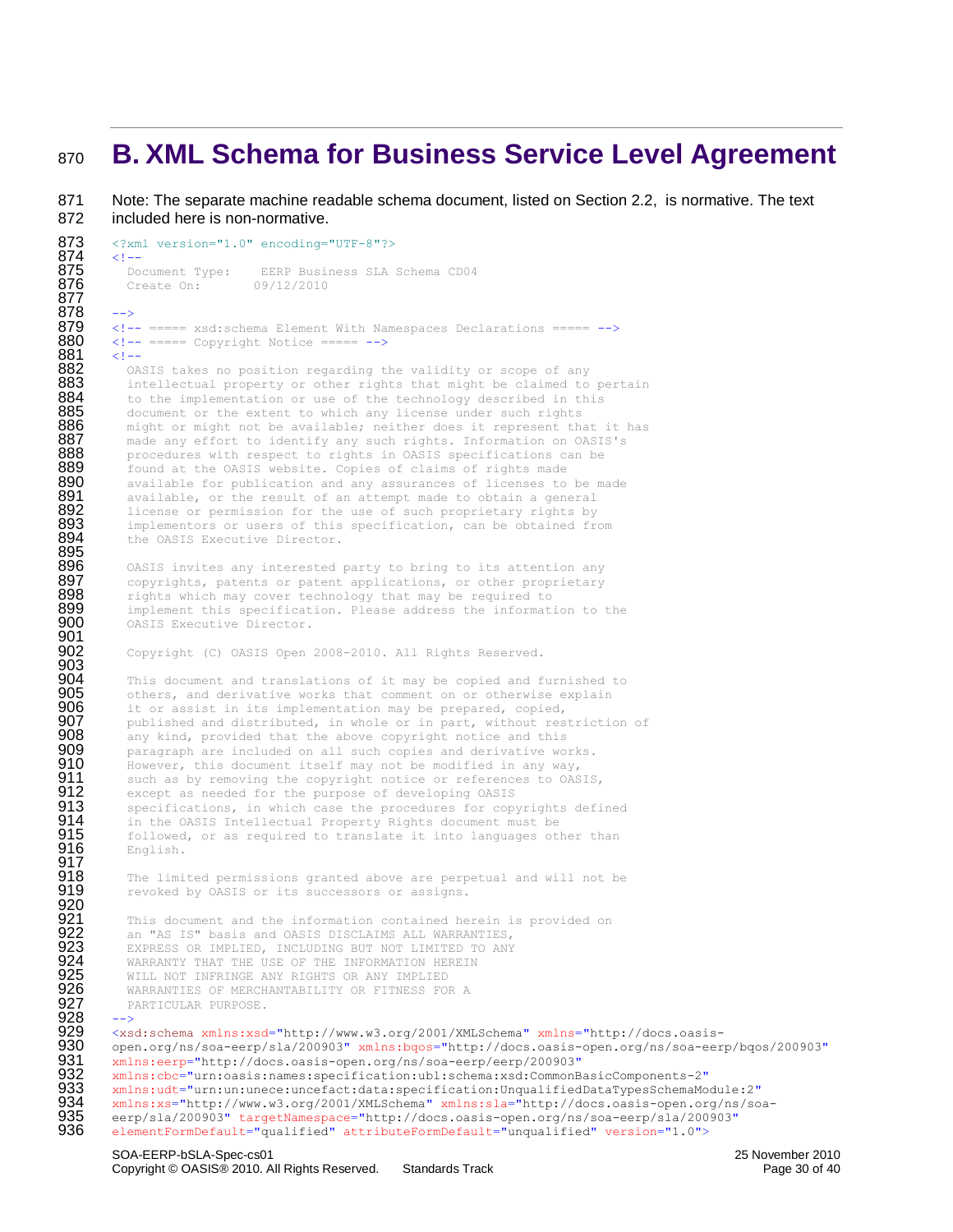```
937 \langle 1 - 3 - 32 \langle 1 - 3 - 42 \rangle \langle 1 - 3 - 52 \rangle \langle 2 - 32 \rangle \langle 1 - 32 \rangle \langle 1 - 32 \rangle \langle 1 - 32 \rangle \langle 1 - 32 \rangle \langle 1 - 32 \rangle \langle 1 - 32 \rangle \langle 1 - 32 \rangle \langle 1 - 32 \rangle \langle 1 - 32 \rangle \langle 1 - 32 \rangle \langle 1 - 32 \rangle \langle 1 - 32 \rangle \938 <xsd:import namespace="http://docs.oasis-open.org/ns/soa-eerp/bqos/200903"<br>939 schemaLocation="EERP-bQoS.xsd"/>
 939 schemaLocation="EERP-bQoS.xsd"/><br>940 <xsd:import
 940 <xsd:import<br>941 namespace="urn:oasi
 941 namespace="urn:oasis:names:specification:ubl:schema:xsd:CommonBasicComponents-2"<br>942 schemaLocation="http://docs.oasis-open.org/ubl/os-UBL-2.0/xsd/common/UBL-CommonB
 942 schemaLocation="http://docs.oasis-open.org/ubl/os-UBL-2.0/xsd/common/UBL-CommonBasicComponents-<br>943 2.0.xsd"/><br>944 <xsd:import
           943 2.0.xsd"/>
 944 <xsd:import
 945 namespace="urn:un:unece:uncefact:data:specification:UnqualifiedDataTypesSchemaModule:2"<br>946 schemaLocation="http://docs.oasis-open.org/ubl/os-UBL-<br>947 2.0/xsd/common/UnqualifiedDataTypeSchemaModule-2.0.xsd"/>
           946 schemaLocation="http://docs.oasis-open.org/ubl/os-UBL-
947 2.0/xsd/common/UnqualifiedDataTypeSchemaModule-2.0.xsd"/><br>948 <!-- ===== Root Element ===== --><br>949 <xsd:element name="BSLA" type="BSLAType"><br>950 <xsd:annotation>
                     <!-- ===== Root Element ===== -->
                     949 <xsd:element name="BSLA" type="BSLAType">
 950 <xsd:annotation><br>951 <xsd:annotation>
 951 <xsd:documentation>The bSLA is the root element for EERP- Service-level 
 952 agreement (bSLA). Business SLA is a formal contract between a service provider and a client 953 quaranteeing quantifiable business quality of service (bQoS) at defined levels.
 953 guaranteeing quantifiable business quality of service (bQoS) at defined levels.<br>954 </xsd:documentation>
 954 </xsd:documentation><br>955 </xsd:documentation>
 955 </xsd:annotation><br>956 </xsd:element>
 956 </xsd:element><br>957 <!-- ===== Ele
 957 <!-- ===== Element Declarations ===== -->
                     958 <xsd:element name="ActionGuarantee" type="ActionGuaranteeType">
 959 <xsd:annotation><br>960 <xsd:annotation>
 960 (xsd:documentation>The Action Guarantee, action guarantee element for bSLA<br>961 (obligations in EERP-bSLA, is to specify what happens if the Service Level Objective (SLO) is met
 961 Obligations in EERP-bSLA, is to specify what happens if the Service Level Objective (SLO) is met 962 or not met, including Reserve Fee and Penalty element. </xsd:documentation>
 962 or not met, including Reserve Fee and Penalty element. \langle x \rangle /xsd:documentation>
 963 </xsd:annotation><br>964 </xsd:element>
 964 </xsd:element><br>965 < xsd:element n
 965 <xsd:element name="Availabilities" type="AvailabilitiesType"><br>966 <xsd:annotation><br>967 <xsd:documentation>The services availability
                               966 <xsd:annotation>
 967 \leq xsd:documentation>The services availability<br>968 indicators</xsd:documentation>
 968 indicators</xsd:documentation><br>969 </xsd:annotation>
 969 </xsd:annotation><br>970 </xsd:element><br>971 <xsd:element name="Avail;
                     970 </xsd:element>
 971 <xsd:element name="Availability" type="AvailabilityType"><br>972 <xsd:annotation>
 972 <xsd:annotation><br>973 <xsd:docu<br>974 service is present or ready for
                                         <xsd:documentation>Availability is the quality aspect of whether the
 974 service is present or ready for immediate use.\langle x \rangle /xsd:documentation>
 975 </xsd:annotation><br>976 </xsd:element>
 976 </xsd:element><br>977 <xsd:element n
 977 <xsd:element name="CommittedCompletionTime" type="udt:DateTimeType"><br>978 <xsd:annotation>
 978 <xsd:annotation>
 979 <xsd:documentation>Committed completion time</xsd:documentation><br>980 </xsd:element><br>981 </xsd:element>
                               980 </xsd:annotation>
 981 </xsd:element>
 982 <xsd:element name="CommittedCost" type="bqos:PriceType"><br>983 <xsd:annotation>
 983 <xsd:annotation><br>984 <xsd:annotation>
 984 <xsd:documentation>Cost Element in bSLA</xsd:documentation><br>985 </xsd:annotation>
 985 </xsd:annotation><br>986 </xsd:element>
 986 </xsd:element>
 987 <xsd:element name="CommittedTime" type="CommittedTimeType"><br>988 <xsd:annotation>
 988 <xsd:annotation><br>989 <xsd:doc
 989 <xsd:documentation>Committed time period</xsd:documentation>
 990 </xsd:annotation><br>991 </xsd:element>
 991 </xsd:element><br>992 <xsd:element n
 992 <xsd:element name="CommittedThroughput" type="bqos:ThroughputType"><br>993 <xsd:annotation>
 993 \xixsd:annotation><br>994 \xixsd:docu
 994 <xsd:documentation>Committed performance throughput</xsd:documentation><br>995 </xsd:annotation>
 995 </xsd:annotation><br>996 </xsd:element>
 996 </xsd:element><br>997 <xsd:element n
 997 <xsd:element name="From" type="xs:dateTime"><br>998 <xsd:annotation>
 998 <xsd:annotation><br>999 <xsd:docu
999 \leq xsd:documentation>Availability starting time\leq xsd:documentation><br>1000 \leq xsd:annotation>
1000 </xsd:annotation><br>1001 </xsd:element>
1001 </xsd:element>
1002 <xsd:element name="Obligation" type="ObligationType">
1003 <xsd:annotation>
1004 \leq \timessd:documentation>Agreed bSLA obligation, including Service Level<br>1005 Objective (SLO) and the Action Guarantee that associates with that SLO</xsd:documentation
1005 Objective (SLO) and the Action Guarantee that associates with that SLO</xsd:documentation><br>1006 \leq/xsd:annotation>
1006 </xsd:annotation><br>1007 </xsd:element>
1007 </xsd:element>
1008 <xsd:element name="Penalty"><br>1009 <xsd:annotation>
                               <xsd:annotation>
```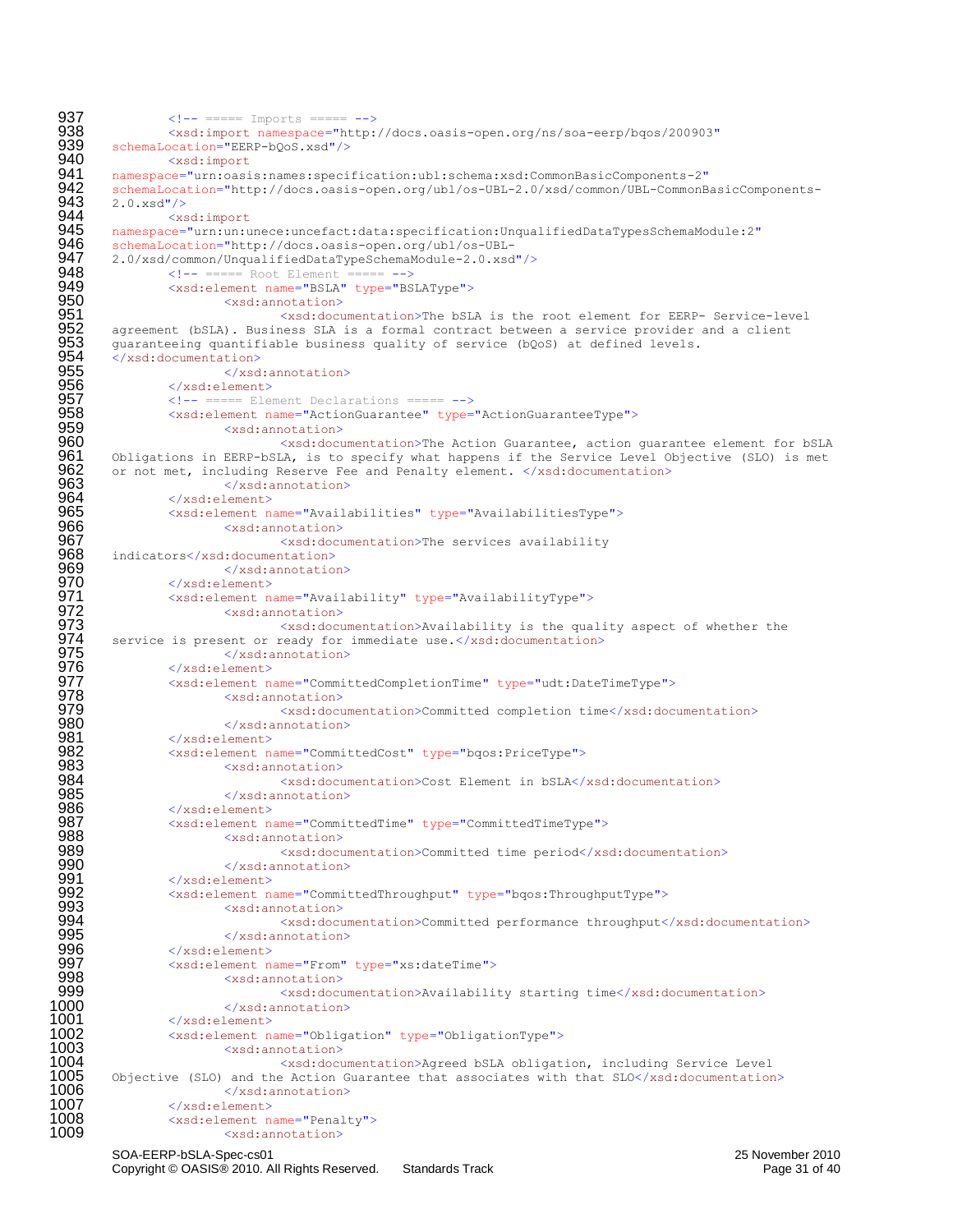```
SOA-EERP-bSLA-Spec-cs01 25 November 2010
1010 \leq xsd:documentation>Penalty element is the money amount when Service Level<br>1011 Objective (SLO) is not met. \leq xsd:documentation>
1011 Objective (SLO) is not met. \langle x \ranglexsd:documentation><br>1012 \langle x \ranglesd:annotation>
1012 </xsd:annotation><br>1013 <wrdicomplexType>
1013 <xsd:complexType>
1014 <xsd:complexContent>
1015 <xsd:extension base="bqos:PriceType">
1016 <xsd:anyAttribute namespace="##any" processContents="lax"/>
1017 </xsd:extension>
1018 </xsd:complexContent><br>1019 </xsd:complexType>
1019 </xsd:complexType><br>1020 </xsd:element>
1020 </xsd:element><br>1021 <xsd:element n<br>1022 <xsd:ar
              <xsd:element name="ReserveFee">
1022 <xsd:annotation>
1023 <xsd:documentation>ReserveFee element is the reservation fee or money 
1024 amount when Service Level Objective (SLO) is met. It is an optional element for Action Guarantee.<br>1025 </xsd:documentation>
1025 \langle x \rangle /xsd:documentation><br>1026 \langle x \rangle1026 </xsd:annotation>
1027 <xsd:complexType>
1028 <xsd:complexContent>
1029 <xsd:extension base="bqos:PriceType">
1030 <xsd:anyAttribute namespace="##any" processContents="lax"/><br>1031 - </xsd:extension>
1031 </xsd:extension>
1032 </xsd:complexContent><br>1033 </xsd:complexType>
1033 </xsd:complexType>
1034 </xsd:element>
1035 <xsd:element name="ServiceLevelObjective" type="ServiceLevelObjectiveType">
1036 <xsd:annotation>
1037 <xsd:documentation>SLO (Service Level Objective) for QoS 
1038 guarantee</xsd:documentation><br>1039 </xsd:annotati
1039 </xsd:annotation><br>1040 </xsd:element>
1040 </xsd:element>
1041 <xsd:element name="ServiceName" type="ServiceNameType"><br>1042 <xsd:annotation>
1042 <xsd:annotation>
1043 <xsd:documentation>The service name</xsd:documentation><br>1044 </xsd:annotation>
1044 </xsd:annotation>
1045 </xsd:element>
1046 <xsd:element name="ServiceOperations" type="ServiceOperationsType">
1047 <xsd:annotation>
1048 \timesxsd:documentation>Describe available operations and<br>1049 bOoS</xsd:documentation>
1049 bQoS</xsd:documentation><br>1050 </xsd:ann
1050 </xsd:annotation><br>1051 </xsd:element>
1051 </xsd:element>
1052 <xsd:element name="ServiceProfileUri" type="SlaUriType">
1053 <xsd:annotation>
1054 <xsd:documentation>Service Profile Uri element represents web page URL or 
1055 other URI for the service profile that defines the details of the services. Different service<br>1056 providers will share the same profile. It is a required element for bSLA
1056 providers will share the same profile. It is a required element for bSLA<br>1057 Parameters.</xsd:documentation>
1057 Parameters.</xsd:documentation><br>1058 </xsd:annotation>
1058 </xsd:annotation><br>1059 </xsd:element>
1059 </xsd:element>
1060 <xsd:element name="ServiceProvider" type="ServiceProviderType"><br>1061 <xsd:annotation>
1061 <xsd:annotation>
1062 <xsd:documentation>Service Provider element represents the provider for 
1063 parties. </xsd:documentation>
1064 </xsd:annotation><br>1065 </xsd:element>
1065 </xsd:element>
1066 <xsd:element name="ServiceProviderName" type="ServiceProviderNameType">
1067 <xsd:annotation>
1068 <xsd:documentation>The name of service provider</xsd:documentation>
1069 </xsd:annotation><br>1070 </xsd:element>
1070 </xsd:element><br>1071 <xsd:element n<br>1072 <xsd:ar
              1071 <xsd:element name="ServiceRequester" type="ServiceRequesterType">
1072 <xsd:annotation>
1073 \timessd:documentation>ServiceRequester element represents requester for the<br>1074 service, including requester's name and the URI that represents the requester.
1074 service, including requester's name and the URI that represents the requester.<br>1075 </xsd:documentation>
1075 </xsd:documentation><br>1076 </xsd:
1076 </xsd:annotation>
1077 </xsd:element>
1078 <xsd:element name="ServiceRequesterUri" type="SlaUriType">
1079 <xsd:annotation>
1080 <xsd:documentation>Service Requester Identifier in Uri 
1081 format</xsd:documentation><br>1082 </xsd:annot>
                      1082 </xsd:annotation>
```
Copyright © OASIS® 2010. All Rights Reserved. Standards Track Page 32 of 40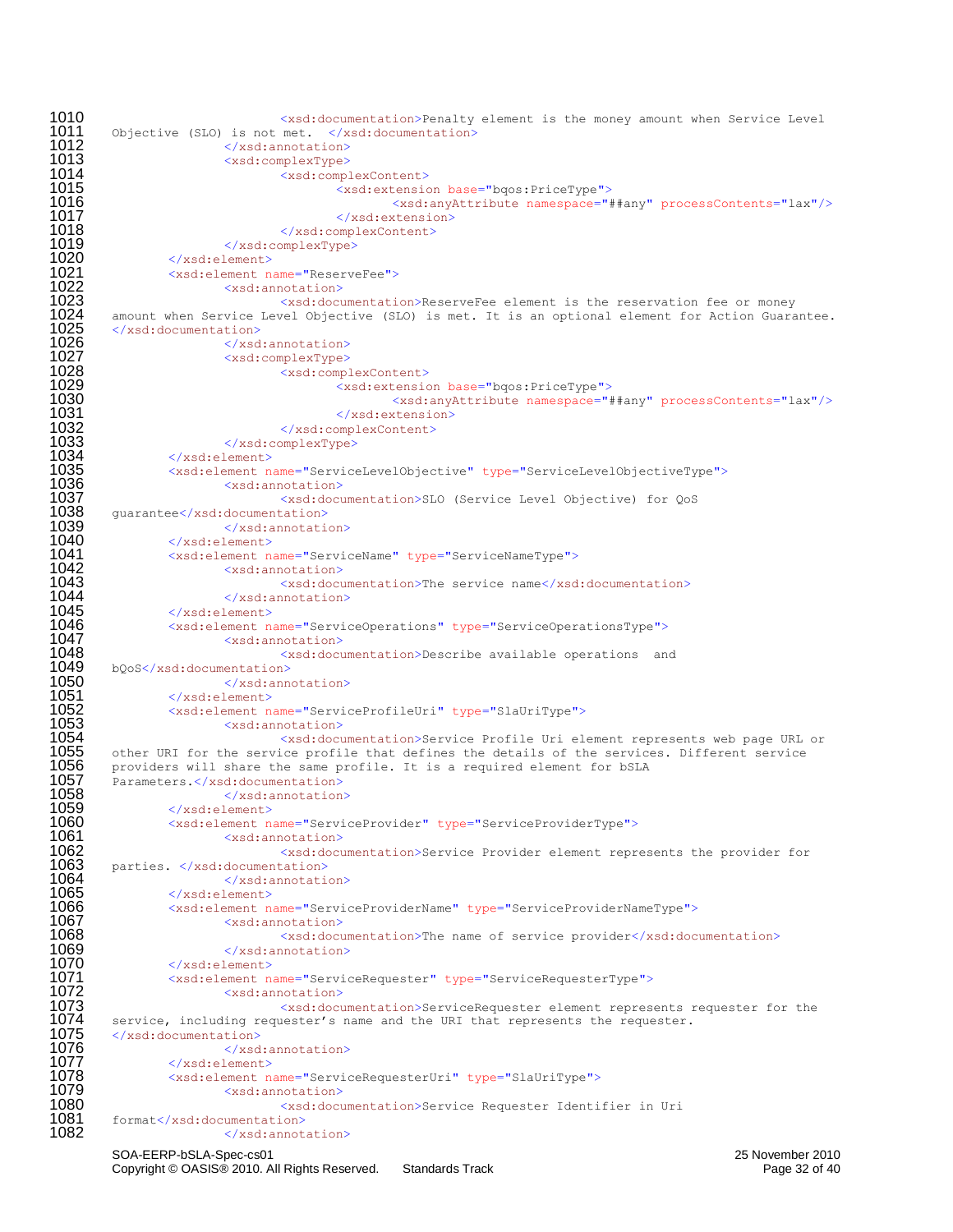```
1083 </xsd:element><br>1084 <xsd:element n
1084 <xsd:element name="ServiceRequesterName" type="ServiceRequesterNameType">
1085 <xsd:annotation>
1086 \leq xsd:documentation>Name of the service requester\leq xsd:documentation><br>1087 \leq xsd:annotation>
1087 </xsd:annotation><br>1088 </xsd:element>
1088 </xsd:element>
1089 <xsd:element name="ServiceUri" type="SlaUriType">
1090 <xsd:annotation>
1091 <xsd:documentation>Service Identifier in URI format </xsd:documentation><br>1092 </xsd:annotation>
1092 </xsd:annotation><br>1093 </xsd:element>
1093 </xsd:element>
1094 <xsd:element name="SLAParties" type="SLAPartiesType">
1095 <xsd:annotation>
1096 <xsd:documentation>SLAParties element, bSLA Parties aspect of the service, 
1097 is for parties invoked in the bSLA for the service, including both service provider and service<br>1098 Tequester elements, </xsd:documentation>
1098 requester elements. </xsd:documentation><br>1099 </xsd:annotation>
1099 </xsd:annotation><br>1100 </xsd:element>
1100 </xsd:element><br>1101 <xsd:element n
1101 <xsd:element name="SLATerm" type="SLATermType">
1102 <xsd:annotation><br>1103 <xsd:docu
1103 \timesxsd:documentation>bSLA Term element is an any type element to describe<br>1104 additional term for this bSLA. \lt/xsd:documentation>
1104 additional term for this bSLA. \langle x \rangle </xsd:documentation><br>1105 \langle x \rangle </xsd:annotation>
1105 </xsd:annotation><br>1106 </xsd:element>
1106 </xsd:element><br>1107 <xsd:element n
1107 <xsd:element name="SLATerms" type="SLATermsType"><br>1108 <xsd:annotation>
1108 <xsd:annotation>
1109 \leq xsd:documentation>The bSLA Terms, Terms element for EERP-bSLA, is the<br>1110 agreed bSLA terms aspect of the service, including bSLA term elements.</xsd:documentation>
1110 agreed bSLA terms aspect of the service, including bSLA term elements. </xsd:documentation><br>1111
1111 </xsd:annotation><br>1112 </xsd:element>
1112 </xsd:element><br>1113 <xsd:element n
1113 <xsd:element name="SLAParameters" type="SLAParametersType"><br>1114 <xsd:annotation>
1114 <xsd:annotation><br>1115 <xsd:docu
1115 \timesxsd:documentation>The SLAParameters element for EERP-bSLA describes the<br>1116 parameters of the service used to define monitoring of bQoS metrics, including the service
1116 parameters of the service used to define monitoring of bQoS metrics, including the service 1117 profile URI, operations and other optional elements. \langle xsd: documentation>
1117 profile URI, operations and other optional elements.</xsd:documentation>
1118 </xsd:annotation><br>1119 </xsd:element>
1119 </xsd:element><br>1120 <xsd:element n
1120 <xsd:element name="SLAObligations" type="SLAObligationsType"><br>1121 <xsd:annotation>
1121 <xsd:annotation><br>1122 <xsd:docu
1122 \leq \timessd:documentation>The SLAObligations element describes the agreed bSLA<br>1123 obligations of the service, including obligations and action guarantees.\leq/xsd:documentation>
1123 obligations of the service, including obligations and action guarantees.</xsd:documentation><br>1124 </xsd:element><br>1125 </xsd:element>
                           </xsd:annotation>
1125 </xsd:element><br>1126 <xsd:element n<br>1127 <xsd:ar<br>1128 <
                  1126 <xsd:element name="To" type="xs:dateTime">
                           <xsd:annotation>
1128 <xsd:documentation>Availability ending time</xsd:documentation><br>1129 </xsd:annotation>
1129 </xsd:annotation><br>1130 </xsd:element><br>1131 <!-- Extension -->
                  </xsd:element>
1131 <!-- Extension -->
1132 <xsd:element name="BSLAExtension"><br>1133 <xsd:annotation><br>1134 <xsd:documentation>
                           1133 <xsd:annotation>
1134 <xsd:documentation>Additional element</xsd:documentation><br>1135 </xsd:annotation>
1135 </xsd:annotation><br>1136 </xsd:complexType
1136 <xsd:complexType mixed="true"><br>1137 <xsd:choice minOccurs="<br>1138 <xsd:any proces"
                                    1137 <xsd:choice minOccurs="0" maxOccurs="unbounded">
1138 <xsd:any processContents="skip" minOccurs="0"
1139 maxOccurs="unbounded"/>
1140 </xsd:choice>
1141 <xsd:attribute name="optional" type="xsd:boolean" use="optional"<br>1142 default="true"/>
1142 default="true"/>
1143 </xsd:complexType><br>1144 </xsd:element>
1144 \langle x \rangle /xsd:element><br>1145 \langle x \rangle -- ===== \pivo
1145 <!-- ===== Type Definitions ===== -->
1146 <xsd:complexType name="ActionGuaranteeType"><br>1147 <xsd:annotation>
1147 <xsd:annotation>
1148 \langle xsd:documentation>Complex type for action guarantee\langle xsd:documentation><br>1149 \langle xsd:annotation>1149 </xsd:annotation><br>1150 </xsd:sequence>
1150 <xsd:sequence>
                                    -<br><xsd:element ref="ReserveFee" minOccurs="0">
1152 <xsd:annotation>
1153 <br>
1154 fee or money amount when Service Level Objective (SLO) is met. It is an optional element for
1154 fee or money amount when Service Level Objective (SLO) is met. It is an optional element for 1155 Action Guarantee. \leq/xsd:documentation>
         Action Guarantee. </xsd:documentation>
```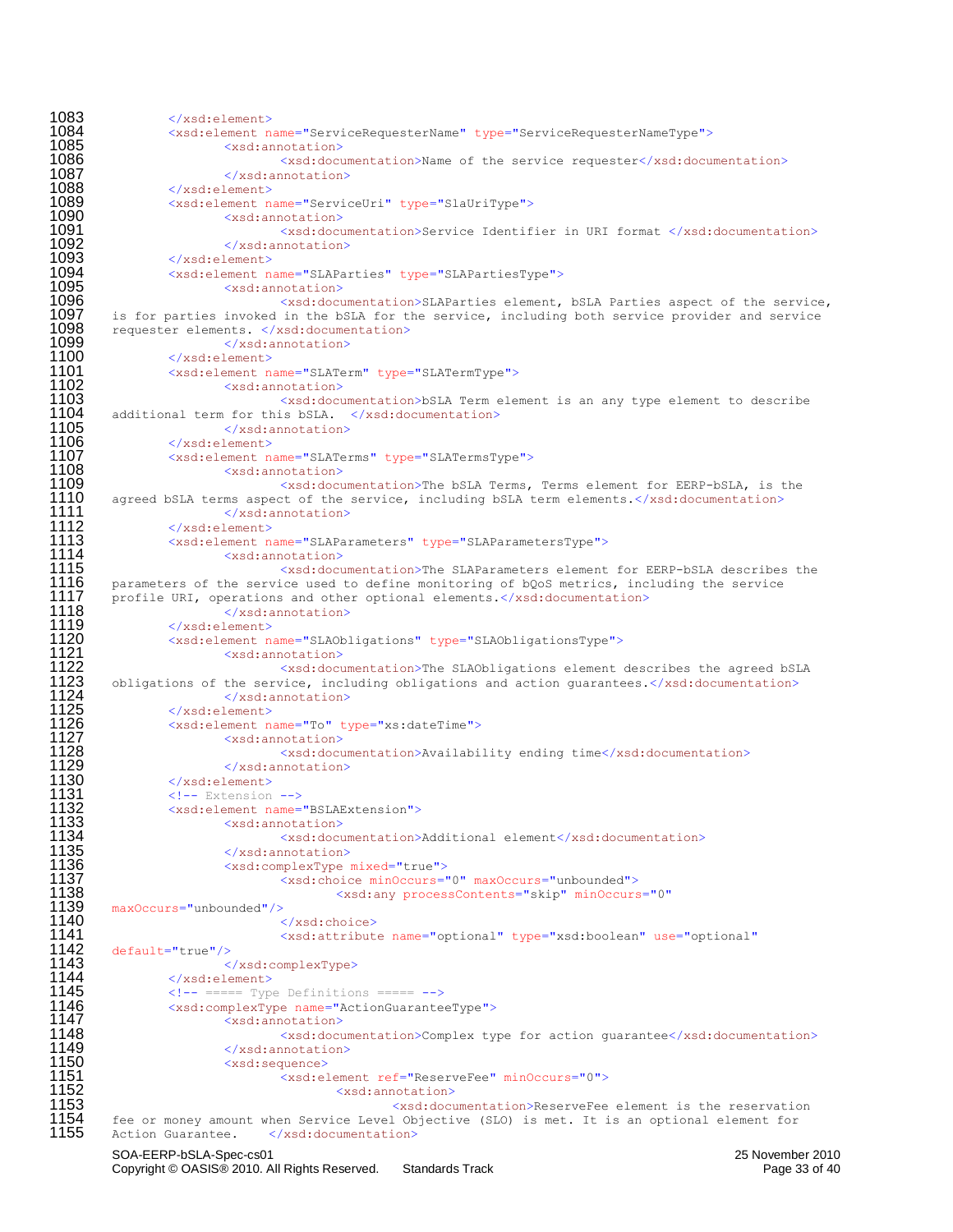```
SOA-EERP-bSLA-Spec-cs01 25 November 2010
1156 </xsd:annotation><br>1157 </xsd:element>
1157 </xsd:element>
1158 <xsd:element ref="Penalty" minOccurs="0">
1159 <xsd:annotation>
1160 <br>
Service Level Objective (SLO) is not met. It is a required element for Action Guarantee.
1161 Service Level Objective (SLO) is not met. It is a required element for Action Guarantee.<br>1162 </xsd:documentation>
1162 </xsd:documentation>
1163 </xsd:annotation>
1164 </xsd:element>
1165 </xsd:sequence><br>1166 </xsd:anyAttribu
1166 <xsd:anyAttribute namespace="##any" processContents="lax"/>
1167 </xsd:complexType>
1168 <xsd:complexType name="AvailabilitiesType"><br>1169 <xsd:annotation>
1169 <xsd:annotation>
1170 <xsd:documentation>Complex type for Availabilities of multiple<br>1171 Availability elements</xsd:documentation><br>1172 </xsd:annotation>
         Availability elements</xsd:documentation>
1172 </xsd:annotation>
1173 <xsd:sequence>
1174 <xsd:element ref="Availability" maxOccurs="unbounded"/><br>1175 </xsd:sequence><br>1176 <xsd:anyAttribute namespace="##any" processContents="lax"/>
                         \langle xsd:sequence \rangle1176 <xsd:anyAttribute namespace="##any" processContents="lax"/>
1177 </xsd:complexType>
                 1178 <xsd:complexType name="AvailabilityType">
1179 <xsd:annotation>
1180 \leq xsd:documentation>Complex type for the service is available or not<br>1181 available for a given From time To time. The default is available when the isAvailable ele
1181 available for a given From time To time. The default is available when the isAvailable element is 1182 missing or set to true.</xsd:documentation>
1182 missing or set to true. </xsd:documentation><br>1183 </xsd:annotation>
1183 </xsd:annotation><br>1184 <->>>>>>>>>><xsd:sequence>
1184 <xsd:sequence>
1185 (xsd:element ref="From"><br>1186 (xsd:annotation>
1186 <xsd:annotation>
1187 <br>1188 time</xsd:documentation> <xsd:documentation>Availability starting
1188 time</xsd:documentation>
1189 </xsd:annotation><br>1190 </xsd:element>
1190 </xsd:element>
1191 <xsd:element ref="To">
1192 <xsd:annotation>
1193 <br>
1194 time</xsd:documentation> <xsd:documentation>Availability ending
1194 time</xsd:documentation>
1195 </xsd:annotation>
1196 </xsd:element>
1197 </xsd:sequence>
1198 <xsd:attribute name="isAvailable" type="xs:boolean" use="optional"<br>1199 default="true"/><br>1200 <xsd:anyAttribute namespace="##any" processContents="lax"/><br>1201 </xsd:complexType>
         default="true"/>
                         1200 <xsd:anyAttribute namespace="##any" processContents="lax"/>
1201 </xsd:complexType>
1202 <xsd:complexType name="CommittedTimeType"><br>1203 <xsd:annotation>
1203 <xsd:annotation><br>1204 <xsd:documentation><br>1205 time</xsd:documentation><br>1206 </xsd:annotation><br>1207 <xsd:complexCont
                                 <xsd:documentation>Complex type for committed completion
         time</xsd:documentation>
                         1206 </xsd:annotation>
1207 <xsd:complexContent><br>1208 <xsd:extensi<br>1209 <xsd:extensi<br>1210 <xsd:extensi<br>1211 </xsd:extensi
                                 1208 <xsd:extension base="bqos:TimePeriodType">
                                         <xsd:sequence>
                                                 1210 <xsd:element ref="CommittedCompletionTime" minOccurs="0"/>
1211 </xsd:sequence>
1212 </xsd:extension><br>
1213 </xsd:complexTontent><br>
1214 </xsd:complexType><br>
1215 <xsd:complexType name="Obligati
                         </xsd:complexContent>
                 1214 </xsd:complexType>
1215 <xsd:complexType name="ObligationType"><br>1216 <xsd:annotation>
1216 <xsd:annotation><br>1217 <xsd:annotation><br>1218 </xsd:annotation>
                                 1217 <xsd:documentation>Complex type for obligation</xsd:documentation>
1218 </xsd:annotation>
1219 <xsd:sequence>
1220 <xsd:element ref="ServiceLevelObjective"/><br>1221 <xsd:element ref="ActionGuarantee" minOccu<br>1222 </xsd:sequence>
                                 1221 <xsd:element ref="ActionGuarantee" minOccurs="0"/>
1222 </xsd:sequence><br>1223 <arg>>>>> <xsd:anyAttribu
1223 <xsd:anyAttribute namespace="##any" processContents="lax"/><br>1224 </xsd:complexType><br>1225 <xsd:complexType name="ProviderIDType">
                 </xsd:complexType>
1225 <xsd:complexType name="ProviderIDType">
1226 <xsd:annotation><br>1227 <xsd:docu<br>1228 </xsd:annotation
                                 1227 <xsd:documentation>Complex type for provider ID </xsd:documentation>
                         </xsd:annotation>
```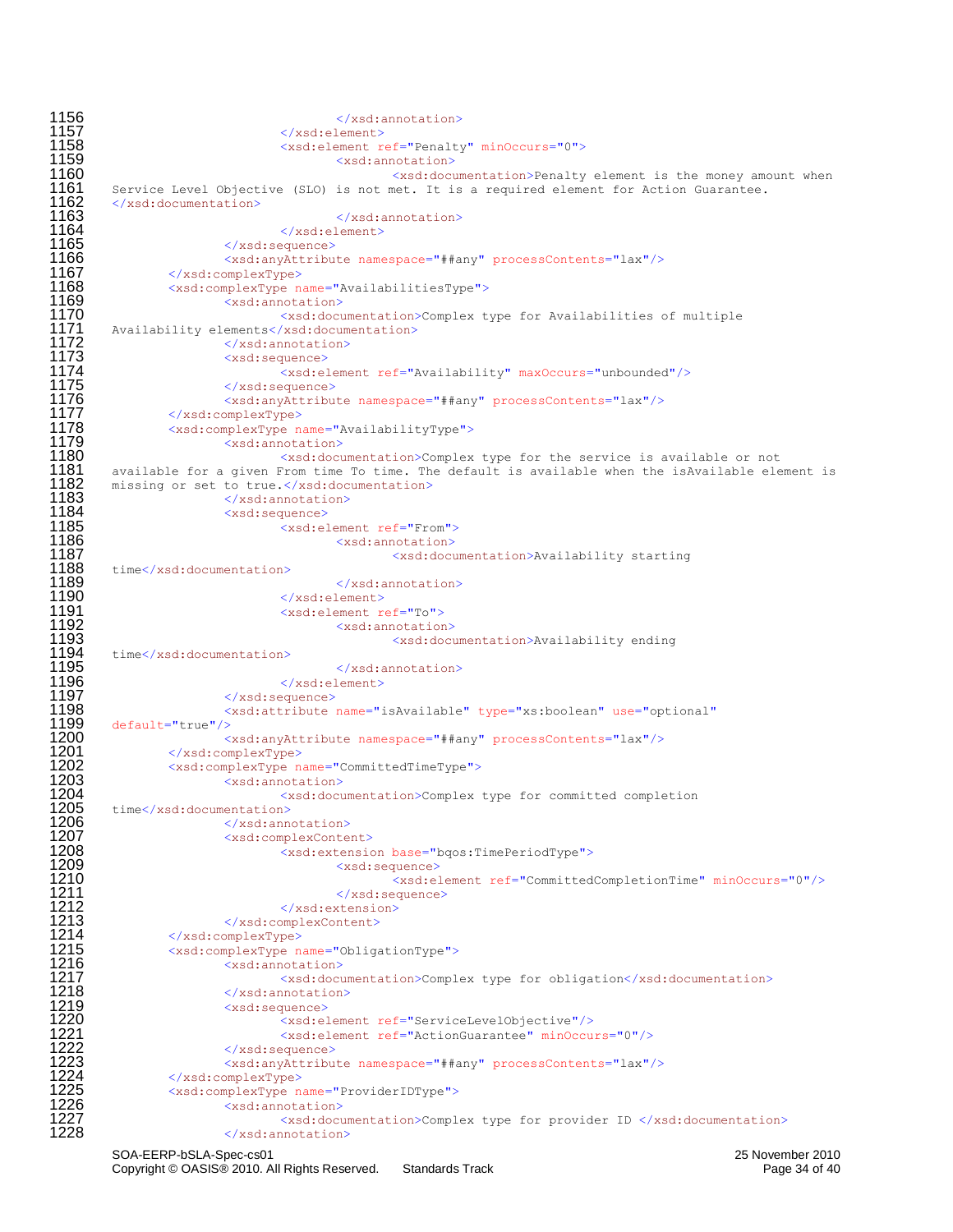```
1229 <xsd:simpleContent><br>
1230 <xsd:extensi<br>
1231 </xsd:simpleContent<br>
1232 </xsd:complexType><br>
1233 </xsd:complexType name="Serv<br>
1234 <xsd:complexType name="Serv<br>
1234 <xsd:annotation><br>
1236 </xsd:annotation><br>
1237 (xsd:
                                       1230 <xsd:extension base="cbc:IDType"/>
                             </xsd:simpleContent>
                    </xsd:complexType>
                    1233 <xsd:complexType name="ServiceLevelObjectiveType">
                             <xsd:annotation>
                                       <xsd:documentation>Complex type for SLO</xsd:documentation>
                             </xsd:annotation>
                             <xsd:sequence>
                                       1238 <xsd:element ref="CommittedCost" minOccurs="0">
1239 <xsd:annotation><br>
1240 <xsd:documentation><br>
1242 </xsd:documentation>
                                                          <xsd:documentation>Committed cost element in
          1241 bSLA</xsd:documentation>
1242 </xsd:annotation><br>1243 </xsd:element>
1243 </xsd:element>
1244 <xsd:element ref="CommittedTime" minOccurs="0"/><br>1245 <xsd:element ref="Availabilities" minOccurs="0"><br>1246 <xsd:annotation>
                                       <xsd:element ref="Availabilities" minOccurs="0">
1246 <arg>
<arg>
<arg>
<arg>
<arg>
</arg>
</arg>
</arg>
<//>
</arg>
</arg>
<//>
</arg>
</arg</arg>
<//>
</arg</arg>
<//>
</arg<//arg>
<//arg>
<//arg>
<//arg>
<//arg>
<//arg>
<//arg>
<//arg>
<//arg<//arg>
<//arg<//arg>
<//a
1247 <xsd:documentation>Whether the service is<br>1248 present or ready for immediate use</xsd:documentation>
1248 present or ready for immediate use</xsd:documentation><br>1249 </xsd:annotation>
1249 </xsd:annotation><br>
1250 </xsd:element><br>
1251 <xsd:element ref="Commit"<br>
1252 <xsd:element ref="Commit"<br>
1253 <xsd:annotation>
                                       1250 </xsd:element>
                                       1251 <xsd:element ref="CommittedThroughput" minOccurs="0">
                                                 <xsd:annotation>
1253 <xsd:documentation>Committed performance<br>1254 throughput</xsd:documentation><br>1255 </xsd:element>
          throughput</xsd:documentation>
                                                 </xsd:annotation>
1256 </xsd:element>
1257 <xsd:element ref="SLATerm" minOccurs="0"/><br>1258 </xsd:sequence><br>1259 <xsd:anyAttribute namespace="##any" processContent<br>1260 </xsd:complexType>
                             1258 </xsd:sequence>
                             1259 <xsd:anyAttribute namespace="##any" processContents="lax"/>
1260 </xsd:complexType>
1261 <xsd:complexType name="ServiceNameType">
1262 <xsd:annotation><br>1263 <xsd:docu<br>1264 service</xsd:documentation>
                                       <xsd:documentation>Complex type for the name of the
1264 service</xsd:documentation><br>1265 </xsd:annota<br>1266 <xsd:simpleC
                             </xsd:annotation>
1266 <xsd:simpleContent>
1267 <xsd:extension base="cbc:NameType"/><br>1268 </xsd:simpleContent>
1268 </xsd:simpleContent><br>1269 </xsd:complexType><br>1270 <xsd:complexType name="Servi
                    1269 </xsd:complexType>
1270 <xsd:complexType name="ServiceOperationsType">
1271 <xsd:annotation><br>1272 <xsd:docu<br>1273 </xsd:annotation><br>1274 <xsd:sequence>
                                       1272 <xsd:documentation>Complex type for service operations</xsd:documentation>
                             </xsd:annotation>
1274 <xsd:sequence>
1275 <xsd:element name="hasCommittedCost" type="xsd:boolean"><br>1276 <xsd:annotation><br>1277 <xsd:documentation><br>1278 not</xsd:documentation><br>1279 </xsd:annotation><br>1280 </xsd:element>
                                                <xsd:annotation>
                                                          <xsd:documentation>has committed cost or
          not</xsd:documentation>
                                                1279 </xsd:annotation>
1280 </xsd:element>
                                       <xsd:element name="hasCommittedTime" type="xsd:boolean">
Xxsd:annotation><br>1283 <xsd:documentation><br>1284 not</xsd:documentation>
                                                          1283 <xsd:documentation>has committed time or 
1284 not</xsd:documentation><br>1285
1285 </xsd:annotation><br>1286 </xsd:element><br>1287 <-xsd:element name="hasAva"<br>1288 <-xsd:element name="hasAva"
                                       </xsd:element>
                                       1287 <xsd:element name="hasAvailabilities" type="xsd:boolean">
1288 <xsd:annotation>
1289 <asd:documentation>has availabilities or<br>1290 not</xsd:documentation><br>1291 </xsd:annotation>
          not</xsd:documentation>
1291 </xsd:annotation><br>1292 </xsd:element>
1292 </xsd:element>
1293 <xsd:element name="hasCommittedThroughput" type="xsd:boolean">
1294 <xsd:annotation>
1295 <br>1296 not</xsd:documentation> <xsd:documentation>has committed throughput or
1296 not</xsd:documentation><br>1297 -<br>1298 -
                                                \langle x \ranglexsd: annotation>
1298 </xsd:element>
1299 <xsd:element name="hasOtherTerms" type="xsd:boolean">
                                                <xsd:annotation>
```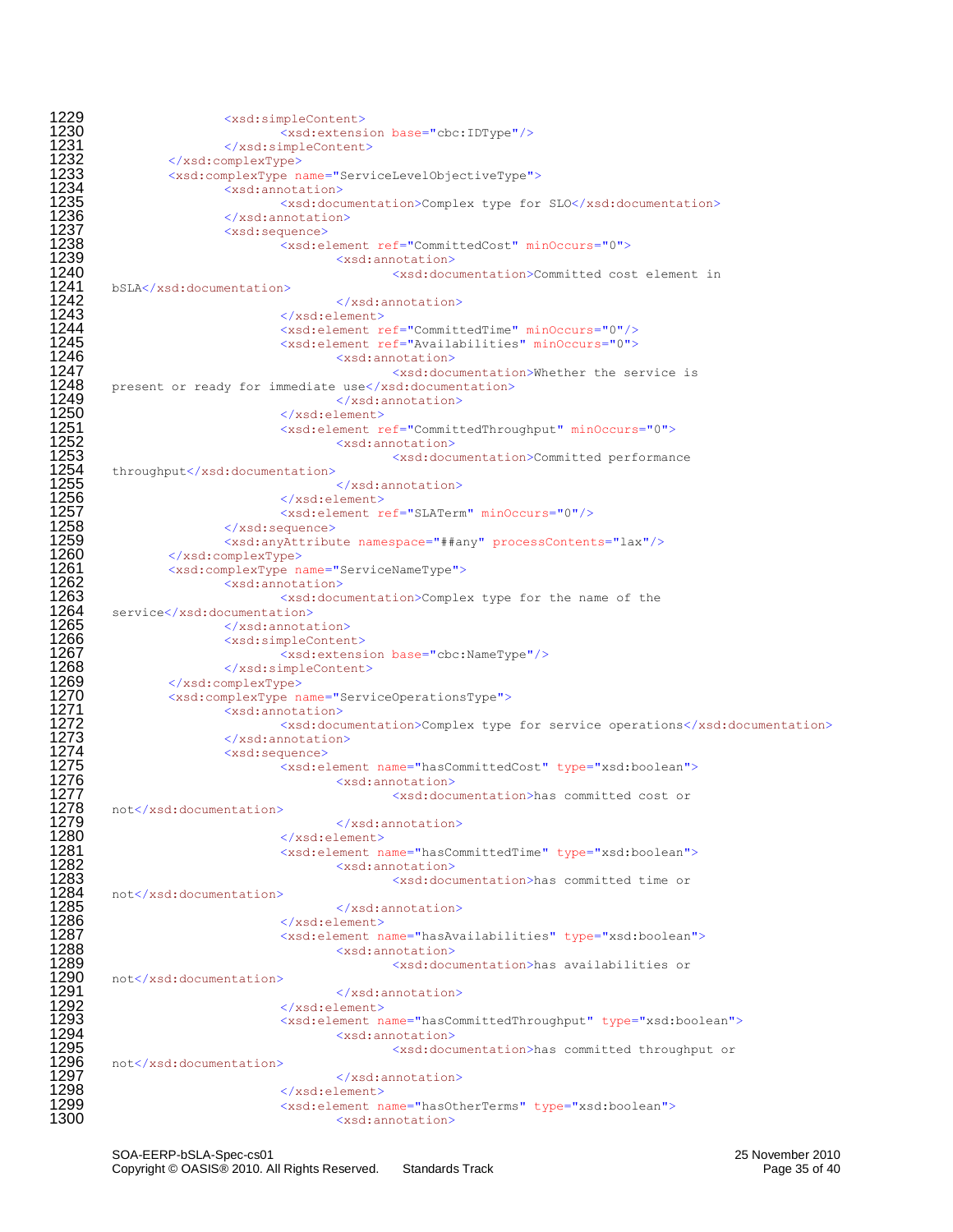```
SOA-EERP-bSLA-Spec-cs01 25 November 2010
1301 \leq xsd:documentation>has other SLA terms or<br>1302 not</xsd:documentation>
1302 not</xsd:documentation><br>1303
1303 </xsd:annotation><br>1304 </xsd:element>
1304 </xsd:element>
1305 <xsd:any namespace="##other" processContents="lax" minOccurs="0"
1306 maxOccurs="unbounded" / ><br>1307 \langle x, s \rangle1307 </xsd:sequence>
1308 <xsd:anyAttribute namespace="##any" processContents="lax"/>
1309 </xsd:complexType>
1310 <xsd:complexType name="SlaUriType"><br>1311 <xsd:annotation>
1311 <xsd:annotation>
1312 <xsd:documentation>Complex type for the service URI or service profile 
1313 URI</xsd:documentation><br>1314 </xsd:ani
1314 </xsd:annotation>
1315 <xsd:simpleContent>
1316 (xsd:extension base="xsd:anyURI"><br>1317 (xsd:anyAttribute namespack)
1317 <xsd:anyAttribute namespace="##any" processContents="lax"/><br>1318 </xsd:extension>
1318 </xsd:extension><br>1319 </xsd:simpleContent>
1319 </xsd:simpleContent><br>1320 </xsd:complexType>
1320 </xsd:complexType>
1321 <xsd:complexType name="ServiceProviderType"><br>1322 <xsd:annotation>
1322 <xsd:annotation><br>1323 <xsd:documentation><br>1324 provider</xsd:documentation><br>1325 </xsd:annotation
                             <xsd:documentation>Complex type for the service
       provider</xsd:documentation>
1325 </xsd:annotation><br>1326 <xsd:sequence><br>1327 <xsd:sequence><br>1328 <xsd:elem
                      <xsd:sequence>
                             1327 <xsd:element ref="ServiceUri"/>
1328 <xsd:element ref="ServiceProviderName"/><br>1329 </xsd:sequence>
1329 </xsd:sequence><br>1330 <xsd:anyAttribu<br>1331 </xsd:complexType><br>1332 <xsd:complexType name=
                      1330 <xsd:anyAttribute namespace="##any" processContents="lax"/>
               1331 </xsd:complexType>
1332 <xsd:complexType name="ServiceProviderNameType"><br>1333 <xsd:annotation>
1333 <xsd:annotation><br>1334 <xsd:documentation><br>1335 name</xsd:documentation><br>1336 </xsd:annotation
                             <xsd:documentation>Complex type for the service provider
        name</xsd:documentation>
1336 </xsd:annotation>
                      <xsd:simpleContent>
1338 <xsd:extension base="cbc:NameType"/>
1339 </xsd:simpleContent><br>1340 </xsd:complexType>
1340 </xsd:complexType>
1341 <xsd:complexType name="ServiceRequesterType"><br>1342 <xsd:annotation>
1342 <xsd:annotation>
1343 <xsd:documentation>Complex type for the service 
1344 requester</xsd:documentation><br>1345 </xsd:annotati
1345 </xsd:annotation>
1346 <xsd:sequence>
1347 <xsd:element ref="ServiceRequesterUri">
1348 <xsd:annotation>
1349 <xsd:documentation>Service Requester Identifier in URI 
1350 format</xsd:documentation><br>1351
1351 </xsd:annotation><br>1352 </xsd:element>
1352 </xsd:element>
1353 <xsd:element ref="ServiceRequesterName"/>
1354 </xsd:sequence>
                      1355 <xsd:anyAttribute namespace="##any" processContents="lax"/>
1356 </xsd:complexType>
1357 <xsd:complexType name="ServiceRequesterUriType"><br>1358 <xsd:annotation><br>1359 <xsd:documentation>Complex type f
                      1358 <xsd:annotation>
1359 <xsd:documentation>Complex type for the service requester 
1360 ID</xsd:documentation><br>1361 </xsd:a
1361 </xsd:annotation>
1362 <xsd:simpleContent><br>1363 <xsd:extens
1363 <xsd:extension base="cbc:IDType"/>
1364 </xsd:simpleContent><br>1365 </xsd:complexType>
1365 </xsd:complexType>
1366 <xsd:complexType name="ServiceRequesterNameType"><br>1367 <xsd:annotation>
1367 <xsd:annotation>
1368 <xsd:documentation>Complex type for the service request 
1369 name</xsd:documentation><br>1370 </xsd:ann
1370 </xsd:annotation>
1371 <xsd:simpleContent>
                             1372 <xsd:extension base="cbc:NameType"/>
                      1373 </xsd:simpleContent>
```
Copyright © OASIS® 2010. All Rights Reserved. Standards Track Page 36 of 40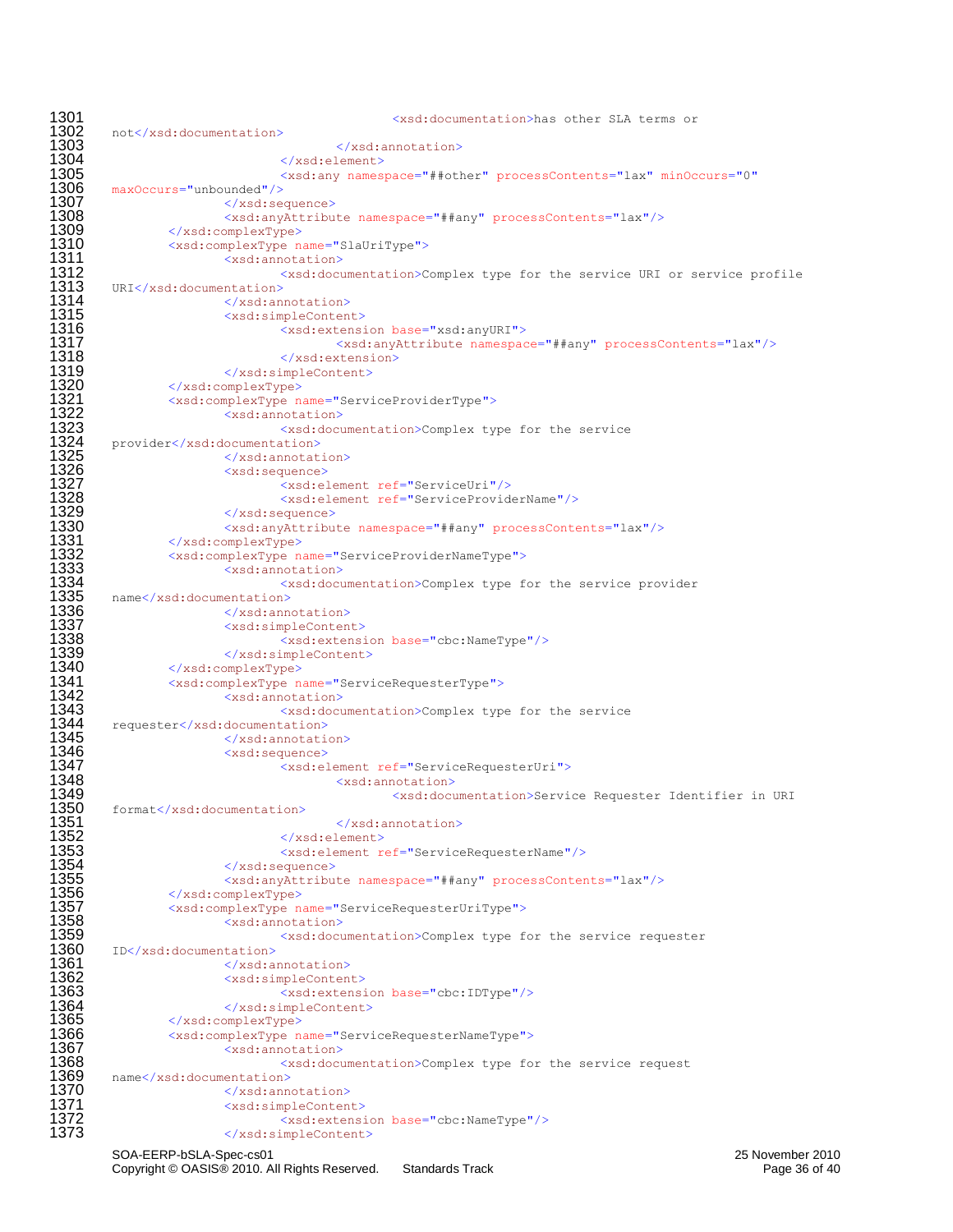```
SOA-EERP-bSLA-Spec-cs01 25 November 2010
1374 </xsd:complexType><br>1375 <xsd:complexType n
1375 <xsd:complexType name="SLAObligationsType"><br>1376 <xsd:annotation>
1376 <xsd:annotation>
1377 <xsd:documentation>Complex type for bSLA Obligations</xsd:documentation><br>1378 </xsd:annotation>
1378 </xsd:annotation>
1379 <xsd:sequence>
1380 <xsd:element ref="Obligation" maxOccurs="unbounded">
1381 <xsd:annotation>
1382 <xsd:documentation>The Obligation, obligation element for 
1383 bSLA Obligations in EERP-bSLA, is the agreed bSLA obligation, including Service Level Objective<br>1384 (SLO) and the Action Guarantee that associates with that SLO.</xsd:documentation>
1384 (SLO) and the Action Guarantee that associates with that SLO.</xsd:documentation><br>
\langle x \ranglexsd:annotation>
1385 </xsd:annotation>
1386 </xsd:element>
1387 <xsd:element ref="ActionGuarantee" minOccurs="0">
1388 <xsd:annotation>
1389 <xsd:documentation>The Action Guarantee, action guarantee 
1390 element for bSLA Obligations in EERP-bSLA, is to specify what happens if the Service Level<br>1391 Objective (SLO) is met or not met, including Reserve Fee and Penalty element.
1391 Objective (SLO) is met or not met, including Reserve Fee and Penalty element.<br>1392 </xsd:documentation>
1392 </xsd:documentation>
1393 </xsd:annotation>
1394 </xsd:element>
1395 <xsd:any namespace="##other" processContents="lax" minOccurs="0"
1396 maxOccurs="unbounded"/><br>1397 </xsd:se
1397 </xsd:sequence>
1398 <xsd:anyAttribute namespace="##any" processContents="lax"/>
1399 </xsd:complexType>
1400 <xsd:complexType name="SLAParametersType"><br>1401 <xsd:annotation>
1401 <xsd:annotation>
1402 <xsd:documentation>Complex type for bSLA parameters </xsd:documentation><br>1403 - </xsd:annotation>
1403 </xsd:annotation>
1404 <xsd:sequence>
1405 \overline{\phantom{0}} xsd:element ref="ServiceProfileUri"><br>1406 \overline{\phantom{0}} xsd:annotation>
1406 <xsd:annotation>
1407 <xsd:documentation>Service Profile Uri element represents<br>1408 web page URL or other URI for the service profile that defines the details of the services.
1408 web page URL or other URI for the service profile that defines the details of the services.<br>1409 Different service providers will share the same profile. It is a required element for bSLA
1409 Different service providers will share the same profile. It is a required element for bSLA<br>1410 Parameters.</xsd:documentation>
1410 Parameters.</xsd:documentation>
1411 </xsd:annotation><br>1412 </xsd:element>
1412 </xsd:element>
1413 <xsd:element ref="ServiceOperations" minOccurs="0"/>
1414 <xsd:any namespace="##other" processContents="lax" minOccurs="0"
1415 maxOccurs="unbounded"/>
1416 </xsd:sequence><br>1417 <xsd:anyAttribu<br>1418 </xsd:complexType>
                      1417 <xsd:anyAttribute namespace="##any" processContents="lax"/>
1418 </xsd:complexType>
1419 <xsd:complexType name="SLAPartiesType"><br>1420 <xsd:annotation>
1420 <xsd:annotation>
1421 <xsd:documentation>Complex type for bSLA parties</xsd:documentation><br>1422 </xsd:annotation>
1422 </xsd:annotation>
1423 <xsd:sequence>
1424 <xsd:element ref="ServiceProvider"><br>1425 <xsd:annotation>
xsd:annotation><br>1426 <xsd:docu<br>1427 provider for parties. </xsd:documentation>
                                          <xsd:documentation>Service Provider element represents the
1427 provider for parties. </xsd:documentation>
1428 </xsd:annotation><br>1429 </xsd:element>
1429 </xsd:element>
1430 <xsd:element ref="ServiceRequester"><br>1431 <xsd:annotation><br>1432 <xsd:annotation>Se
                                    <xsd:annotation>
1432 <xsd:documentation>ServiceRequester element represents 
1433 requester for the service, including requester's name and the URI that represents the requester.<br>1434 </xsd:documentation>
1434 </xsd:documentation>
1435 </xsd:annotation>
1436 </xsd:element>
1437 <xsd:any namespace="##other" processContents="lax" minOccurs="0"
1438 maxOccurs="unbounded"/><br>1439 </xsd:se
1439 </xsd:sequence>
1440 <xsd:anyAttribute namespace="##any" processContents="lax"/><br>1441 </xsd:complexType>
1441 </xsd:complexType>
1442 <xsd:complexType name="SLATermType"><br>1443 <xsd:annotation>
1443 <xsd:annotation>
1444 <xsd:documentation>Complex type for one bSLA term</xsd:documentation>
1445 </xsd:annotation><br>1446 </xsd:sequence>
                      <xsd:sequence>
```
Copyright © OASIS® 2010. All Rights Reserved. Standards Track Page 37 of 40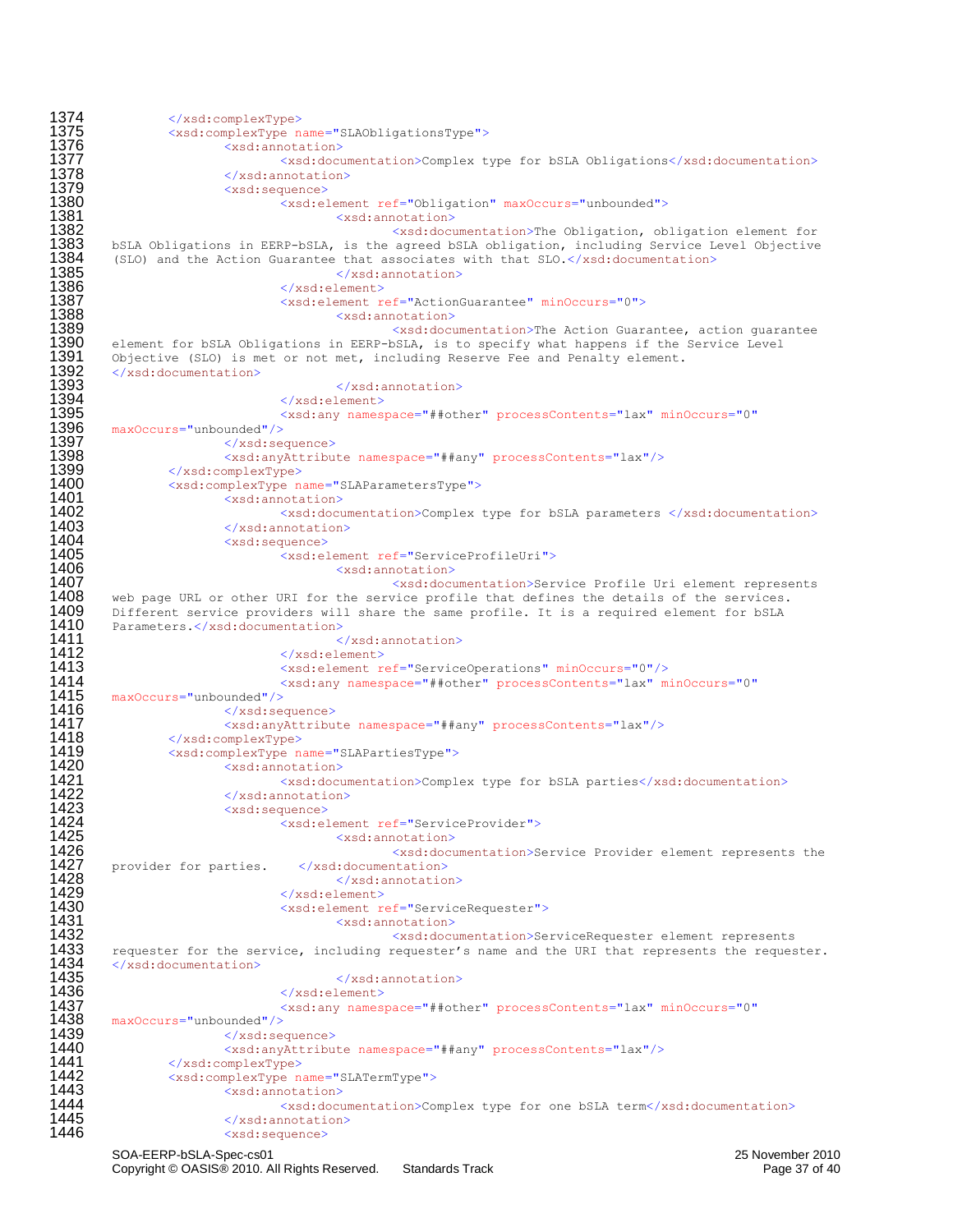```
1447 <xsd:any namespace="##any" processContents="skip" minOccurs="0">
1448 <xsd:annotation>
1449 <xsd:documentation>
1450 The definition of the bSLA Terms<br>1451 <br>1452 <br>1452 <br>1452
                 </xsd:documentation>
1452 </xsd:annotation><br>1453 </xsd:any>
1453 </xsd:any>
1454 </xsd:sequence>
1455 <xsd:anyAttribute namespace="##any" processContents="lax"/>
1456 </xsd:complexType>
1457 <xsd:complexType name="SLATermsType"><br>1458 <xsd:annotation>
1458 <xsd:annotation>
1459 \leq xsd:documentation>Complex type for bSLA Terms \leq xsd:documentation><br>1460 \leq xsd:annotation>
1460 </xsd:annotation>
1461 <xsd:sequence>
1462 <xsd:element ref="SLATerm" maxOccurs="unbounded"/><br>1463 </xsd:sequence>
1463 </xsd:sequence>
1464 <xsd:anyAttribute namespace="##any" processContents="lax"/><br>1465 </xsd:complexType>
1465 </xsd:complexType>
1466 \timesxsd:complexType name="BSLAType"><br>1467 \timesxsd:annotation>
1467 <xsd:annotation>
1468 <xsd:documentation>Complex type for bSLA which is a formal contract 
1469 between a service provider and a client guaranteeing quantifiable business quality of service 1470 (bQoS) at defined levels. \langle x \ranglesd: documentation
1470 (bQoS) at defined levels.</xsd:documentation><br>1471 (/xsd:annotation>
1471 </xsd:annotation>
                      <xsd:sequence>
1473 <xsd:element ref="SLAParties">
1474 <xsd:annotation>
1475 <br>1476 of the service, is for parties invoked in the bSLA for the service, including both service
1476 of the service, is for parties invoked in the bSLA for the service, including both service 1477 provider and service requester elements. \langle x \cdot x \cdot y \cdot z \cdot y \cdot z \cdot y \cdot z \cdot z \cdot y \cdot z \cdot z \cdot y \cdot z \cdot y \cdot z \cdot z \cdot y \cdot z \cdot y \cdot z \cdot y \cdot z \cdot y \cdot z \1477 provider and service requester elements. </xsd:documentation>
1478 </xsd:annotation>
1479 </xsd:element>
1480 <xsd:element ref="SLAParameters">
1481 <xsd:annotation>
1482 <xsd:documentation>The SLAParameters element for EERP-bSLA 
1483 describes the parameters of the service used to define monitoring of bQoS metrics, including the 1484 service profile URI, operations and other optional elements. </xsd:documentation>
1484 service profile URI, operations and other optional elements.\langle xsd:documentation\rangle1485 </xsd:annotation><br>1486 </xsd:element>
1486 </xsd:element>
1487 <xsd:element ref="SLAObligations" minOccurs="0"><br>1488 <xsd:annotation>
1488 <xsd:annotation>
1489 \leq \timessd:documentation>The SLAObligations element describes the<br>1490 agreed bSLA obligations of the service, including obligations and action
1490 agreed bSLA obligations of the service, including obligations and action 1491 quarantees.</xsd:documentation>
1491 guarantees.</xsd:documentation>
1492 </xsd:annotation>
1493 </xsd:element>
1494 <xsd:element ref="SLATerms" minOccurs="0">
1495 <xsd:annotation>
1496 \leqxsd:documentation>The bSLA Terms, Terms element for EERP-<br>1497   bSLA, is the agreed bSLA terms aspect of the service, including bSLA term
1497 bSLA, is the agreed bSLA terms aspect of the service, including bSLA term 1498 elements.\langle\ranglexsd:documentation\rangle1498 elements.</xsd:documentation>
1499 </xsd:annotation>
1500 </xsd:element>
                             1501 <xsd:element ref="BSLAExtension" minOccurs="0" maxOccurs="unbounded"/>
1502 </xsd:sequence>
1503 <xsd:anyAttribute namespace="##any" processContents="lax"/>
1504 </xsd:complexType>
```
</xsd:schema>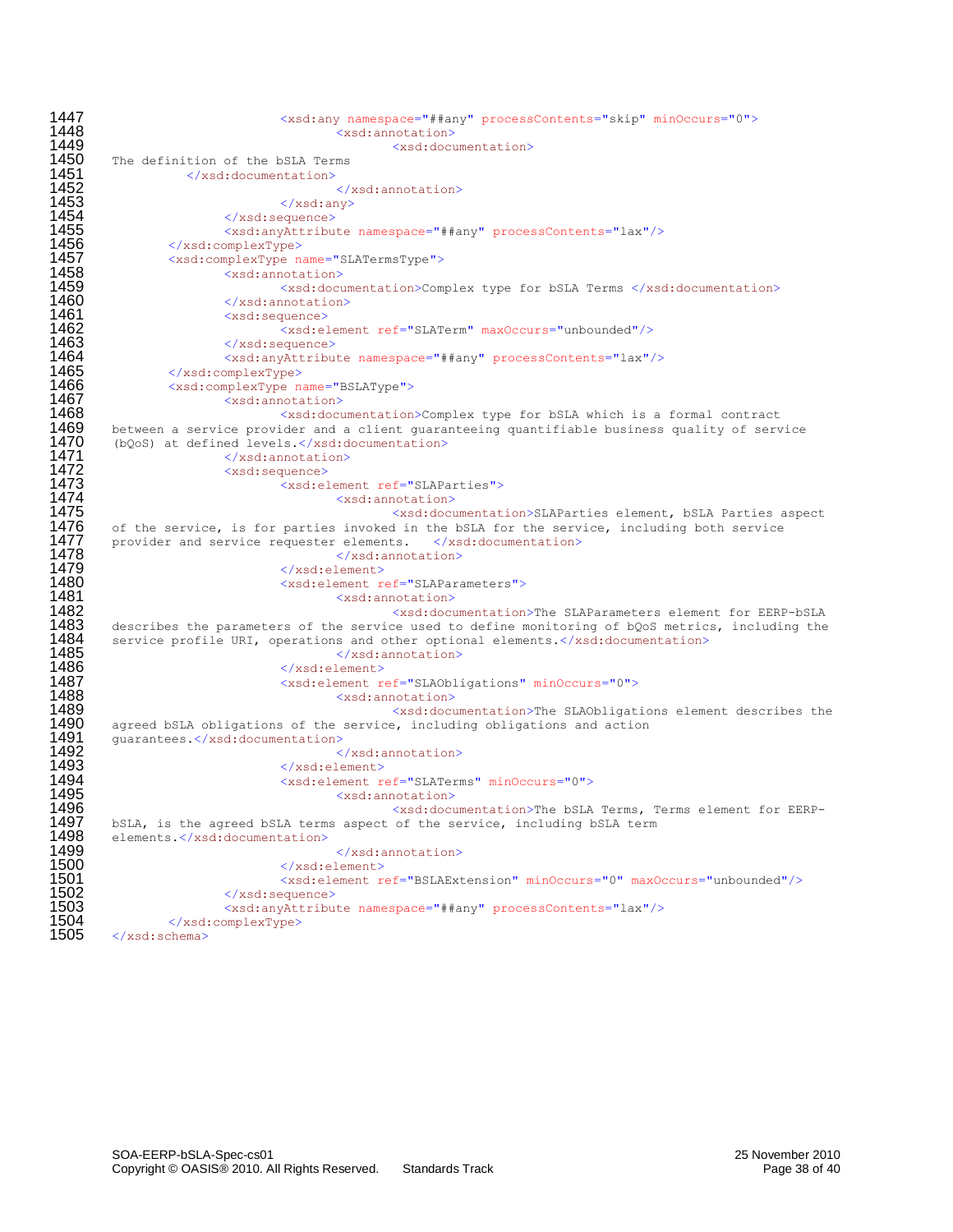# <span id="page-38-0"></span><sup>1506</sup> **C. Non-Normative Text**

1507 None